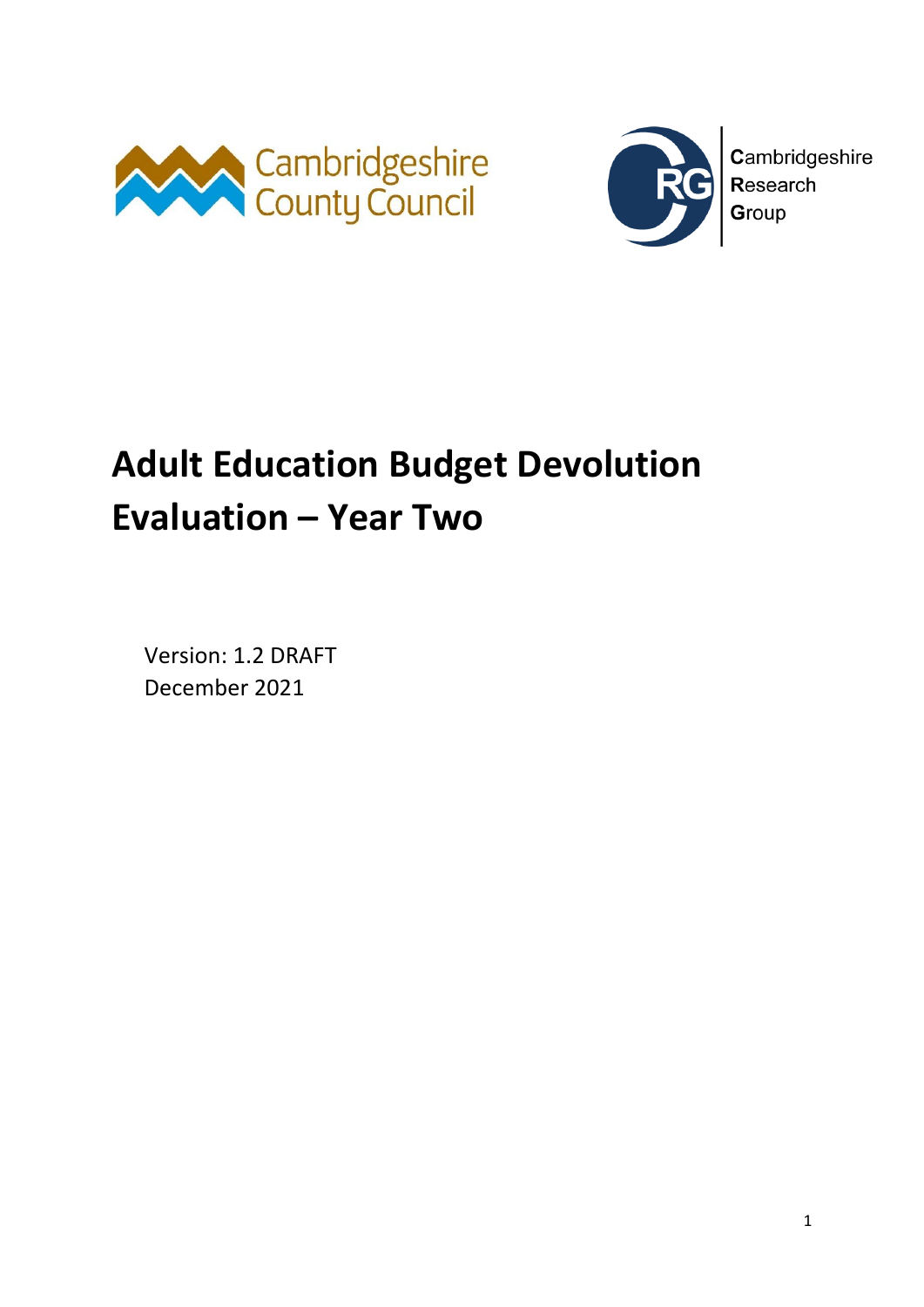'Cambridgeshire Research Group' (CRG) is the brand name for Cambridgeshire County Council's Research & Performance Function. As well as supporting the County Council we take on a range of work commissioned by other public sector bodies both within Cambridgeshire and beyond.

All the output of the team and that of our partners is published on our dedicated website [www.cambridgeshireinsight.org.uk](http://www.cambridgeshireinsight.org.uk/)

For more information about the team please contact [research.group@cambridgeshire.gov.uk](mailto:research.group@cambridgeshire.gov.uk)

| Adult Education Budget Devolution Evaluation - Year two             |
|---------------------------------------------------------------------|
| December 2021                                                       |
| A process evaluation of the devolution of the Adult Education       |
| Budget in Cambridgeshire and Peterborough in 2019/20                |
| Arianne Abouzar and Harriet Ludford, Research Analyst,              |
| Cambridgeshire County Council                                       |
| The document has been produced by the CRG, on behalf of             |
| Cambridgeshire and Peterborough Combined Authority (CPCA)           |
| Cambridgeshire and Peterborough                                     |
| August 2020 to July 2021                                            |
| <b>PDF</b>                                                          |
| 1.2                                                                 |
| This product is the property of the Research Group,                 |
| Cambridgeshire County Council. If you wish to reproduce this        |
| document either in whole, or in part, please acknowledge the        |
| source and the author(s).                                           |
| Cambridgeshire County Council, while believing the information in   |
| this publication to be correct, does not guarantee its accuracy nor |
| does the County Council accept any liability for any direct or      |
| indirect loss or damage or other consequences, however arising      |
| from the use of such information supplied.                          |
|                                                                     |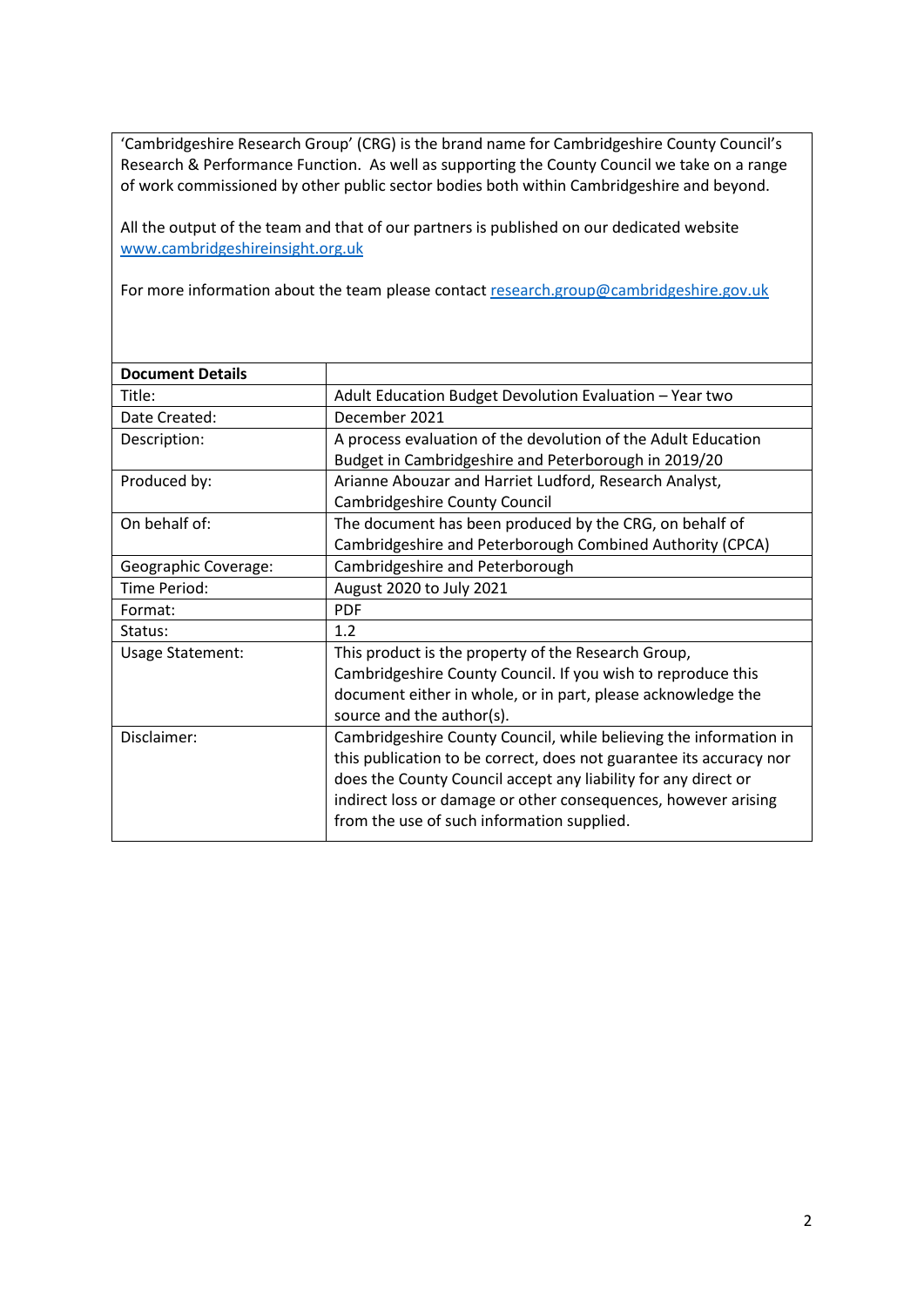#### **INTRODUCTION**

Devolution of the Adult Education Budget (AEB) to the Cambridgeshire and Peterborough Combined Authority (CPCA) was agreed in the Devolution Agreement of November 2015. The AEB is a single funding stream replacing what had previously been three separate budget lines:

- The Adult Skills Budget (namely skills provision for adults aged 19 years and above),
- Community Learning,
- and Discretionary Learner Support.

It encompasses a range of statutory entitlements for learners, including the right to fully funded provision for basic English and maths qualifications and, depending on the resident's age and employment status, an entitlement to a first full level 2 and first full level 3 qualification.

The Devolution Agreement gave the Combined Authority responsibility for ensuring high quality adult education is available for Cambridgeshire and Peterborough residents from 1 August 2019 for the 2019-2020 academic year and beyond.

The primary purpose of the CPCA AEB fund is to engage adults and provide them with the skills and learning needed for work or further learning. In addition, it will improve employability skills including communication, self-confidence and attitude to work and enable people to contribute to the social wellbeing of their community. It will enable more specific programmes of learning to help those furthest away from the market place of work and learning.

The Combined Authority, in line with local devolution, aim to enable a closer link between employers, local communities and the education and training curriculum offer.

#### Evaluation

This report is the second-year evaluation following a year one report published for the 2019/20 year. These have first and foremost been formative exercises, designed to help the Combined Authority and wider stakeholders and partners understand how the first two years of devolution of the budget has gone, what works, lessons to be learnt and the potential for future impact.

A full impact evaluation is anticipated after three years of the Cambridgeshire and Peterborough Combined Authority Adult Education Budget delivery.

There were five main stages involved in the work:

- Desk review of background documentations
- Analysis of monitoring data
- Provider survey and follow up consultations with providers
- Student survey
- Stakeholder consultations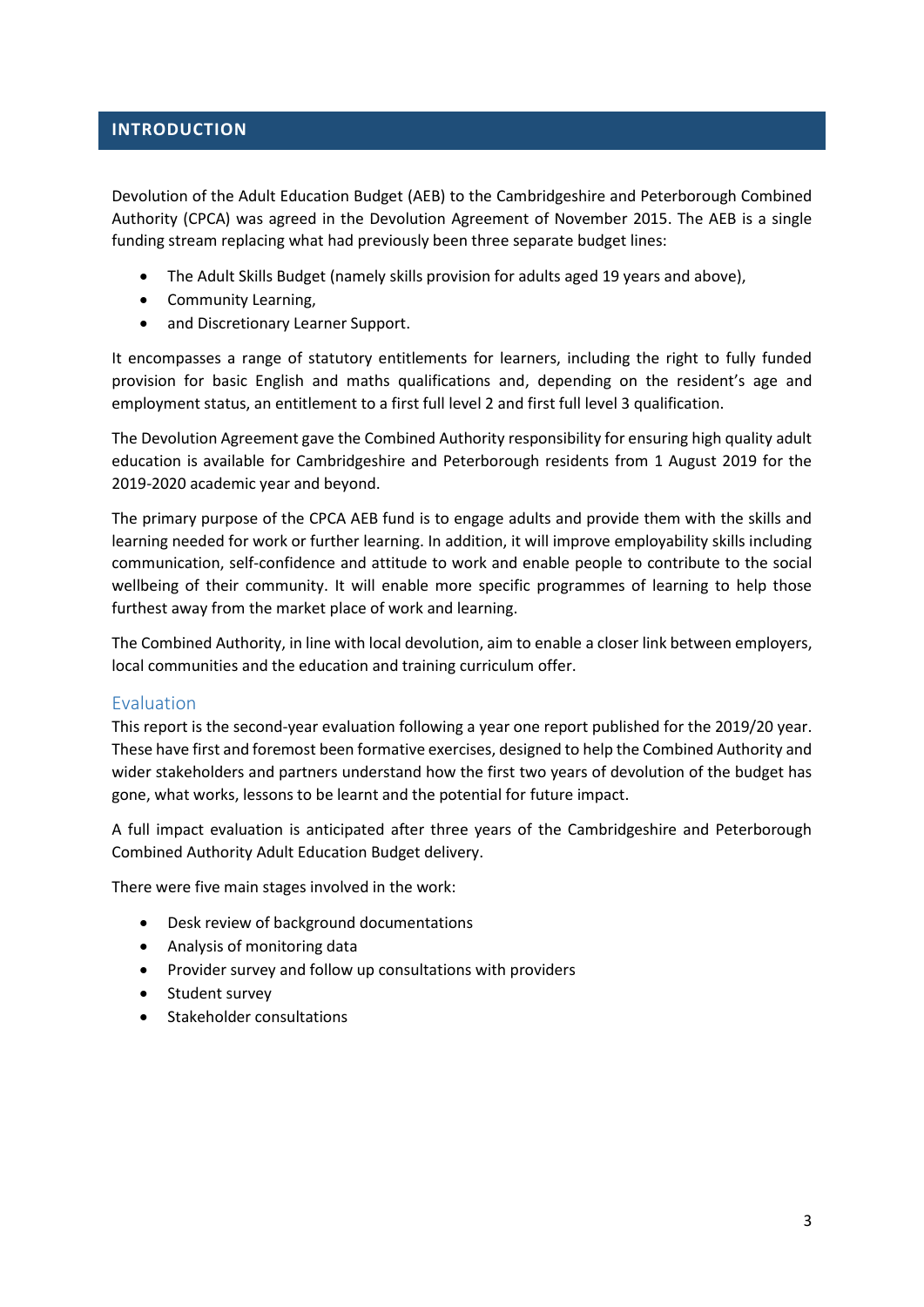The online provider survey was sent to all 16 providers and a response was received from 14 providers. To ensure that detailed feedback was gathered from a range of different providers, a purposive sampling approach was used to select providers for in-depth telephone consultations. Factors which informed sampling included:

- Provider size (contract value)
- Type of contract (grant/ITP)
- Provider delivery (adult skills/community learning)
- Previous experience of AEB delivery
- Range of responses to the survey questions.

Telephone consultations were carried out with five providers. All fieldwork was completed between September-October 2021.

The student survey was sent to a sample of 391 students from two adult education providers who had gained student's consent to participate in external surveys. A response was received from 112 students (29%).

Six stakeholder consultations were completed between November – December 2021. External stakeholders who cover the following organisations or memberships were consulted during this stage of fieldwork:

- CPCA Skills Committee
- CPCA Employment and Skills Board
- Business Board
- University of Cambridge
- Anglia Ruskin University
- DWP (Department for Work and Pensions)
- AELP (Association of Employment and Learning Providers)

To ensure the anonymity of those who have contributed to the evaluation, qualitative feedback received in all stages of fieldwork has been summarised in the report where necessary.

#### **OVERVIEW OF FUNDED ACTIVITY**

CPCA were awarded £10,759,247 in base allocation AEB funding for delivery in the 2019/20 academic year by the Education and Skills Funding Agency (ESFA). In addition to this, the CPCA were awarded £257,000 from the separate funding stream of the National Skills Fund. As part of the Lifetime Skills Guarantee announced by government in 2020, from April 2021 a targeted National Skills Fund level 3 adult offer has been developed to support adults without an existing full level 3 qualification. The Combined Authority determined the individual NSF allocations to providers.

For the 2020/21 year, over half a million pounds of 2019/20 unspent adult education budget and Local Growth Fund was allocated as part of a newly created Innovation Fund. All existing providers for 2020/21 could bid for grants for up to £50K to test new and innovative ways of delivering training courses to adults aged over 19.

In the second year, evidence was used from the first-year delivery, alongside local contextual and skills evidence, to implement a number of funding changes (please see Annex A for a description of each devolved measure). These changes included: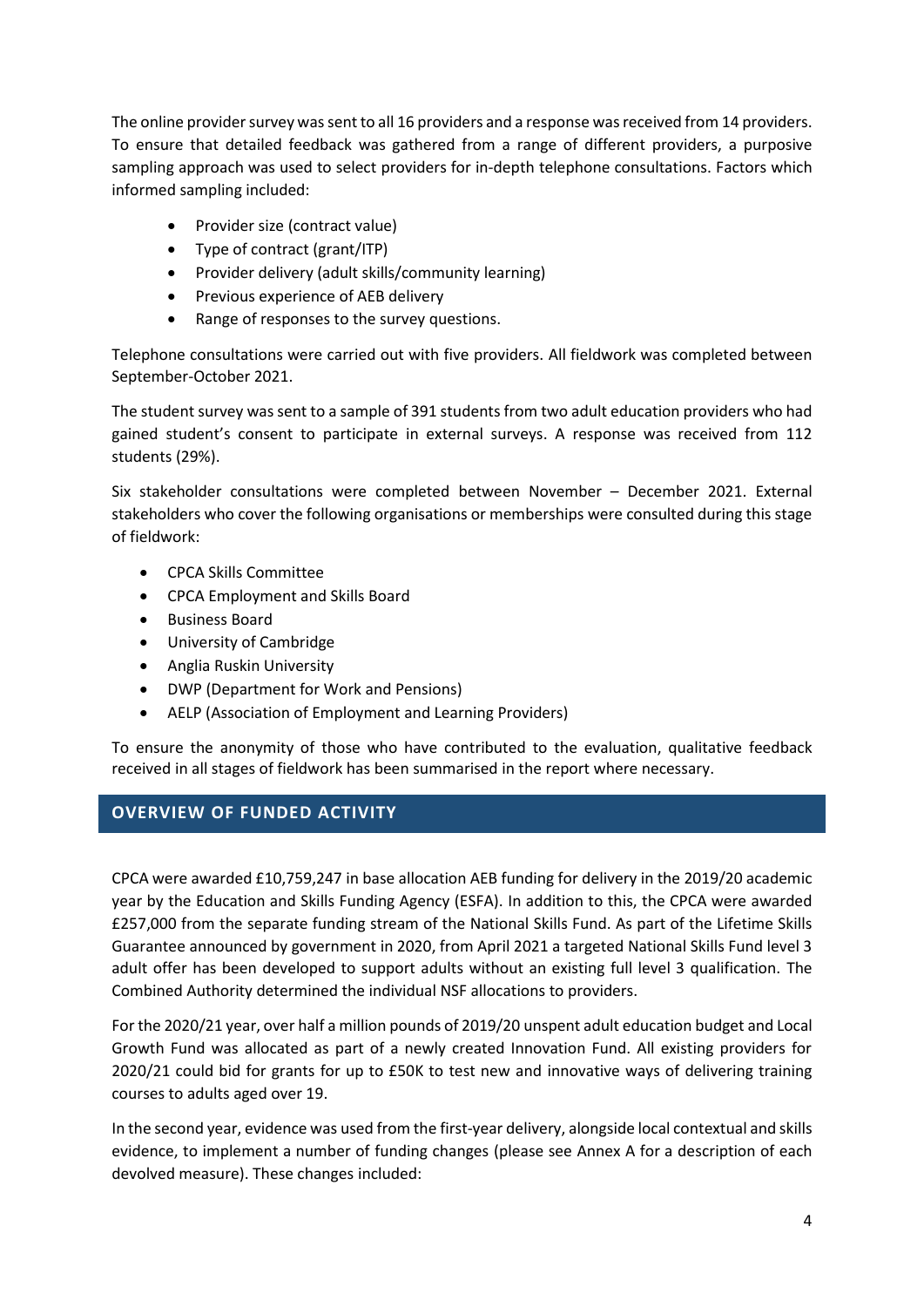- Low Wage Scheme
- Geographical uplift (4% funding uplift for areas of skills deprivation)
- Fully funded first full level 2
- Fully funded English as a Second Language courses
- One Year 18-19 Classroom Based Offer/High Value Courses
- Sector-based Work Academies
- National Skills Fund Level 3 Offer

#### Provider Awards

AEB funding was awarded to 16 different providers in 2020/21, this was one less than 2019/20. The change in the overall number of providers was due to the following:

- The merger of Peterborough Regional College and New College Stamford into Inspire Education Group
- The loss of Central Bedfordshire Council and TCHC as providers
- Gaining GNR Training and the College of Animal Welfare as providers part way through the academic year

Of these, eleven were grant providers (existing providers within a ten-mile radius of the CPCA boundary) and five were Independent Training Providers (ITPs).

The total amount of funding awarded (excluding National Skills Fund allocations) ranged from £3,520 to £2,535,600 for grants and from  $£0<sup>1</sup>$  to £537,765 for ITPs.

The chart below shows the total funding award amount (both base allocation and National Skills Fund allocation where applicable) for each provider along with the total number of targeted and achieved enrolments.



**Figure 1: Total funding awarded, target enrolments and achieved enrolments (R14), per provider**

<sup>&</sup>lt;sup>1</sup> One Independent Training Provider (ITP) received no base funding allocation but did receive a National Skills Funding allocation.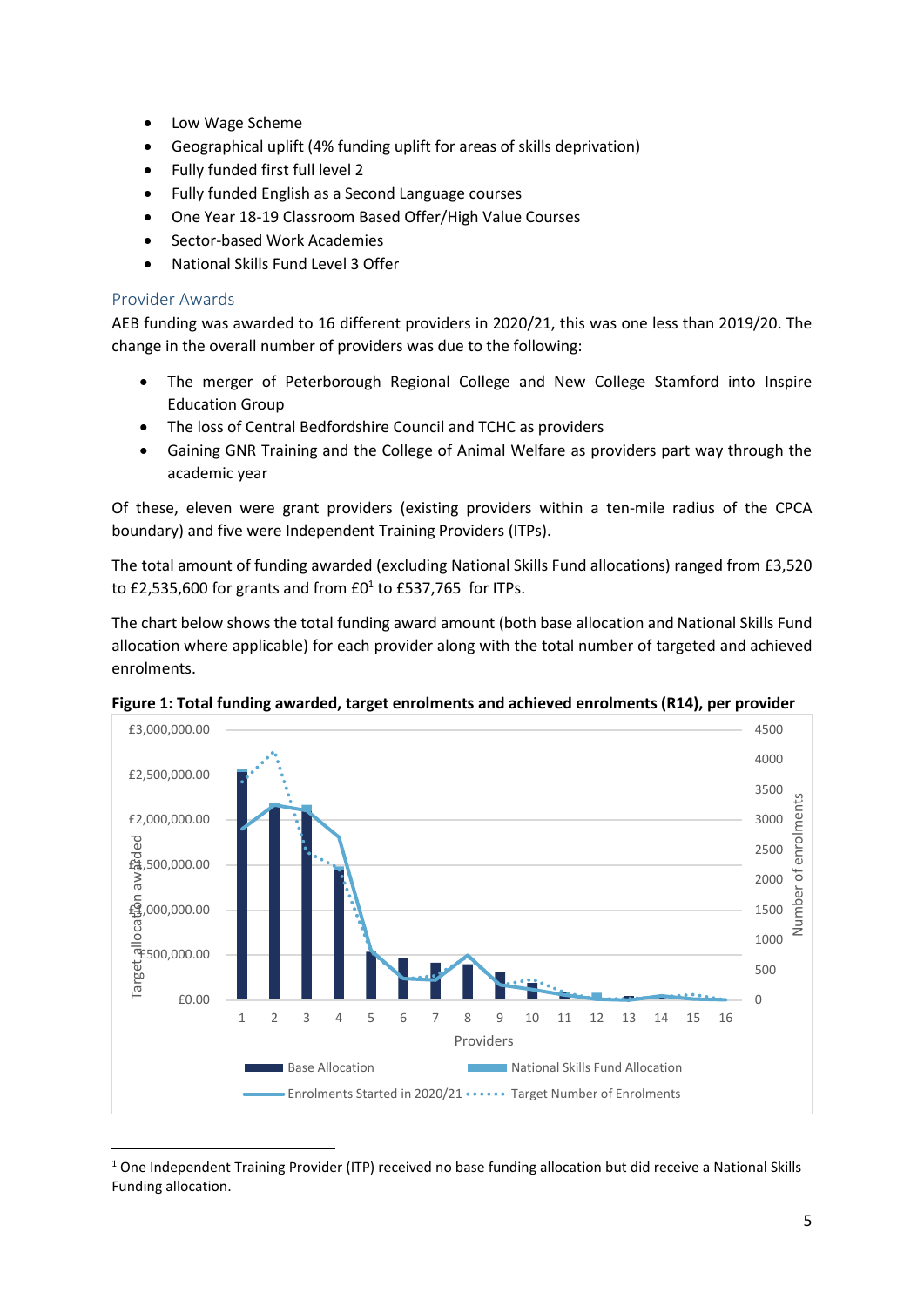The profile of providers varied in terms of the extent to which they delivered in the CPCA delivery area versus elsewhere, their previous experience of delivering AEB in CPCA and the extent to which they subcontracted. The survey asked providers what proportion CPCA AEB made up of their total Adult Education Budget. Of the 14 providers who answered this question half (seven providers) stated that it made up under 25 per cent of the overall budget, illustrating that several providers have significant delivery elsewhere. Two providers stated that CPCA AEB made up over 75 per cent of their total budget, these providers are in the top four for contract size with total budgets of over £1 million. The fact that CPCA AEB accounts for the majority of provision for these providers with high value contracts mitigates risk for the CPCA.



**Figure 2: Provider survey response to how the amount of funding received compared to what they would have hoped for in year two (2020/2021)**

In response to the survey question on the amount of funding received, most providers (eleven) indicated that they received the same amount of funding as they had expected for 2020/21, with the remaining three providers (all grant providers) receiving less than expected. In the follow up consultations one provider who had received less funding than expected stated that this linked to their allocation being determined based on 2019/20 delivery which had been impacted by Covid-19.

Most providers (ten) who responded to the survey indicated that they would like to receive more funding in year three (2021/22), with the remaining four providers (all grant providers) indicating that they would like to receive the same amount of funding. Providers were asked about their plans for any additional funding, specifically whether they would: increase provision, provide additional provision, or anything else. Most providers (nine) indicated that they would use additional funding to increase provision. Five providers indicated that they would use the funding to provide additional provision. Qualitative feedback from the survey referenced existing demand as well as anticipated increasing demand in the future, linked to an increased online offer, receding impacts of Covid-19 and increases in sector-based work academies/training centres. Feedback from the consultations highlighted that provider would use the additional funding to expand online provision, increase provision in recently obtained teaching spaces, and offer more level 3 courses. Some providers discussed offering more courses which were aimed at returning to work, such as access programmes. However, they expressed that there were challenges with not being able to offer programmes to learners outside of the CPCA border, and with the size of groups, that providers were expected to obtain, it would be difficult to only offer these courses to CPCA learners.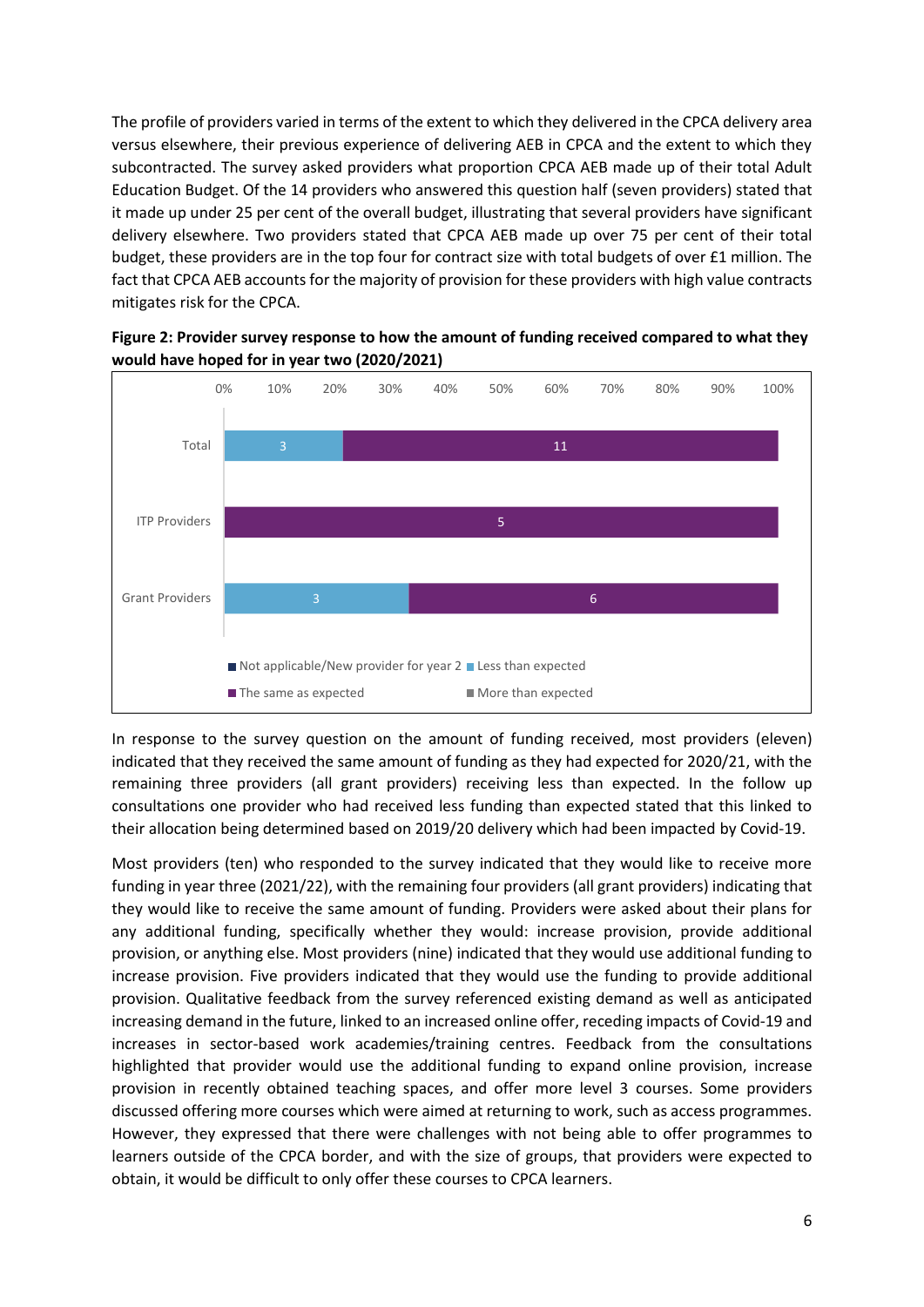#### Innovation Fund

The Innovation Fund is targeted at unemployed citizens or those at risk-of-redundancy, adults who require English language skills, health volunteers including those supporting the Covid-19 response, adults with learning difficulties and disabilities and ex-offenders. 

The successful projects that were awarded funding are: Cambridge Regional College, City College Peterborough, Inspire Education Group, College of West Anglia, Skills Network and West Suffolk College. Projects range from training entrepreneurs with business start-up ideas, English and maths support for adults, careers guidance for adults to digital and construction skills training (see Annex B for project details).

As the successful bids were allocated funding part way through the year, the year two evaluation primarily focuses on the process of applying for the additional funding. Provider feedback on the Innovation Fund projects and any initial impacts are reported, however, a full review of projects and impact, should form part of the year three impact evaluation.

Of the 14 providers who responded to the survey, half (seven) applied for the Innovation Fund, five of these were grant providers and the remaining two were ITP providers. Six of these providers stated that they were successful in their application and one respondent did not provide an answer. Five of these providers were very satisfied with the application process while two were somewhat satisfied. Qualitative feedback around the application process highlighted positive feedback around the process being simplified, well managed and with clear communication. One provider highlighted a need for the opportunity to continue funding projects which are difficult to complete within six months.

Qualitative responses from the survey which asked about the reason behind the application for the Innovation Fund highlighted that this was used for targeting hard to reach groups, and to deliver specific programmes which may have not been eligible for public funding. This ranged from the development of specific courses to new single spaces for residents and businesses to access learning, training, and social wellbeing activities. Additionally, the fund was used to support specific groups such as those made redundant because of Covid-19.

Follow up consultations with a selection of providers highlighted the various ways in which this fund was used, with many using it to support people in harder to reach groups. One provider used part of this fund to purchase laptops for adult learners experiencing digital poverty and this helped support connectivity issues experienced in more rural areas. The fund was also used to create new in demand courses, for instance the provider also used the Innovation Fund to provide a course for people who wanted their own business start-up, they stated that 70 per cent who completed the course now had a start-up. Other feedback around the Innovation Fund highlighted providers using the fund to increase their English to Speakers of Other Languages (ESOL) offer, one provider discussed how this was particularly successful in factories in Fenland, where people could complete courses while they were in employment. Additionally, this provider discussed how they extended the fund to provide digital skills, which allowed them to teach important and relevant skills around technology.

#### <span id="page-6-0"></span>Funding Changes

In 2020/21, several funding changes were implemented (please see Annex A for a description of each devolved measure). Providers were asked which funding changes or additions they had made use of in 2020/21. The responses are displayed in figure 3 (below).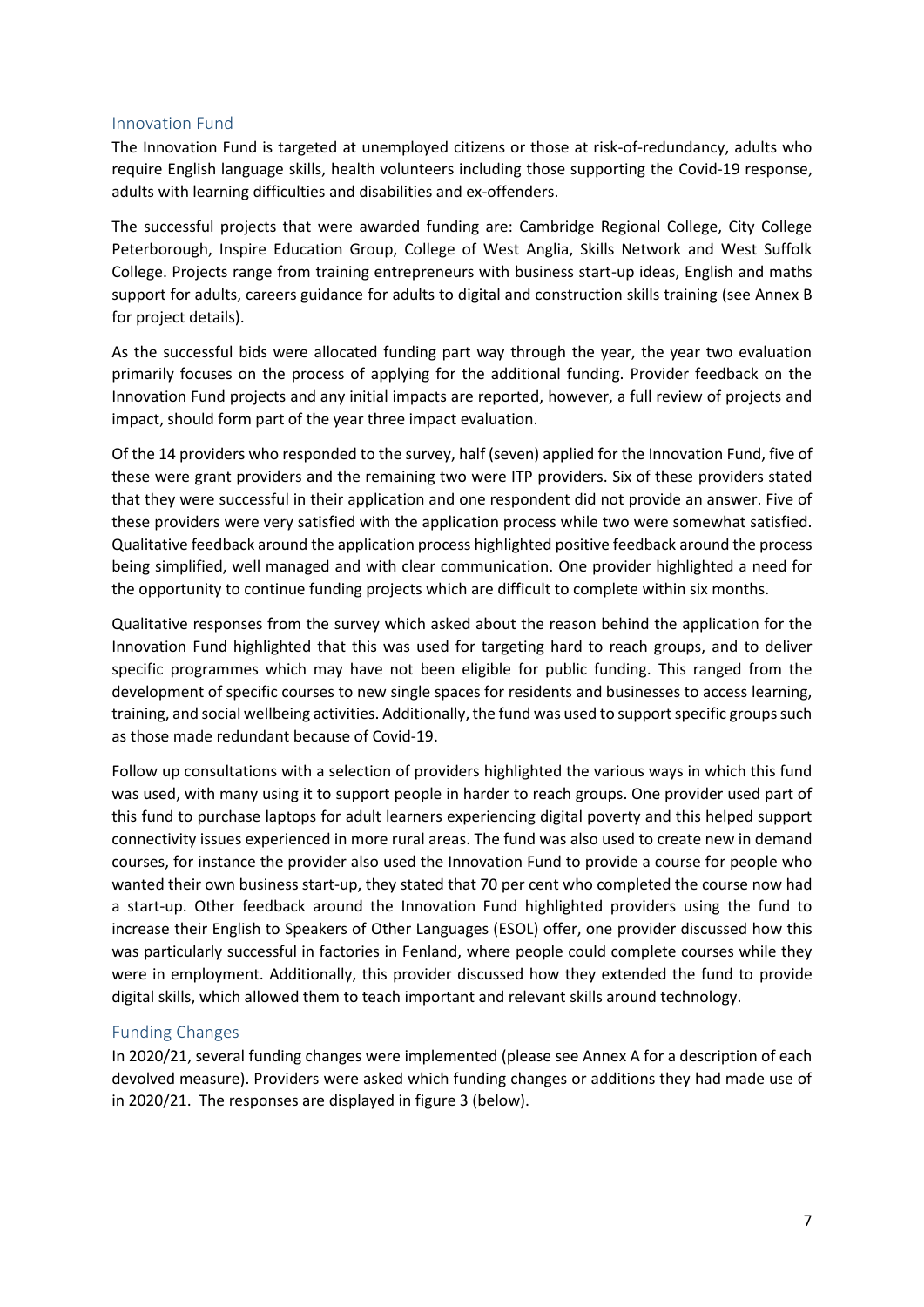#### **Figure 3: Provider survey response to whether or not they had made use of specific funding changes/additions in 2020/21**



Most providers had made use of the low wage pilot (11), geographical uplift (10) or National Skills Fund offer (10). Only one of the 14 providers responding to the survey had made no use of the funding changes or additions made available in the 2020/21 academic year.

Providers were asked how important each of these funding changes or additions had been to their delivery, the responses are displayed in figure 4 (below). These responses have been analysed alongside qualitative feedback received both in the survey and during consultations with the results outlined in the following section.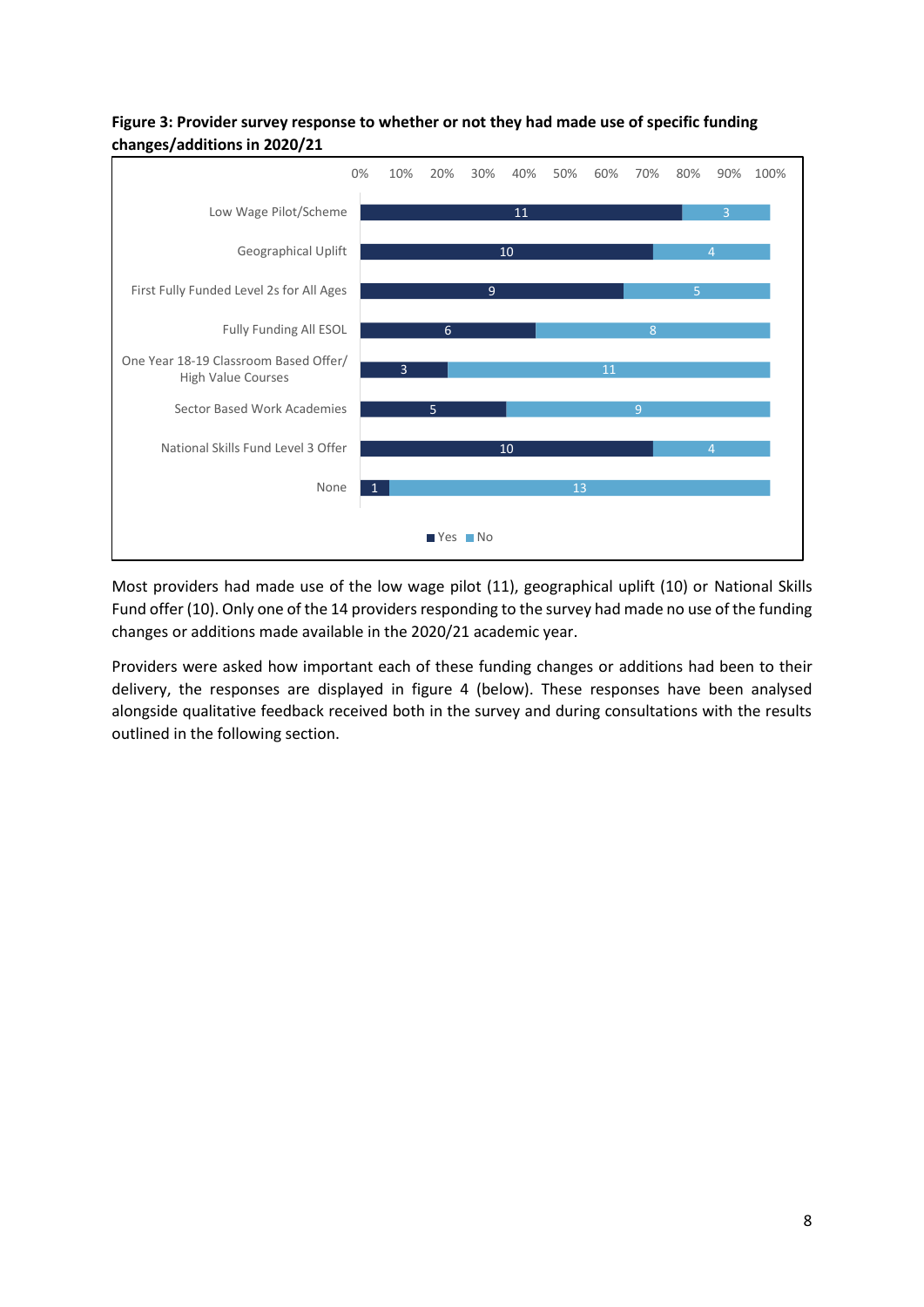

#### **Figure 4: Provider survey response to how important the funding changes had been to their delivery**

Of the eleven providers who made use of the Low Wage Pilot/Scheme, nine outlined that this scheme was important to their delivery, with six stating that it was very important. In the consultations with one of the providers (who said this was neutral for their delivery), they stated that although it helped some people access provision it was not very well known. They stated that this could have been due to them not promoting the scheme.

The Geographical Uplift was also considered important by most providers who made use of the scheme, with seven of the ten who used it stating it was important to their delivery (five said it was very important). Of the remaining three, two providers said it was neutral to their delivery while one provider stated that it was very unimportant. Qualitative feedback from the survey highlighted the high value of the uplift, especially where a high proportion of learners come from disadvantaged areas. The consultations highlighted that this was useful as it helped in reaching people in more disadvantaged areas, and that this funding change made a positive difference.

Nine providers made use of the First Fully Funded Level 2s for all ages, and eight of these outlined that it was important to their delivery (three said it was very important). Feedback from consultations highlighted that this was important as it allowed providers to upskill more people and provide more fully funded courses.

Some of the funding changes/schemes were used less than others, the One Year 18-19 Classroom Based Offer/High Value courses was only used by three providers, two of which said it was somewhat important to their delivery. Feedback from consultations highlighted that providers felt many adults could not give up their jobs and income to participate in these courses.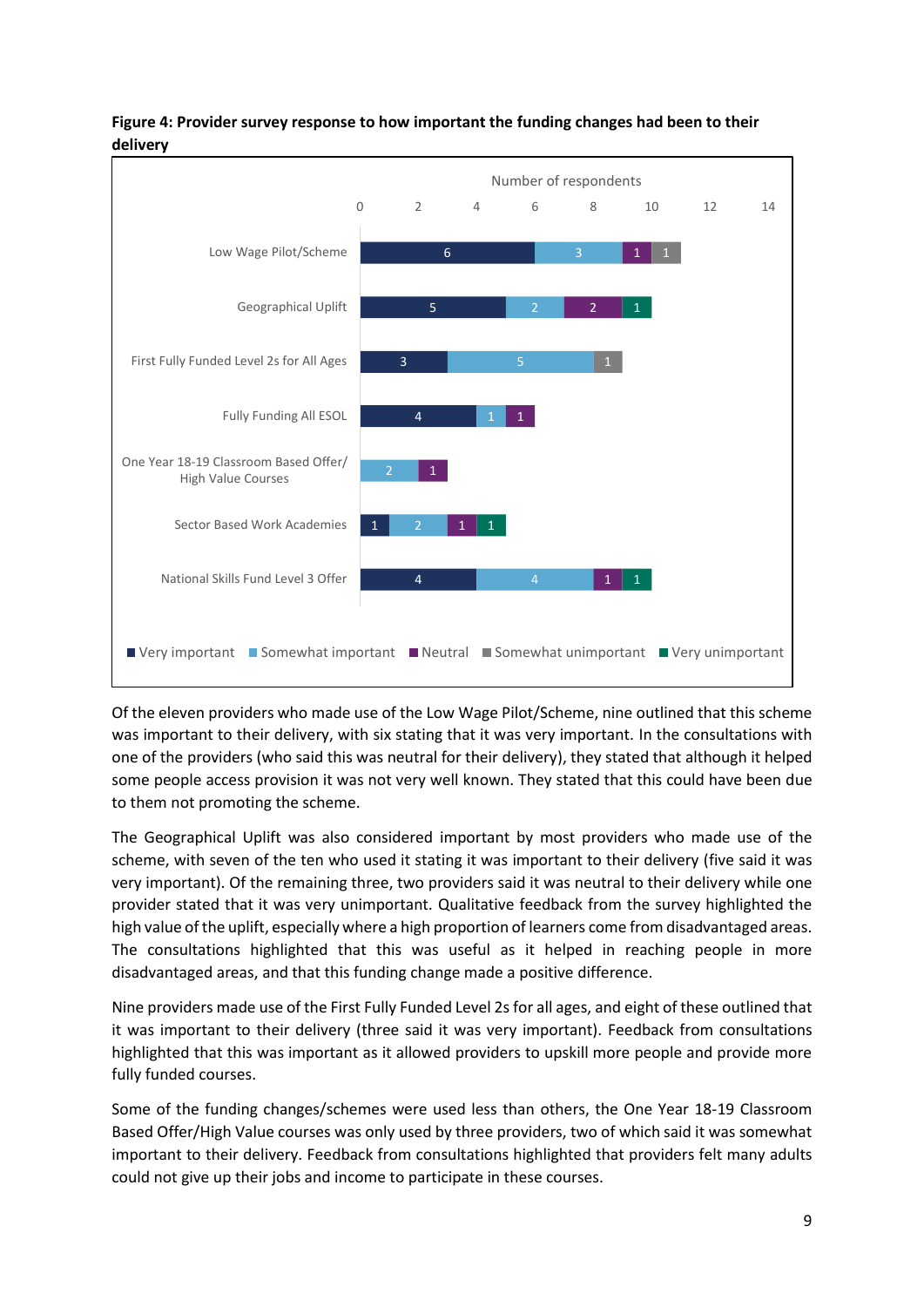The Sector-based Work Academies were used by five providers, three of whom stated it was important to their delivery (one highlighted that it was very important). One provider stated this funding change was very unimportant. Feedback from the consultations highlighted that this funding change was successful as it was a suitable transitional programme, especially as it was a short course with guaranteed interviews, focussed on leading to employment. Neutral feedback around these highlighted challenges relating to border issues, with many learners outside of the CPCA area.

Ten providers made use of the National Skills Fund level 3 offer, eight of which outlined that it was important to their delivery. One provider said it was neutral while the other said it was very unimportant. Qualitative comments from the survey highlighted the positive impact of the National Skills Fund for specific sector qualifications for over 24s. Follow up consultations with providers highlighted that this allowed them to fully fund more learners than they could previously, although one provider had trouble in getting level 3 learners enrolled. Some providers raised issues relating to the compiling of the list of courses funded via this offer, highlighting the need for local priorities to feature.

Fully funded ESOL was used by six providers, five of which stated that it was important to their delivery. Consultations with providers who used the scheme highlighted that this was a very important scheme as it cut the price of the course in half, allowing learners to choose the right course for them rather than deciding based on cost. Additionally, it was highlighted that were many non-English speaking individuals in Fenland, Peterborough and Huntingdon, and ESOL courses were very valuable in targeting those learners.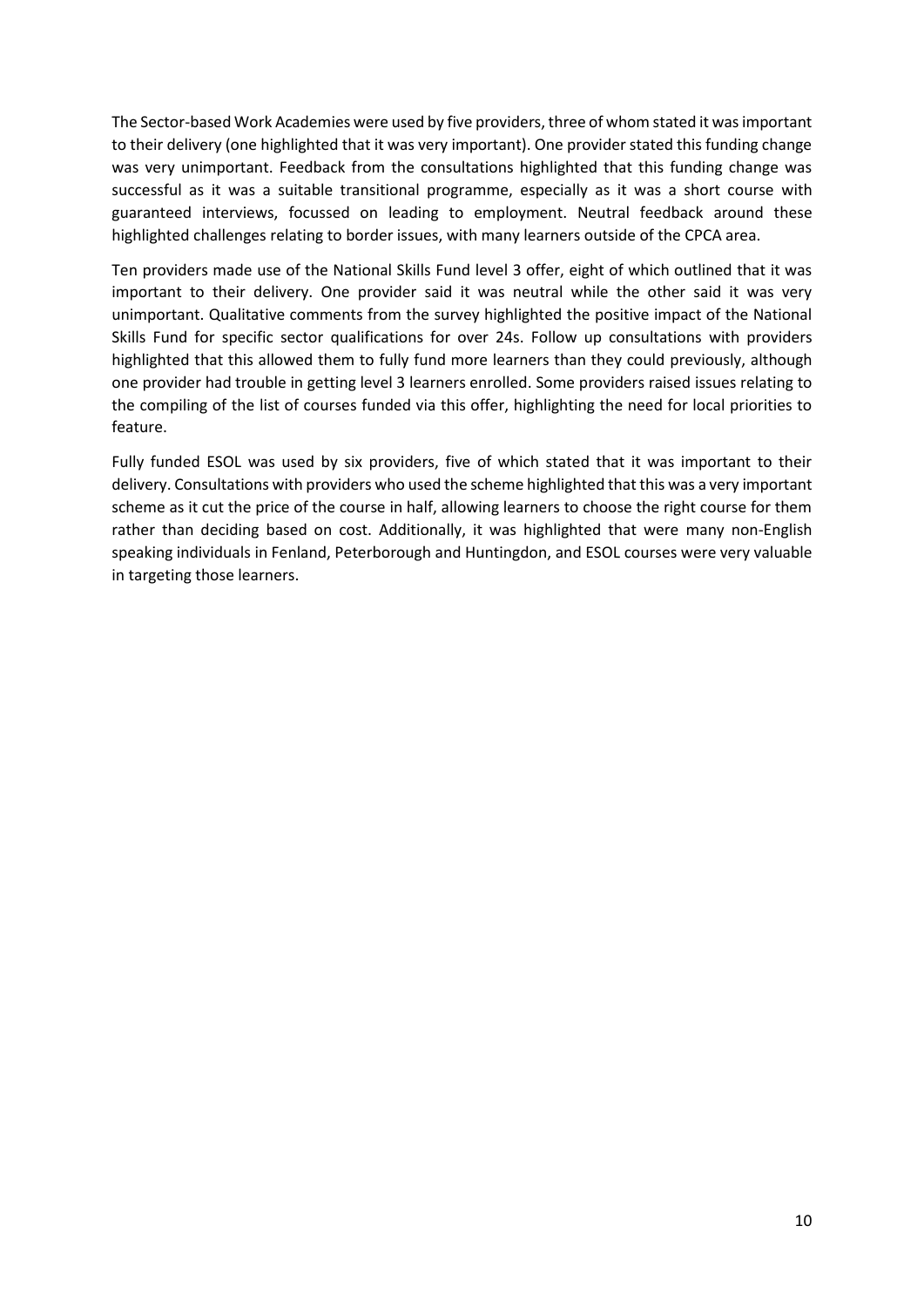#### **DELIVERY AND OUTPUTS**

## Delivery

The following section provides an overview of AEB delivery based on data at quarter four (R14). £9,477,624.97 (including £193,160.69 for learning continuing over from 2019/20) spent so far<sup>2</sup>

- 14,872 enrolments starting in 2020/21
- 8,674 learners starting in 2020/21

Of this spend, £1,541,529 (including £33,811 for learning continuing over from 2019/20) was subcontracted to 25 providers who delivered 2,743 enrolments starting in 2020/21 to 1,854 learners. A full list of subcontractors is provided in Annex E.

CPCA Adult Education Budget reached a total of 8,674 people. The key characteristics across these individuals were as follows:

- 79% took part in Adult Skills learning aims and 28% took part in Community Learning aims<sup>3</sup>
- 13% were aged 19-23
- 21% were ethnic minorities
- 34% were unemployed and looking for work
- 33% had a prior attainment level of 1 or below
- 34% studied more than one learning aim
- 49% took part in a 'Preparation for Life and Work' aim

<sup>&</sup>lt;sup>2</sup> Includes % uplift figure and estimated Community Learning spend based on a pre-agreed average amount of funding per enrolment

<sup>&</sup>lt;sup>3</sup> As a learner can enrol in multiple learning aims an individual may have taken part in both Adult Skills and Community Learning aims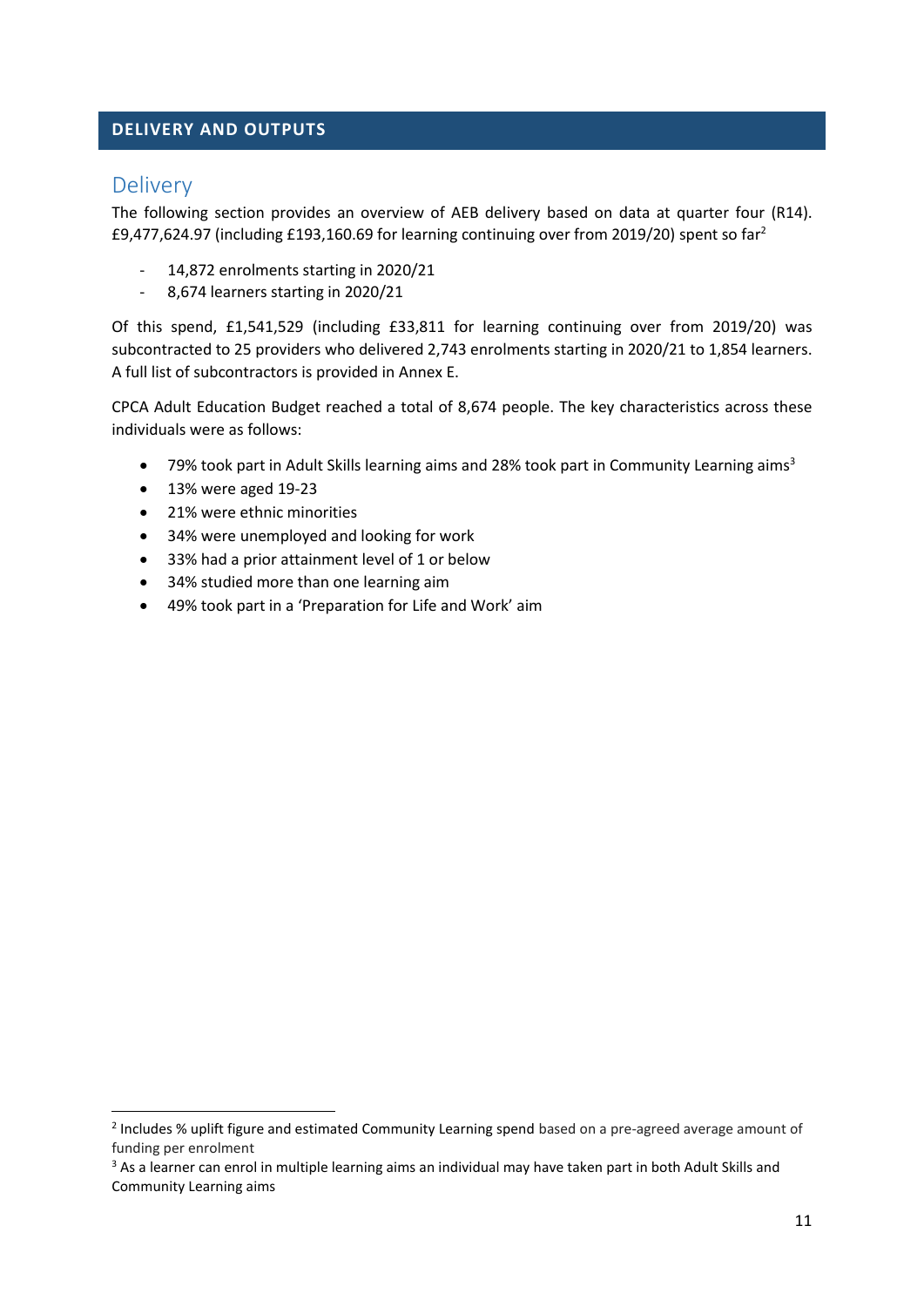

**Figure 5: Cambridgeshire and Peterborough Learner Characteristics 2020/21** 

**Table 1: Proportion of all enrolments by learner's home district**

| Learner's home district | <b>Proportion of all enrolments</b> | Change in proportion of<br>enrolments since 2019/20 |
|-------------------------|-------------------------------------|-----------------------------------------------------|
| Cambridge               | 15%                                 | $+2%$                                               |
| East Cambridgeshire     | 7%                                  | $+1%$                                               |
| Fenland                 | 11%                                 | 0%                                                  |
| Huntingdonshire         | 14%                                 | $+1%$                                               |
| Peterborough            | 42%                                 | $-6%$                                               |
| South Cambridgeshire    | 12%                                 | $+3%$                                               |

The maps below display the count of learners by home location (left) and count of enrolments by delivery location (right) at the district ward level. Comparison between these maps illustrates that, in line with patterns observed in 2019/20, learners were more evenly distributed across the CPCA area based on their home location compared to delivery. Learners were mostly concentrated in Cambridge, Peterborough, Huntingdon and northern part of East Cambridgeshire with some cold spots for learners in the South and West of the region.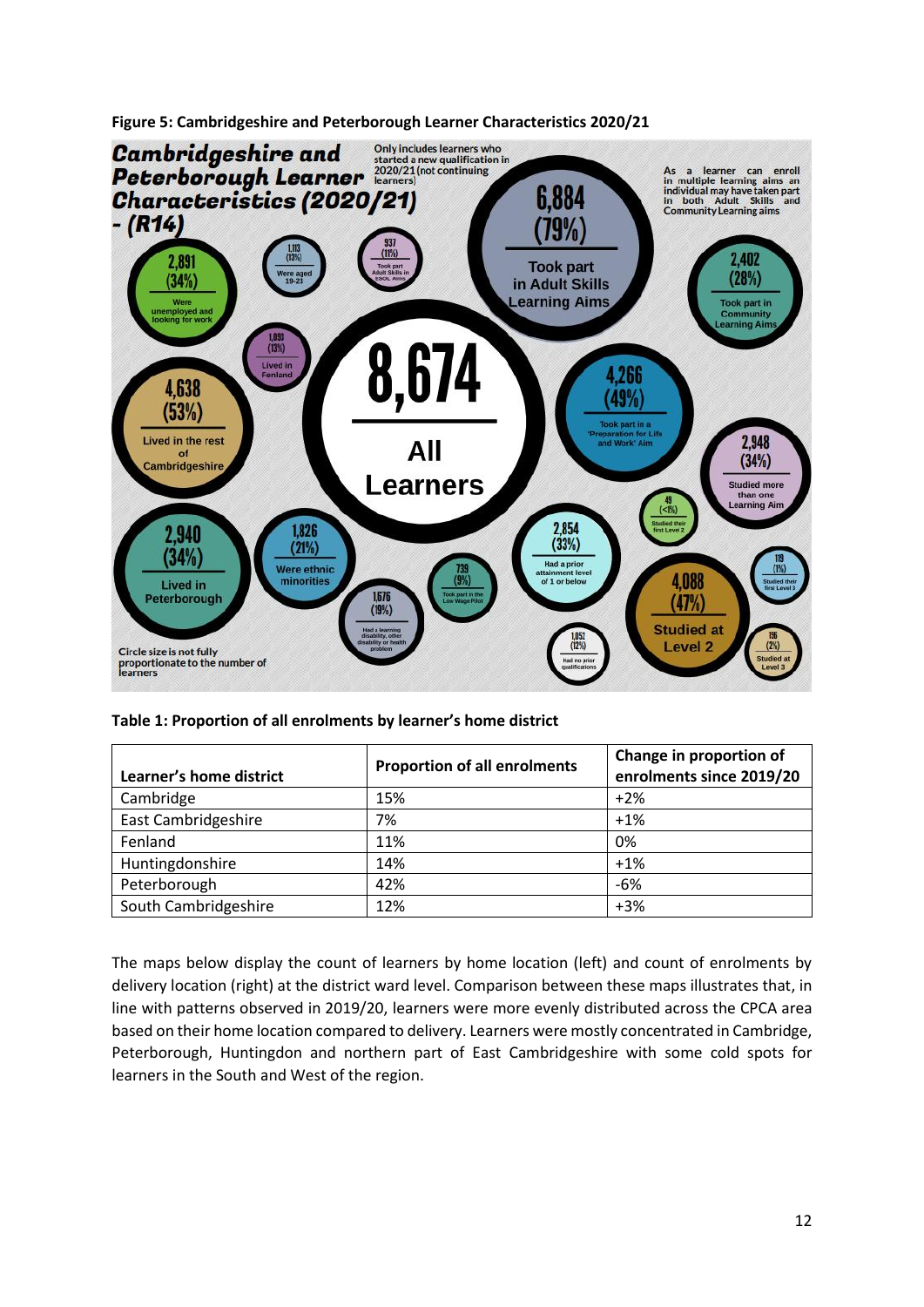

## **Figure 6: Learner home locations and learning aims delivery locations**



 $rac{1}{2}$ 

 $\overline{\phantom{0}}$ 

2021 05 1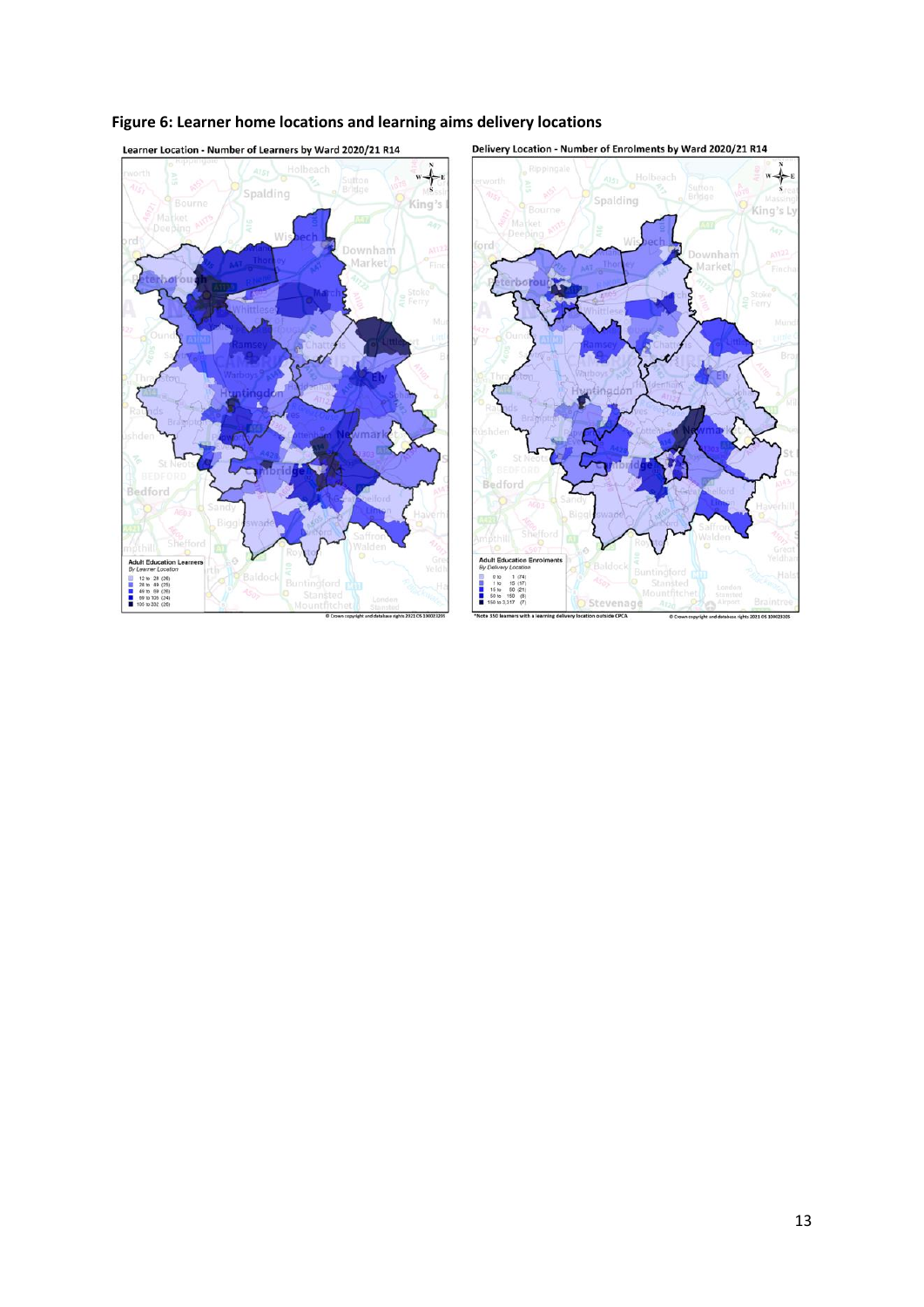#### Performance against targets

Of the total 14,872 learning aims recorded in the 2020/21 academic year (R14), 79 per cent had been achieved. Of the learning aims which were recorded as completed, 95 per cent had been achieved. This is similar to the proportions in 2019/20.

The chart below shows the cumulative total number of enrolments between August and July for 2018/19, 2019/20 and 2020/21. The number of enrolments for 2020/21 tracked slightly below those seen in 2019/20 up until April where enrolments then rose to finish just above 2019/20 levels in July 2021, although slightly below (-4%) the expected number of enrolments based on provider delivery plans.



**Figure 7: Cumulative total number of enrolments (Aug-July), 2018/19, 2019/20 and 2020/21** 

Nearly all providers (13 out of 14) stated in the survey that they anticipated spending over 75 per cent of their year two allocation. One provider indicated that they anticipated spending under 50 per cent. The actual allocation spent for 2020/21 showed the majority of providers (ten) had spent over 75 per cent of their allocation at R14, however, there were three providers who had spent between 50-75 per cent and three who had spent less than 50 per cent.



**Figure 8: Estimated (provider survey) and actual proportion of AEB allocation spend 2020/21 4**

<sup>4</sup> Includes estimates of Community Learning spend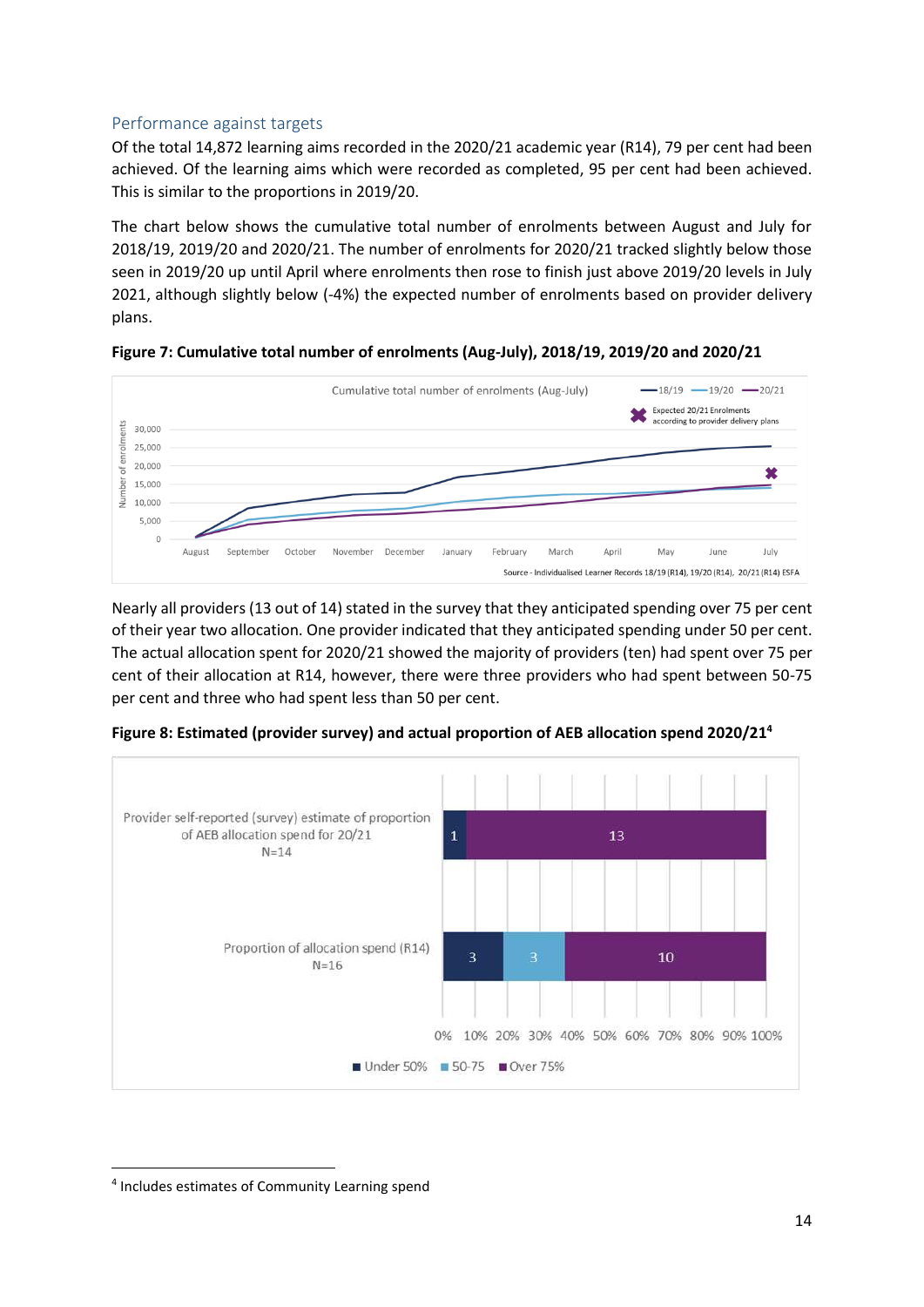#### Provider Feedback on Delivery

Providers were asked in the survey how they felt their delivery was going in the year-to-date. Most providers felt that their delivery had been going either 'very well' (six providers) or 'quite well' (four providers). Four providers felt that their delivery was going moderately well. No providers selected the 'not very well' or 'not at all well' option. Qualitative feedback in relation to delivery working well included providers indicating that they were on track to deliver their profile or deliver ahead of profile. The factors which were highlighted during consultations as being key to successful delivery included adaptation to new delivery models such as an increase in online provision along with the success with the fully funded ESOL programme. Additionally, one provider outlined how they saw the demand for courses relating to mental health increase considerably, and how they supported the delivery of these courses through the development of online learning packages.

A few providers raised challenges in relation to delivery which included issues in recruitment of learners due to the pandemic, along with being unable to deliver provision face to face. Feedback from the consultations highlighted that as restrictions eased and people returned to work, demand for courses decreased, and one provider therefore discussed having to work harder to get more learners in. However, it was outlined that demand has since increased, with the provider delivering more than expected. Providers who were delivering courses in specific sectors which were more likely to have been affected by the pandemic saw impacts on their ability to deliver.

#### Covid-19 Impact

Providers were asked in the survey about their proportion of AEB provision delivered online for four different time periods, see figure 9 (below). This highlighted that prior to Covid-19, half (seven) of the providers surveyed had no online delivery prior to the pandemic. This increased in the 2019/20-year post March 2020, where all but one of the providers were delivering some provision online. By the 2020/21 academic year, half (seven) of providers were delivering over 50 per cent of their provision online, with a further three providers delivering between 25-50 per cent online. This demonstrates the impact of Covid-19 on providers ability to deliver face to face and how delivery models had to be transformed. The anticipated proportion of provision to be delivered online in 2021/22 is slightly less than the 2020/21 peak with just three out of the nine providers who responded stating online delivery would be over 50 per cent. Most providers anticipated that online provision would account for between 10 per cent to 50 per cent of all provision in 2020/21.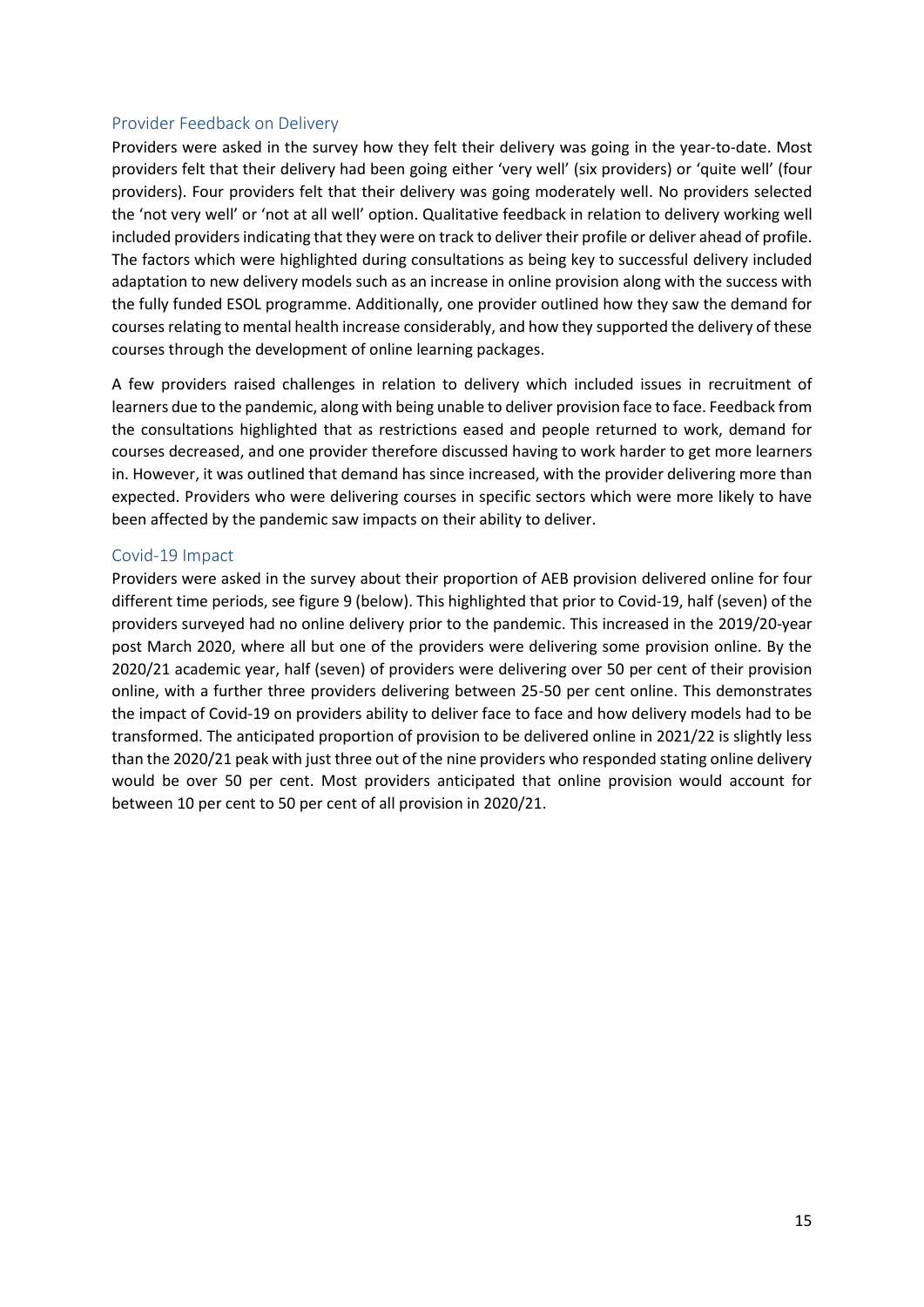

## **Figure 9: Proportion of AEB provision delivered (estimated) online.**

Providers were asked in the survey how Covid-19 has impacted on their AEB provision, the comments on this ranged between providers. Several providers discussed difficulties with recruitment and enrolment, such as challenges in recruiting enough learners and having to run more courses to have sufficient learner numbers to match vacancies. Some providers also highlighted the challenges with retention of learners and learner progression which was in part linked to limited face-to-face support for learners.

Provider feedback in the follow up consultations indicated that the impact of Covid-19 had varied between providers depending on their circumstances. Some providers felt that their delivery model had protected them from negative impacts, for example, being involved with sectors that had seen employment demand remain stable or even grow, feedback around this highlighted a considerable increase in the demand for courses relating to mental health. Some providers had delivery models which already included or easily adapted to online learning, which mitigated some of the negative impacts of Covid-19.

Providers who specialised in mostly face-to-face provision discussed changes they made to improve their online delivery, such as investments in smart technology and the development of online learning packages. There were discussions around assessment tools designed to determine whether people are suitable for online learning, with approaches being designed for individual students. Providers who experienced challenges with online learning outlined that certain courses, such as ESOL or practical courses were very difficult to deliver online, and that the online delivery model made it harder to reach people in more deprived areas, with people in these areas less likely to have the right tools to access online provision.

An increase in demand due to people being furloughed and spending more time at home was highlighted as a potential opportunity for Adult Education in last year's evaluation. Feedback from the consultations in year two highlighted that people returning to work led to decreased demand, however this has since stabilised with many providers delivering more than expected.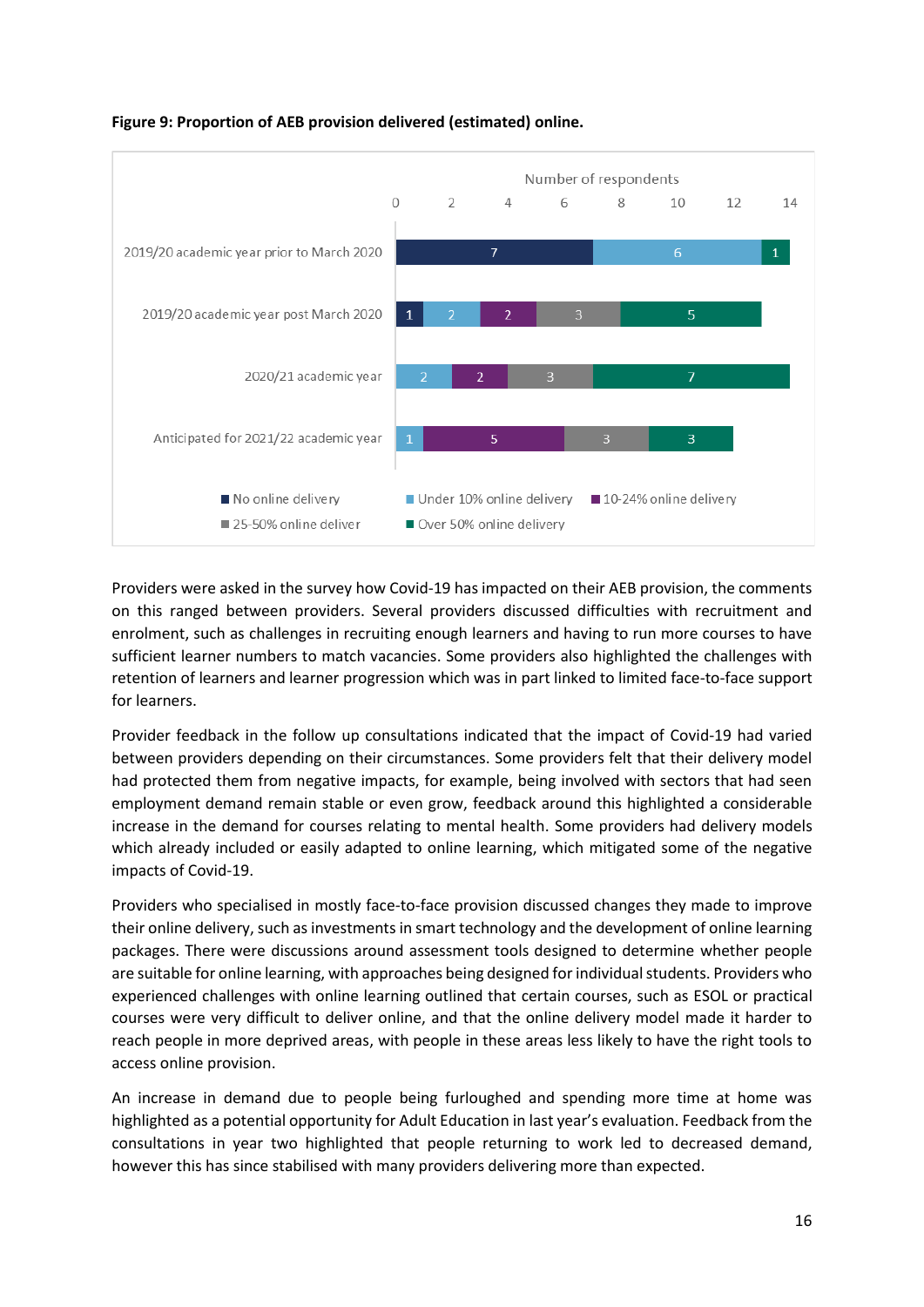Learners were asked whether Covid-19 had impacted on their learning experience either positively or negatively. Most learners (54 per cent) stated that Covid-19 had not impacted on their learning experience. Under a fifth of learners (17 per cent) reported that Covid-19 had negatively impacted upon their learning experience, with 29 per cent of learners reporting a positive impact. Most qualitative comments relating to positive impacts referenced the accessibility and flexibility of online learning and having more time to study as a direct result of the pandemic (furlough, lockdown etc). Qualitative comments relating to negative impacts highlighted a preference for face-to-face learning and the disruption to learning because of Covid-19.

#### Other feedback from providers

Most providers (12 out of 14) were satisfied with the support available to them from the Combined Authority's AEB team, with nine of these providers indicating they were very satisfied. The evaluation of year one highlighted that most providers expressed positive feedback about their relationship with the AEB team, particularly highlighting levels of communication, access to support and the opportunity to work more closely than under the pre-devolution system. This was the case this year as well, with providers praising the flexibility and agility of the new devolution system, as well as the level of support available to them from the AEB team. One issue highlighted as an area for improvement was the communication of short-notice changes to guidance and rules, providers suggested that earlier engagement and communication would be beneficial to mitigate the impact of such changes on them.

Most providers (11 out of 14) were either very satisfied or somewhat satisfied with the level of administration involved in the process. However, two providers, indicated that they were very unsatisfied with the level of administration. Qualitative comments from the survey and feedback during the consultations relating to the negative aspects of the level of administration suggested that some providers found the system to be bureaucratic and they felt they were being micromanaged under the new devolved system.

Most providers (12 out of 14) indicated that they found the quarterly reviews helpful, rating between six to ten on a scale of one (not helpful) to ten (extremely helpful). Two providers answered on the negative side (four on the scale). Additionally, it was highlighted that the quarterly review meetings were particularly quantitative data driven and would benefit from more qualitative learner stories.

In the survey and in the telephone consultations providers were asked if they had any recommendations for the CPCA for future commissioning. Recommendations included: Renewal of funding for the Innovation Fund projects, continued engagement with local education providers and employers and allowing providers the opportunity to be more involved in strategic conversations, locally and nationally.

#### Notable changes to delivery 2018/19 (pre devolution) – 2020/21

Whilst specific funding changes were not introduced in 2019/20 there was an encouragement under devolution for providers to shift delivery of adult education in line with local priorities outlined in the Cambridgeshire and Peterborough Independent Economic Review (CPIER). Devolution has led to an active shift in the provision of adult education in Cambridgeshire and Peterborough and these changes have been sustained into the second year of devolution as evidenced by the figures in table 2 (below).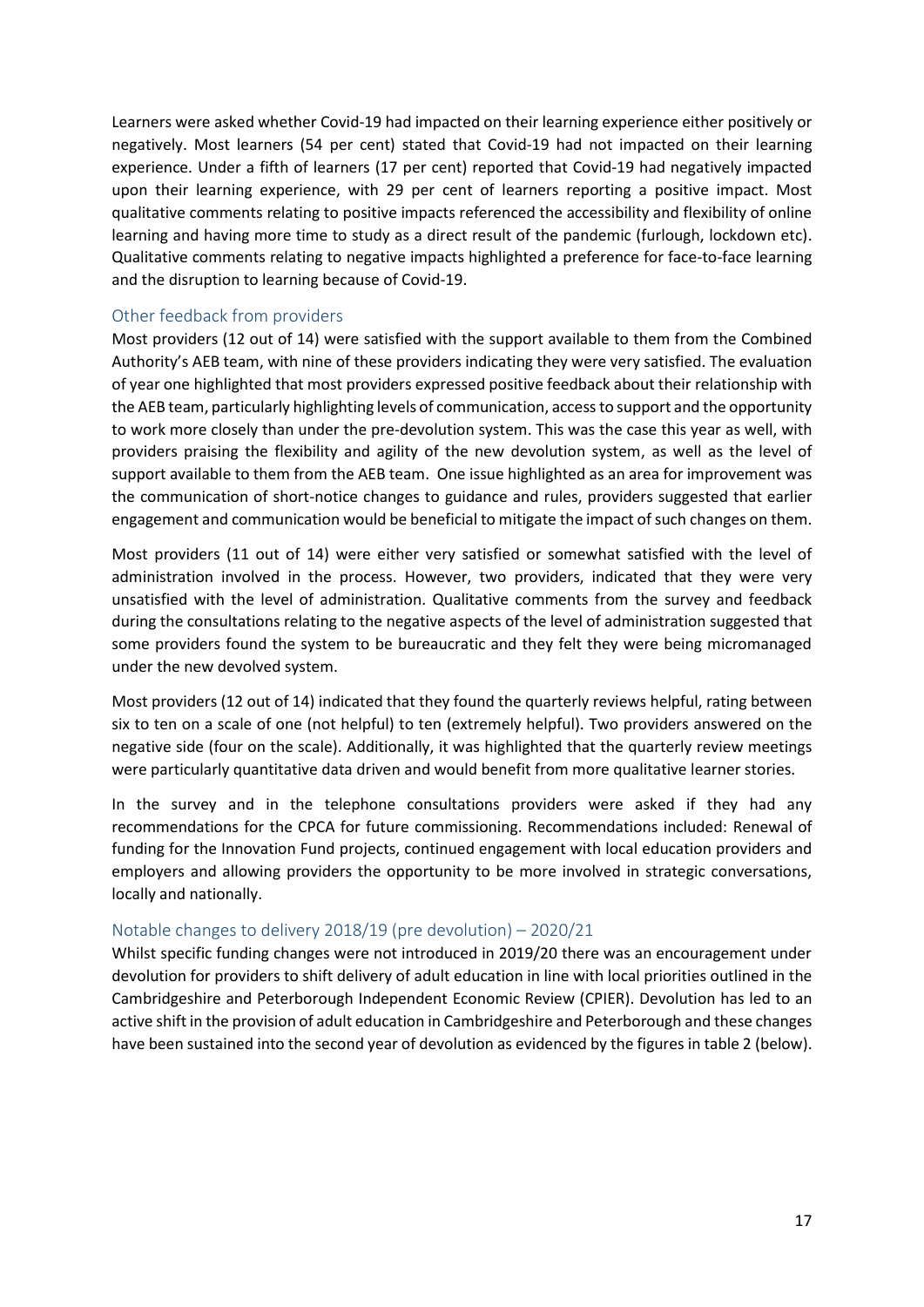|                                     | 2018/19          | 2019/20        | 2020/21         |
|-------------------------------------|------------------|----------------|-----------------|
|                                     | (pre-devolution) | (first year of | (second year of |
|                                     |                  | devolution)    | devolution)     |
| Average Funding per learner*        | £909.85          | £914.67        | £948.03         |
| Number of providers                 | 190              | 17             | 16              |
| Proportion of learning aims         | 41%              | 17%            | 18%             |
| subcontracted                       |                  |                |                 |
| Proportion of Community Learning    | 43%              | 17%            | 23%             |
| Proportion of Adult Skills          | 57%              | 83%            | 77%             |
| Proportion of learning aims         | 22%              | 34%            | 28%             |
| delivered to learners who reside in |                  |                |                 |
| areas of deprivation**              |                  |                |                 |

#### **Table 2: Comparison of provision between 2018/19, 2019/20 and 2020/21**

\* data only available for Adult Skills learners.

\*\* Top 20% most relatively deprived areas overall according to the 2019/20 Indices of Multiple Deprivation. The 2020/21 4% uplift area also included areas which fell into the top 40% most relatively deprived for adult skills in particular

The average funding per Adult Skills learner has increased under devolution from £909 in 2018/19 to £948 per learner in 2020/21. Both the total number of providers and the proportion of learning aims subcontracted decreased markedly in the first year of devolution and this simplification of provision has been sustained in year two. There was also a significant shift in the type of provision delivered between 2018/19 and 2019/20 with the proportion of Adult Skills provision rising and Community Learning decreasing correspondingly. This pattern was maintained in 2020/21, as illustrated in figure 10 (below), with Adult Skills accounting for over three quarters of all provision, albeit with a slight increase in the proportion of Community Learning from 17% in 2019/20 to 23% in 2020/21. Community Learning provision in 2019/20 become more evenly spread across the CPCA area, having previously been disproportionately focused on South Cambridgeshire and Huntingdonshire prior to devolution. This shift has been maintained in 2020/21 with learners enrolled on Community Learning living fairly evenly across the six CPCA districts.



**Figure 10: Proportion of learning aims which were Adult Skills/Community Learning**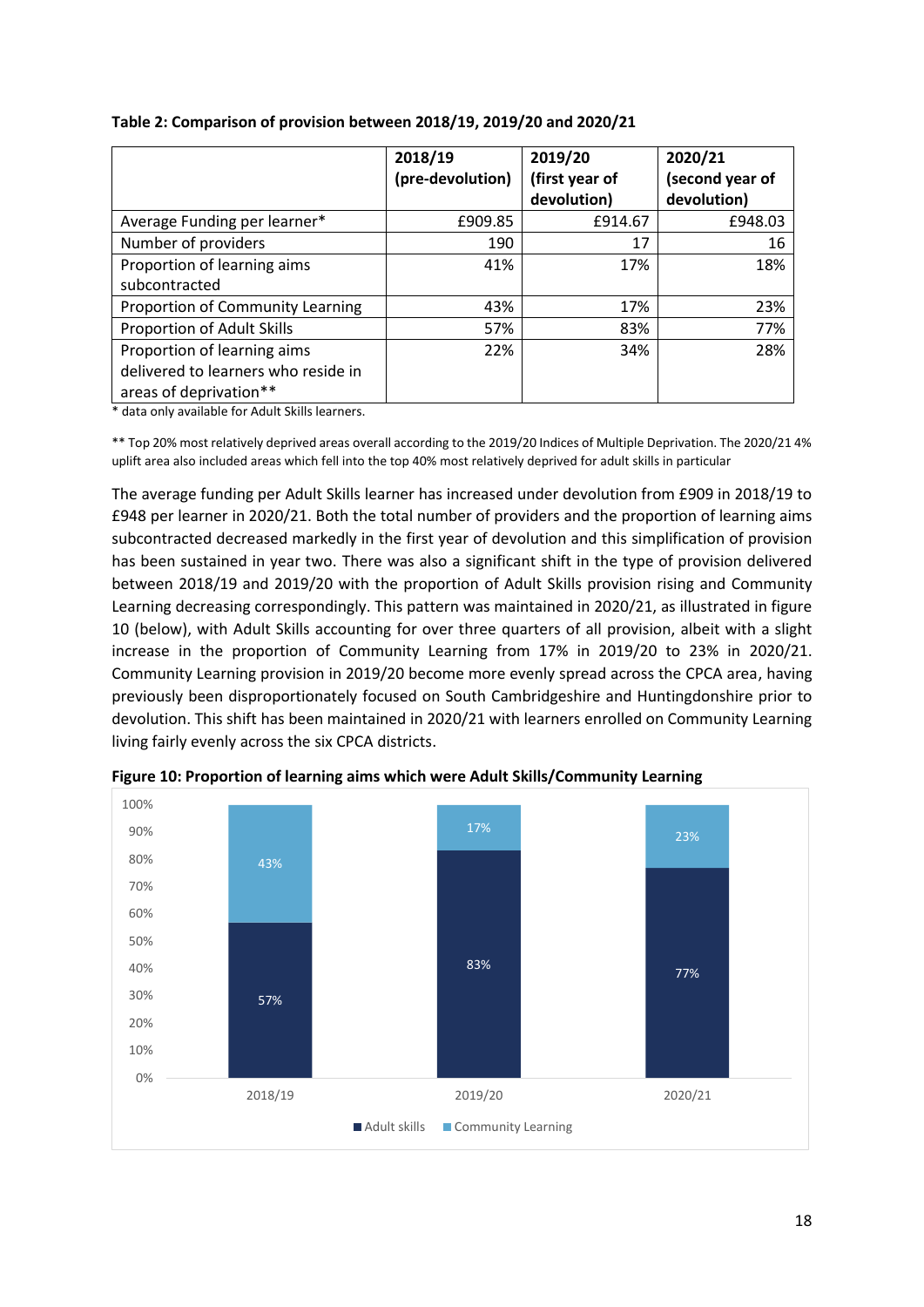Following on from an increase in the proportion of learning aims delivered to learners who reside in areas of deprivation from 22 per cent in 2018/19 to 34 per cent in 2019/20, this proportion decreased slightly to 28 per cent in 2020/21. The changes observed in 2019/20 were in part driven by an increase in Community Learning in Fenland and particularly Peterborough, which are the districts with the highest number of areas falling in the top 20 per cent most deprived nationally. In 2020/21 there was a reduction in the proportion of all Community Learning delivered to learners who reside in Peterborough, from 43 per cent to 23 per cent, which may be linked to the reduction of learning aims delivered to learners who reside in areas of deprivation in 2020/21.

These changes to provision were discussed during the consultation with one provider which had gone through a substantial transformation in 2019/20. In the year one evaluation, this provider explained that achieving a significant shift in provision from Community Learning to Adult Skills had involved a major service transition. A new model was developed based on the foundation of programmes meeting local skills needs and being tailored to local learners. The shift in provision was achieved through an active reduction in 'leisure style' offers within Community Learning (including from subcontractors) and the development of relationships with stakeholders and community groups, through geographically based development workers, to help tailor the delivery offer to local skills needs. A particular focus on the development of relevant programmes in areas of high deprivation was also discussed. In the follow up consultations of the year two evaluation this provider discussed these changes and outlined how they were working with the AEB team and providing training on Community Learning. This provider discussed their new delivery model with Adult Skills and highlighted that they did reasonably well, but Covid-19 had created further challenges by radically changing their delivery model again. They discussed how online delivery made it harder to reach people in more deprived areas, many of whom may not have access to participate in online courses.

In 2020/21 there were specific funding changes introduced to start to steer provision locally. Table 3 explores how these have impacted on provision in the first year of introduction.

|                                                                                               | 2019/20        | 2020/21         |  |
|-----------------------------------------------------------------------------------------------|----------------|-----------------|--|
|                                                                                               | (first year of | (second year of |  |
|                                                                                               | devolution)    | devolution)     |  |
| Number of low wage scheme learners                                                            | 854            | 596             |  |
| Proportion of Adult Skills learning aims delivered                                            | 55%            | 53%             |  |
| to learners who reside in areas of geographical                                               |                |                 |  |
| uplift eligibility                                                                            |                |                 |  |
| Number of first fully funded level 2 enrolments*                                              | 36             | 50              |  |
| Extension of funding for ESOL enrolments**                                                    | 2,038          | 2,053           |  |
| One Year 18-19 Classroom Based Offer/High                                                     |                | 16              |  |
| Value Course***                                                                               |                |                 |  |
| Number of Sector Based Work Academies                                                         | N/A            | 369             |  |
| eligible enrolments                                                                           |                |                 |  |
| Number of National Skills Fund Level 3 offer                                                  | 36             | 68              |  |
| eligible enrolments****                                                                       |                |                 |  |
| * 2020/21 figure includes learners who were part of the devolved 24+ first full level 2 offer |                |                 |  |

| Table 3: Comparison of funding change provision 2019/20 and 2020/21 |  |  |  |  |
|---------------------------------------------------------------------|--|--|--|--|
|                                                                     |  |  |  |  |

\*\* In 2019/20 only part of ESOL was fully funded. For both years a total count of ESOL adult skills enrolments are included

\*\*\*Offer did not exist in 2019/20. Enrolments for this year were counted by including 19 year old learners who were on qualifications which formed the 2020/21 offer

\*\*\*\* Offer did not exist in 2019/20. Enrolments for this year were counted by including learners who were on qualifications which formed the 2020/21 offer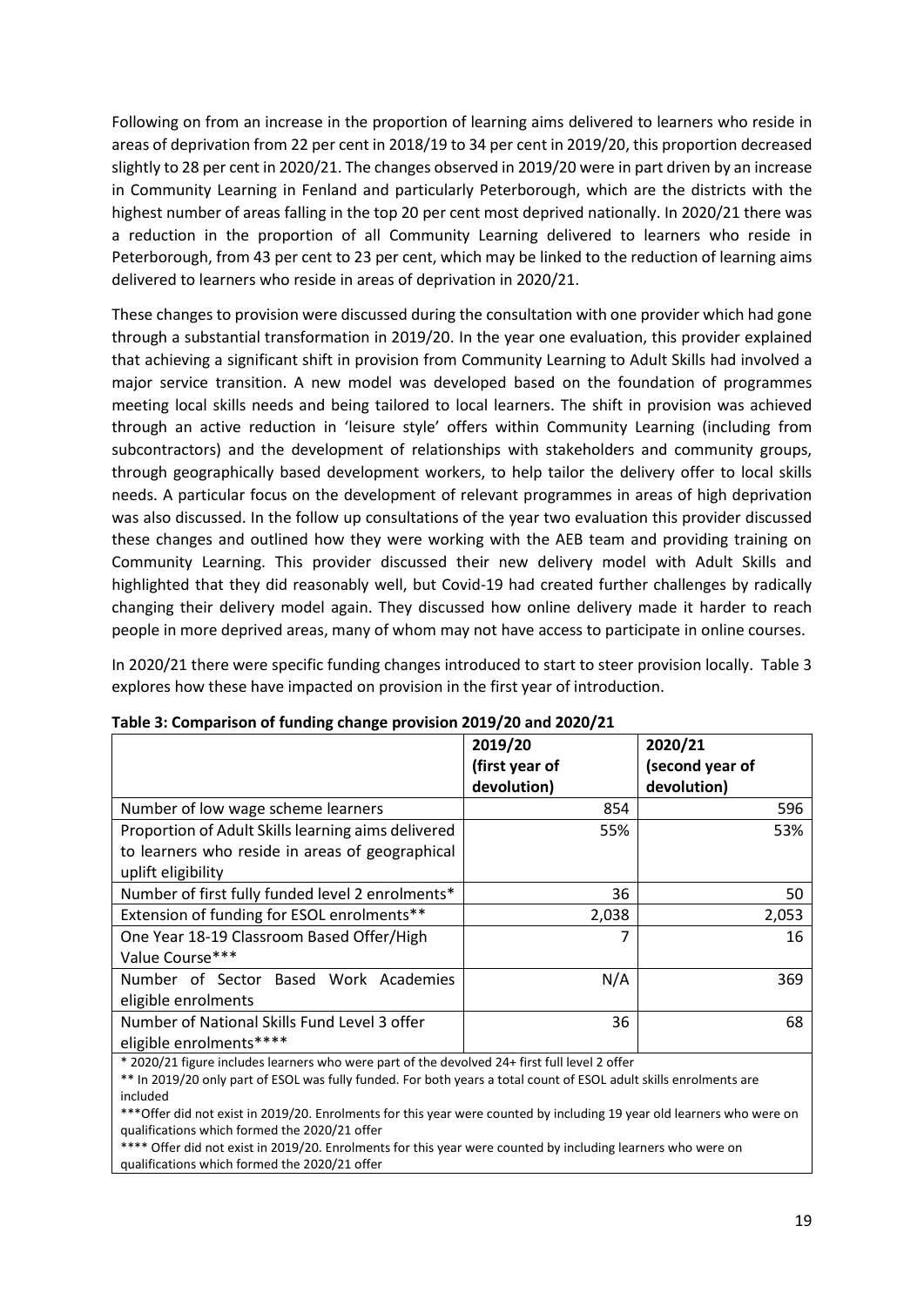While (one year in) it is too early to robustly assess any impacts funding changes may have had on the delivery of AEB locally, the data in table 3 shows small changes for some of the funding changes. Comparisons with figures on learners in 2019/20 who were on qualifications which formed the 2020/21 offer for both First Fully Funded Level 2 and National Skills Fund Level 3 Offer showed increases in the 2020/21 enrolments of 39 per cent and 89 per cent respectively.

The slight increase in the gross income eligibility threshold for the Low Wage Scheme has not resulted in an increase in Low Wage Scheme learners in 2020/21, with the number of learners down 30 per cent since 2019/20. A slightly lower proportion of employed adult skills learners were fully funded via the Low Wage Scheme in 2020/21 at 18 per cent compared to 22 per cent of all employed adult skills learners in 2020/21. One provider highlighted during the consultations that whilst the scheme helped some people access provision, it was not very well known. Low levels of awareness of the scheme may partially explain the figures seen. The majority of providers who used the Low Wage Scheme did state that this was important to their delivery.

The early evidence suggests that the geographical uplift and fully funded ESOL did not lead to a noticeable shift in learners or enrolments. However, most providers who made use of these funding changes did report that they were important to their delivery and provided feedback on positive impact as outlined in the **funding changes** section.

One possible explanation for the slight reduction in the proportion of Adult Skills learning aims delivered to learners who reside in areas of geographical uplift eligibility, despite this increase of funding, is greater challenges in reaching learners in deprived areas because of Covid-19 and the associated shift to online provision. One provider highlighted it was harder to reach deprived groups through online provision with accessibility to online learning being a potential participation barrier. Another influencing factor is a reduction in the number of learners with lower prior attainment in 2020/21. The number of entry level enrolments was down by 28 per cent in 2020/21 when compared to 2019/20. The geographical uplift targeted learners in the top 40 per cent of deprivation for Adult Skills nationally, as such a reduction in entry level learners would likely be linked to seeing lower numbers of learning aims delivered to learners in the geographic uplift eligibility areas.

#### Impacts

Two years in it is still too early to robustly look at impacts of the devolution of the Adult Education Budget. It is recommended that a full impact evaluation takes place after three years of delivery.

To explore emerging impacts, providers were asked in the survey whether they had seen any impacts of the devolution of the Adult Education Budget to date. Out of the 14 providers who answered the survey, 13 expressed views that impacts have already been seen, with all 13 having seen impacts on ways of working, while eight having seen impacts on provision and impacts on learners. Qualitative feedback from the survey highlighted that several providers felt that devolution had given the flexibility to match provision to local market conditions/demand and support localised initiatives. One provider specifically highlighted the National Skills Fund in meeting employer demand and supporting higher level skills delivery. Negative feedback from the qualitative comments from one provider discussed how prescriptive delivery plans were felt to hinder flexibilities for what communities need with a knock-on impact on provision and learners. A suggested improvement was to have frameworks based on groups of people rather that numbers of specific level enrolments.

In the follow up consultations, providers were asked to elaborate on any impacts that they had seen in the year-to-date. Positive impacts which were discussed outlined the benefits of having more data about the labour market, allowing providers to align what they do based on what the economy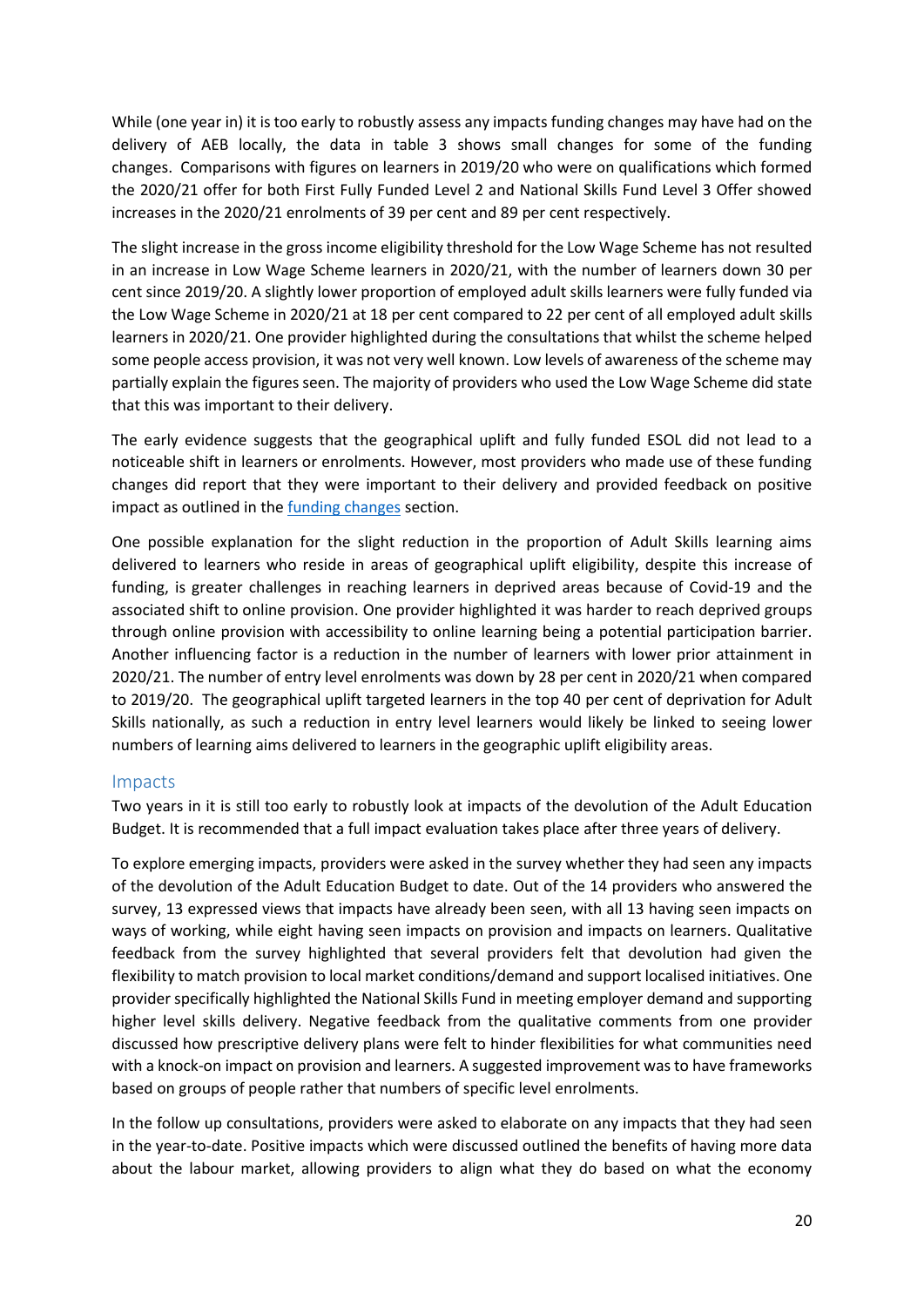requires, providing them with a better evidence base and facilitating more focused local delivery. It was stated that devolution allowed for pragmatic conversations and allowed providers and the CPCA to work towards a common goal. Another positive impact of AEB highlighted by providers was around reaching people in more disadvantaged areas, with providers commenting on the importance of the funding changes and uplifts. Additionally, providers discussed how devolution had led to greater communication, allowing them to discuss what was viable and using the budget to work for the learners.

The learner survey asked learners about what motivated them to apply for their course and any outcomes that they had experienced because of their learning (see Annex D for the full analysis). The most common motivating factor was for personal development/self-improvement reported by 59 per cent of learners.

Most learners (68 per cent) reported having experienced two or more outcomes. The proportion of learners who had experienced each outcome is displayed in Figure 11 (below), the most reported outcome was having gained knowledge (65 per cent), having gained, or expecting to gain a qualification (45 per cent) and having improved self-confidence (41 per cent).





Analysis of how outcomes experienced by learners linked with their reported motivations for pursuing their learning course showed a strong relationship, with a high proportion of learners experiencing outcomes linked to their motivating factors. Figure 12 (below) displays the proportion of learners who gained the outcome linked to factor which motivated them to apply for their course. The highest achieved outcome resulted from the most common motivation for applying which was 'to gain knowledge in a subject I'm interested in', with 86 per cent of these learners reporting that they had gained knowledge. The next highest achieved outcome related to health with 79 per cent of those motivated to apply for their courses to improve their health reporting that they had experienced an improvement in their mental or physical health.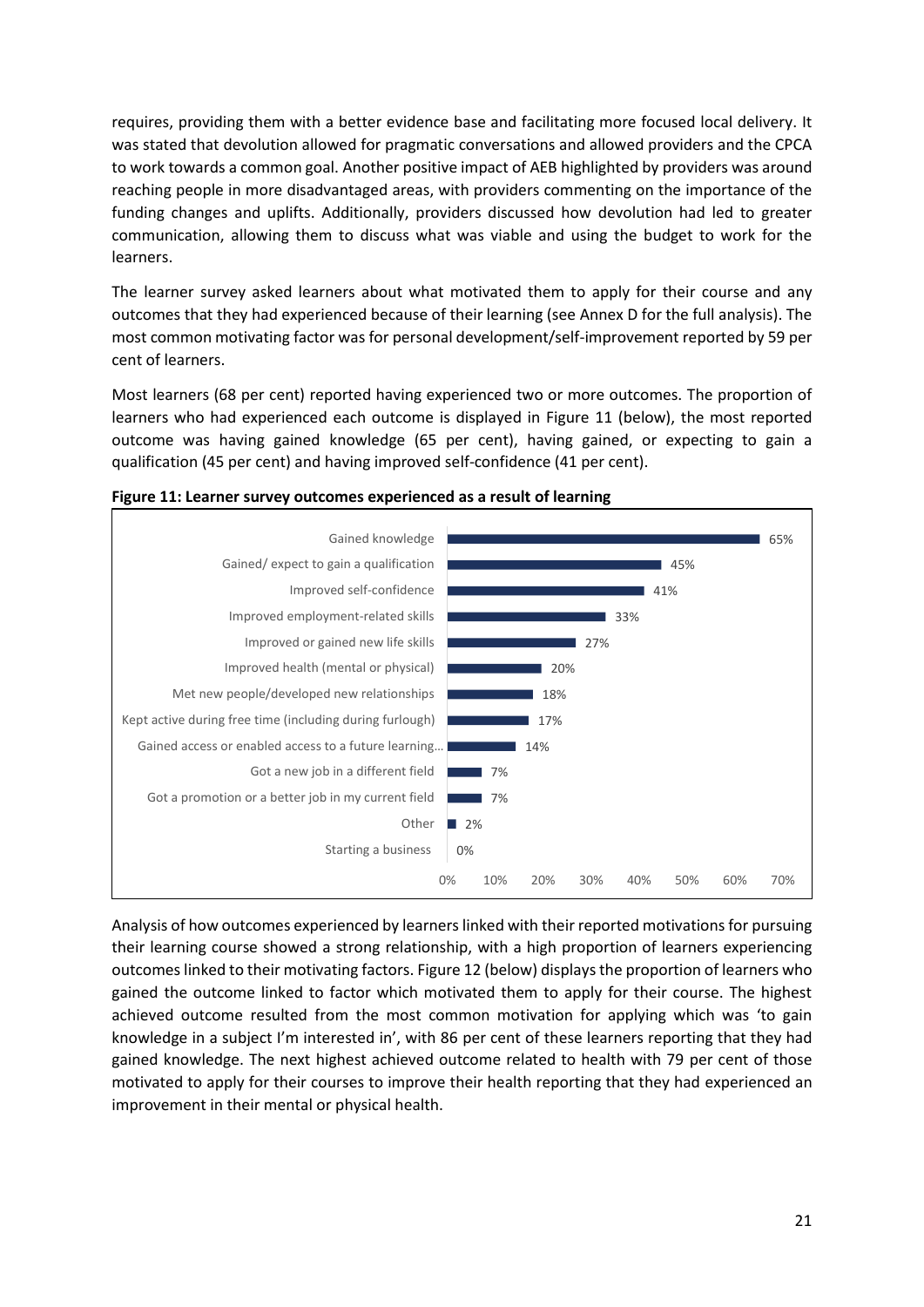

## **Figure 12: Learner survey – proportion of students who gained the outcome linked to their motivation for applying for their course**

#### Learner progression

Data on the progression of learners during the devolution period is limited. Nationally, the Education and Skills Funding Agency tracks levels of sustained progression and destination through an annual Outcomes Based Success Measures release. This release takes data collected from a variety of sources across HM Government to track learners through their further education and the labour markets. As the data tracks sustained destinations up to two years following the achievement of an aim the latest data (released in December 2021) only covers learning which ended in the 2018/19 academic year, before devolution of the budget to the Combined Authority. The first release of Outcomes Based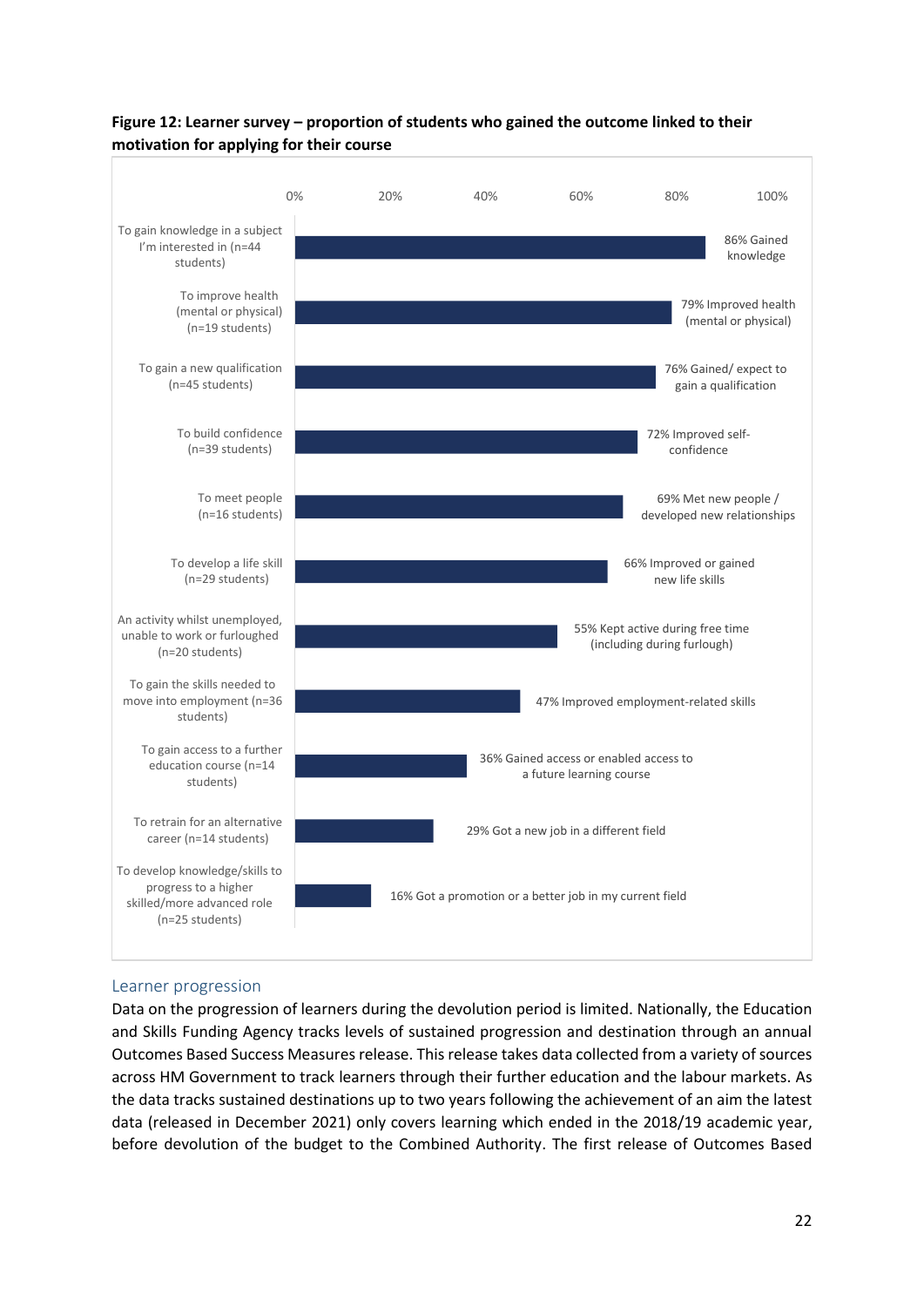Success Measures which will cover the first year of devolution, 2019/20, is expected to be released in November 2022.

For 2020/21 work was done internally to track those learners in Cambridgeshire and Peterborough's ILR data who had taken part in learning in the 2019/20 academic year and had gone on to start an enrolment in 2020/21.

Using this data, we can see that out of the 15,277 learners who took part in learning during either the 2019/20 or 2020/21 academic year, 1,828 (12 per cent) started a new learning aim in each academic year. The table below shows how this is split across individual funding models.

| <b>Fund Model</b>                                                                                             | <b>Number of Learners</b><br>(2019/20 and 2020/21) * | Number of Learners who started a<br><b>Learning Aim in Each Academic</b><br>Year* | % of all 2019/20<br>and<br>2020/21 Learners |
|---------------------------------------------------------------------------------------------------------------|------------------------------------------------------|-----------------------------------------------------------------------------------|---------------------------------------------|
| <b>Adult Skills</b>                                                                                           | 12,312                                               | 1,711                                                                             | 14%                                         |
| Community                                                                                                     | 3,950                                                | 614                                                                               | 16%                                         |
| Learning                                                                                                      |                                                      |                                                                                   |                                             |
| All Learning                                                                                                  | 15,287                                               | 1,828                                                                             | 12%                                         |
| * A learner can take multiple aims across different funding models. The 'All Learning' total only counts each |                                                      |                                                                                   |                                             |
| learner once                                                                                                  |                                                      |                                                                                   |                                             |
| Source - Individualised Learner Record R14 2019/20 and 2020/21, Education and Skills Funding Agency           |                                                      |                                                                                   |                                             |

**Table 4: 2019/20 Learners Enrolled in 2020/21 by Fund Model** 

A higher proportion of Community Learning learners across the two years of devolution (16%), started new CPCA funded Community Learning aims than Adult Skills learners starting new adult skills aims across the two years of devolution.

Over 2021/22 the Combined Authority will track these learners who took new CPCA funded aims across multiple academic years, including progression to higher levels of learning.

#### Learner destination

Providers were asked in the survey whether they were collecting feedback or destination data from individual students. All but one of the 14 providers who answered this question indicated that they were. Feedback collected varied between providers, whilst most providers collected some form of student surveys (at varying course intervals) some providers had additional feedback methods including student forums, learner interviews within observation process, monthly learner reviews, direct student/tutor feedback, mystery shoppers and follow up progression calls. Follow-up consultations with providers yielded more detail on the feedback gathered which ranged from feedback forms on course completion to structured follow ups up to six months after course completion. In addition, some providers had online portals which included course information as well as feedback opportunities. The content of this feedback varied from some providers focussing on course experiences and how this would aid their employability after completion to ongoing feedback systems where students were able to raise any issues or concerns. Challenges were highlighted around tracking where the learners came from, particularly if they entered via DWP.

In terms of national destination data, the first release of Outcomes Based Success Measures in 2022 will provide an indication of learning or employment destinations for learners.

Currently, within the ILR providers are required to record the destination of learners within two months of the end day of an episode of learning. This destination data is based on self-reported data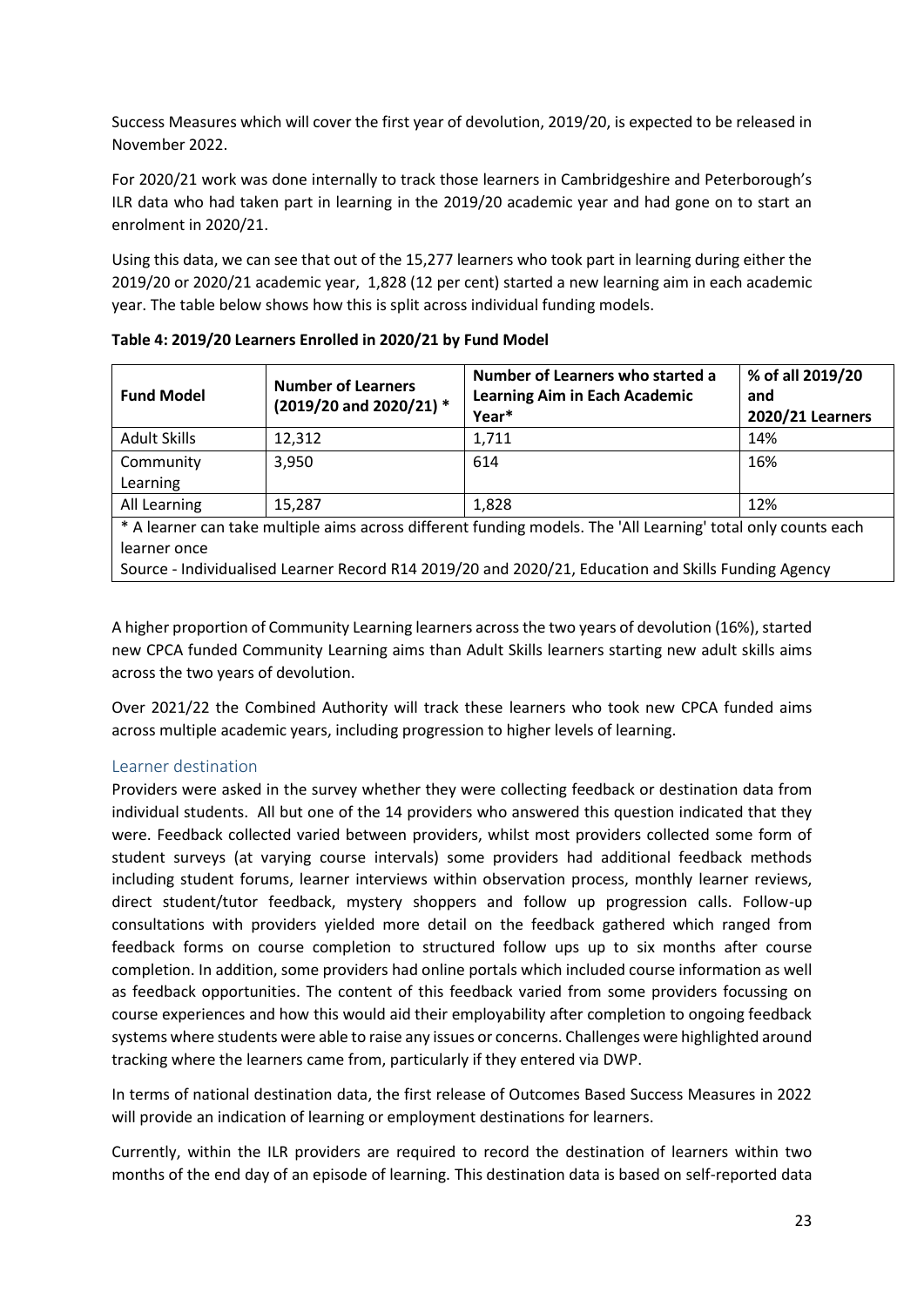collection by providers. Data collection methods will vary from provider to provider and not necessarily represent a sustained destination that can be backed by additional data sources.

The following table shows internally produced analysis of the recorded destinations against learners who completed CPCA funded learning in 2020/21:

| <b>Destination Category</b>                                                                                  | <b>Number of Learners</b> |
|--------------------------------------------------------------------------------------------------------------|---------------------------|
| Education                                                                                                    | 746                       |
| Employment                                                                                                   | 2,711                     |
| Gap Year                                                                                                     |                           |
| Not in Paid Employment                                                                                       | 2,467                     |
| Social Destinations                                                                                          | 0                         |
| <b>Voluntary Work</b>                                                                                        | 51                        |
| <b>Other</b>                                                                                                 | 1,986                     |
| <b>Total Learners with an</b>                                                                                |                           |
| <b>Associated Destination</b>                                                                                | 7,701                     |
| Individual learners can appear across multiple destinations. They have only been counted once for the totals |                           |
| Values marked as '-' have been supressed as they fall within the 1 - 10 range. 0 indicates 'true zero'       |                           |
| Source - Individualised Learner Record, 2020/21 (R14), Education and Skills Funding Agency                   |                           |

**Table 5: Destination Data associated with CPCA Funded Learning Completed in 2020/21**

Out of the 2,711 learners who had a destination of 'employed' recorded against them, 451 were recorded as unemployed on their first day of learning. The other learners were already employed on their first day of learning.

Out of the 1,986 learners who had a destination marked as 'other', 1,802 (90 per cent) had an unknown destination. This made up 23 per cent of the 7,701 learners who had a destination recorded against them.

#### Additional comments - Feedback for CPCA

Providers were asked in the survey whether they had any additional comments, such as recommendations for the Combined Authority for future commissioning or current gaps in provision for adult learning. Of the 14 providers surveyed, six provided a response to this question. Some providers discussed collaboration and ongoing regular communication around provision needs and future funding as key to success. Other feedback included: a more considered business cycle to better support planning, budgeting, contracting, and marketing, less performance driven meetings and more flexibility to respond to community need and more effective relationship management and collaboration.

In the follow up consultation, providers were asked if they felt there were gaps in the existing provision of adult learning that they would like to see addressed through future funding. The providers who were asked this question felt that the current curriculum was covered, and although there may be skills shortages it was not clear where they were at present.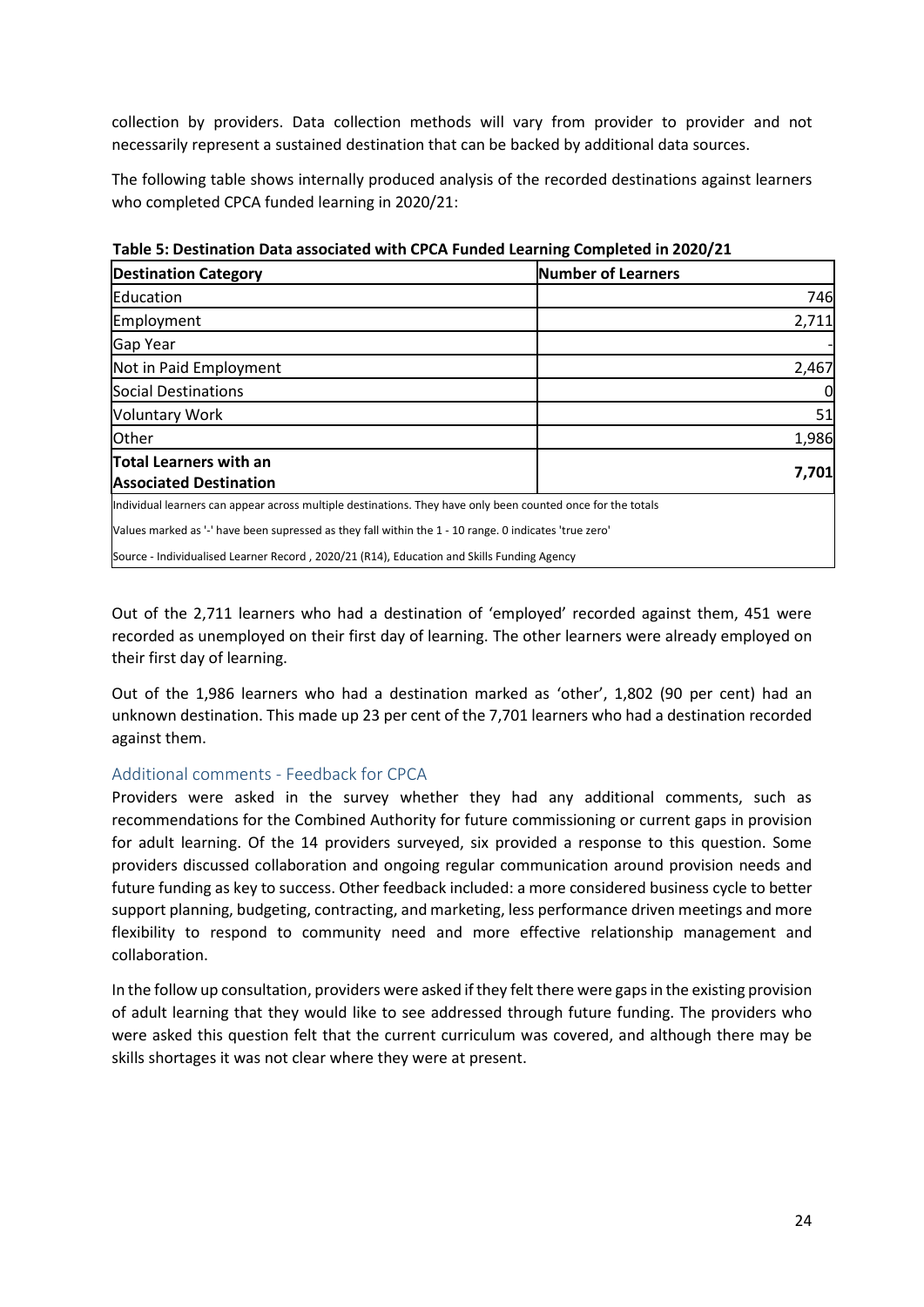#### **ADDITIONAL LEARNER FEEDBACK**

The learner survey asked learners about their awareness around the devolution of funding and specifically the Combined Authority funding their course. Most learners were unaware that funding for adult education had been transferred from a national to local level within Cambridgeshire and Peterborough, with just over a quarter (27 per cent) stating that they were aware. This suggests that devolution has had little direct impact on learner's experiences of applying for and studying adult education in Cambridgeshire and Peterborough. A slightly higher proportion of learners (40 per cent) stated that they had awareness that their course was part-funded by the Combined Authority.

Learners were asked to rate how satisfied they were with the process of applying to their course, on a scale from one (*not at all satisfied*) to ten (*extremely satisfied*). The average score across the 112 students who answered was eight, with almost three quarters of learners (74 per cent) providing a rating of eight or above, indicative of a high level of satisfaction with the application process.

Learners were also asked about how they had initially learnt of the course that they went on to study. The most common routes for having learnt of the course were through the job centre (24 per cent), school (15 per cent), friends and family (13 per cent) or employer (13 per cent).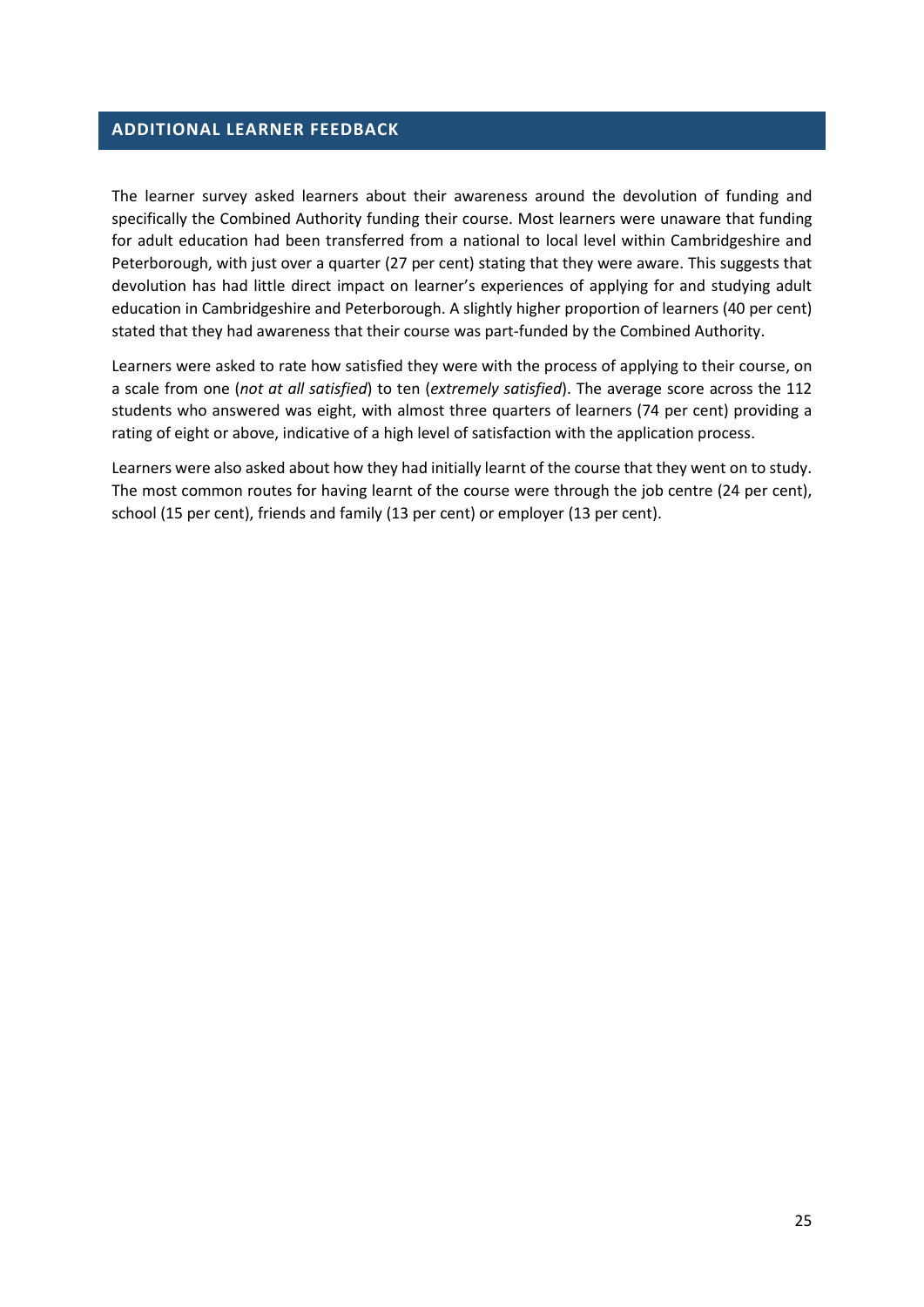#### **WIDER STAKEHOLDER FEEDBACK**

Telephone consultations were carried out with six stakeholders from the following organisations or memberships:

- CPCA Skills Committee
- CPCA Employment and Skills Board
- Business Board
- University of Cambridge
- Anglia Ruskin University
- DWP (Department for Work and Pensions)
- AELP (Association of Employment and Learning Providers)

All stakeholders had general awareness of devolution and the shifting of adult education funding from a national to local level within Cambridgeshire and Peterborough. However, most stakeholders consulted did not have awareness of the specific funding changes which had been implemented locally under devolution in 2020/21. Stakeholders who did have awareness of the funding changes had gained this through involvement/membership of CPCA Boards and Committees. Stakeholders were generally supportive of the funding changes which had been implemented in 2020/21.

The level of contact between stakeholders and members of the CPCA AEB team varied from 'little' or 'no contact' right through to a regular open dialogue. Stakeholders with a higher level of contact reported positive feedback about their working relationship with the AEB team, citing the accessibility and responsiveness of CPCA colleagues. Stakeholders with little contact would welcome increased communication. General feedback across stakeholders was that there was always room for more communication/consultation with stakeholders to facilitate collaboration. A couple of stakeholders discussed having had direct opportunities to feed in CPCA, for example, by feeding into the Skills Strategy, or through involvement in the use of CPCA funding flexibility to address workforce shortages in the year. Opportunities such as these were highly valued by stakeholders.

Stakeholders were asked based on their knowledge and experience what areas they felt the CPCA should focus on in the next two-three years. A wide range of recommendations were received which can broadly be categorised in the following groups: ways of working, types of provision and the targeting of specific groups/areas.

#### *Ways of working*

• Collaboration

Collaboration was a recurrent theme in the stakeholder consultations with recommendations for increased links between all relevant local partners (e.g., business representative bodies, providers, higher education institutions etc) to develop a joined up, single-offer approach to upskilling individuals across the region. One stakeholder suggested that the Combined Authority should use its convening power to bring key partners together. A specific need was raised for industry engagement at a strategic level and in the development of provision. One stakeholder stated that the development of a single offer had the potential to reduce duplication where multiple agencies were working in the same area.

Stakeholders from within higher education discussed the potential for improving the link between level 4 university courses and provision at level 3 and below through work with the CPCA. The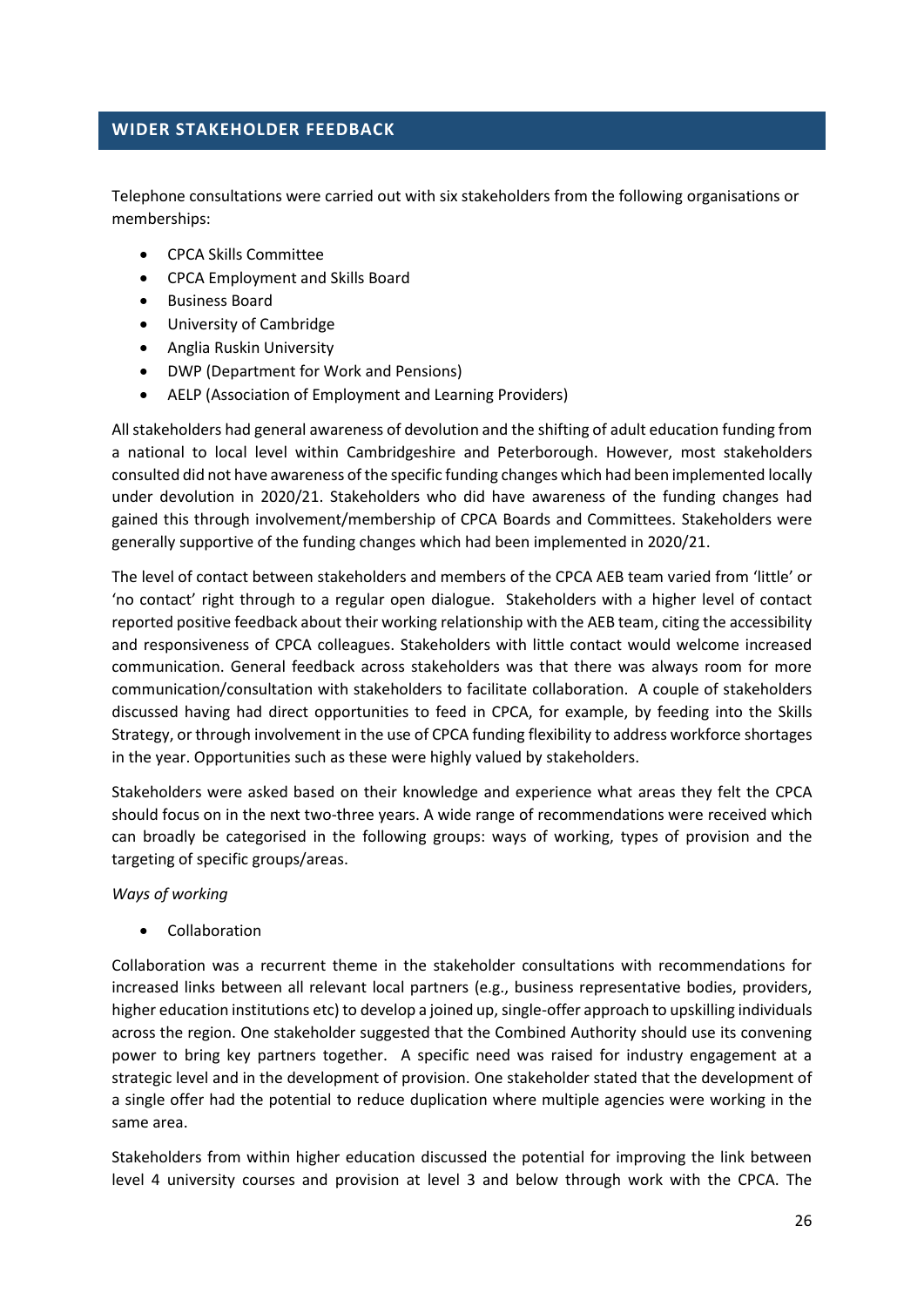facilitation of upskilling learners into work was discussed through a joint working approach to curriculum mapping linked to employer demand and by matching learners coming through lower-level qualifications to opportunities at level 4 (including bursaries and employer-funded provision linked to job opportunities).

Other recommendations for future ways of working included:

- **Impact measurement** a couple of stakeholders highlighted a need for information on the impact of devolution measures, to understand the difference that has been made so far, particularly how skills are being enhanced. One stakeholder suggested that having access to a live dashboard would be beneficial to allow stakeholders to self-serve in obtaining information, enhancing transparency, and facilitating timely conversations where required.
- **Identifying gaps** and aligning funding accordingly
- Building sustainable structures with established networks to future-proof work in this area, irrespective of staffing changes
- A reduced reliance on grant funding to ensure all providers have an equitable experience.
- An increase in providers where the reduction in the number of providers has been too great and had a negative impact on availability of certain provision such as Community Learning in specific areas.

#### *Groups/areas of need:*

- **Inequalities** was a prominent theme which emerged in the consultations as a priority, with a focus on providing opportunities for those who need them most. Inequalities within the CPCA geography were discussed with Fenland, Peterborough and East Cambridgeshire all raised as areas with specific needs, for example, transport barriers to accessing available provision in rural areas.
- **Disabilities** one stakeholder highlighted providing support and opportunities for those with both physical and mental disabilities as the highest priority. Wider potential benefits of the right type of employment for this group were raised relating to enhanced health and wellbeing in addition to the more direct benefits such as lifting individuals out of poverty.

#### *Types of provision:*

The general theme which emerged around future types of provision in Cambridgeshire and Peterborough was a focus on linking adult education to employment. Specific suggestions for focus included:

- **Careers advice** enhancing careers advice and ensuring equitable advice for all. Specifically, a requirement to build on the minimum entitlement for careers education and guidance.
- Addressing skills challenges/employment gaps:
	- o Digital skills
	- o Health and social care related provision
- Focus on lower-level provision (level 2 and below) for those both in and out of the workforce
- Technical level 4s which link directly to employment
- Sector Based Work Academies
- Employer-led industrial training with direct links into employment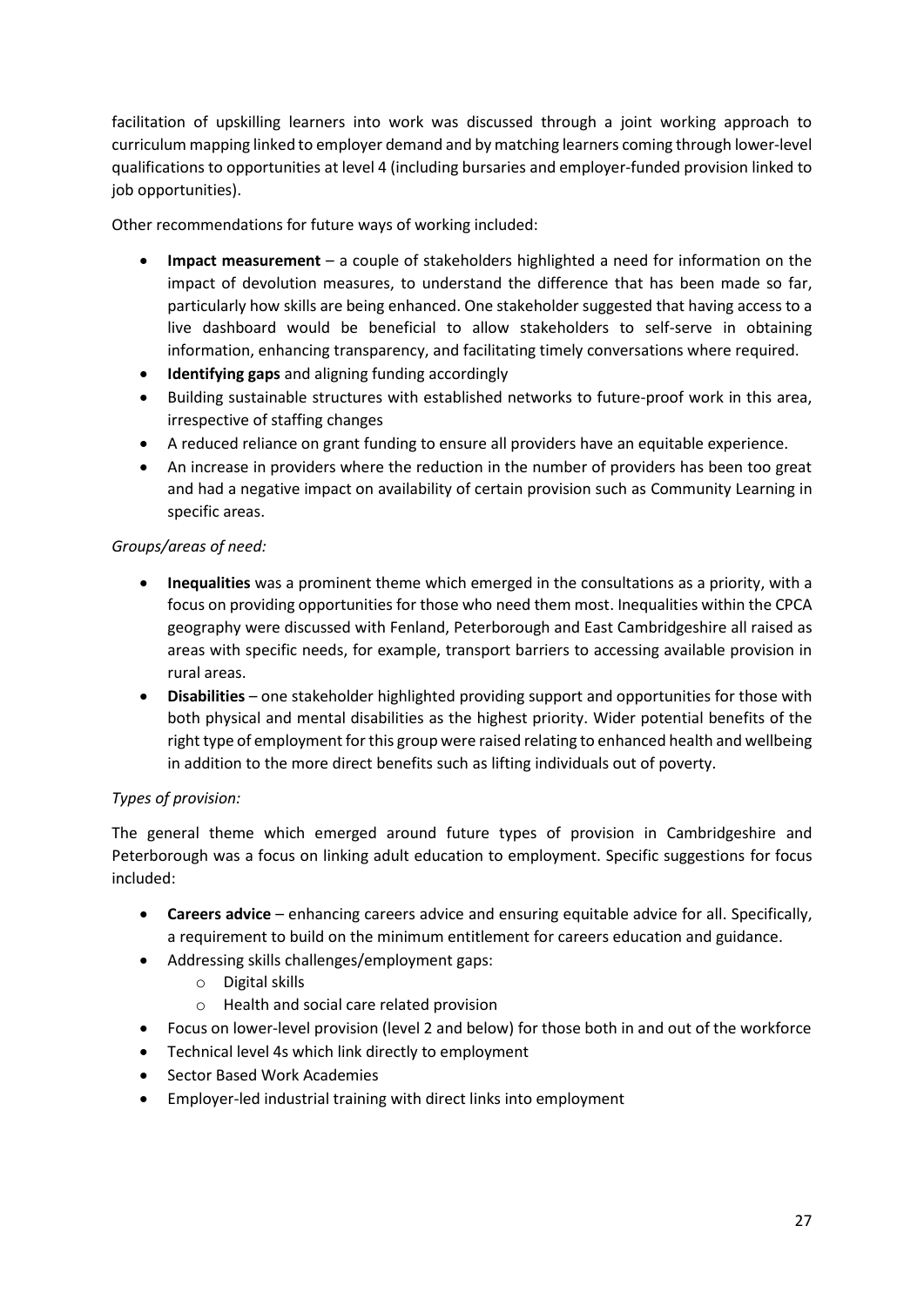#### **CONCLUSIONS (KEY FINDINGS)**

Challenges remain in robustly assessing the impact of devolution during year two due to the impact of Covid-19 on adult education provision nationwide. **As of July 2021, across all providers, over £9 million of funding had been delivered to 8,674 learners, an increase on 2019/20**. Enrolments in July 2021 were just 4 per cent behind target, based on delivery plans. Most providers felt that delivery was going well and all but one provider anticipated spending over 75 per cent of their allocation.

**Reductions in the total number of providers and the subcontracting of learning aims observed in 2019/20 have been sustained in 2020/21. Most providers reported being satisfied with the processes associated with the devolution of the budget and the support of the Combined Authority's AEB team. Providers and stakeholders both highlighted the beneficial impacts of a localised, evidence-based approach**. Flexibilities under devolution, coupled with an enhanced evidence base, has facilitated the matching of provision to local market conditions and the support of localised initiatives. Stakeholders consulted during the evaluation highlighted the potential for increased collaboration between local partners to develop a joined-up approach to upskilling individuals across the region.

In 2020/21 several funding changes were implemented. **All but one provider surveyed had made use of at least one of the funding changes**. Most providers who made use of the Low Wage Scheme, Geographical Uplift, First Fully Funded Level 2s for All Ages or National Skills Fund Level 3 Offer stated that it had been **important to their delivery**. One year in it is too early to robustly assess any impacts funding changes may have had to the delivery of AEB locally. The early evidence suggests that the geographical uplift and fully funded ESOL did not lead to a noticeable shift in learners or enrolments, however, most providers who made use of these funding changes did report that they were important to their delivery and provided feedback on positive impact to learners.

**The proportion of learning aims delivered to learners from areas of high deprivation decreased slightly in 2020/21 to 28 per cent,** this follows an increase seen in the first year of devolution to 34 per cent. Potential influencing factors include a reduction in the proportion of Community Learning aims being delivered to Peterborough learners (a district with a high proportion of the top 20 per cent deprived areas nationally) and challenges in recruiting and retaining learners in deprived areas for online provision.

**Covid-19 has led to a significant shift to online provision in 2020/21 when compared to delivery prior to the pandemic in 2019/20,** with providers anticipating a slight reduction in online provision for 2021/22**.** Providers encountered challenges during the year because of Covid-19 including difficulties with recruitment and enrolment, retention of learners and learner progression. Only a small proportion (17 per cent) of students surveyed reported that Covid-19 had impacted negatively upon their learning experience with more students (29 per cent) reporting positive impacts.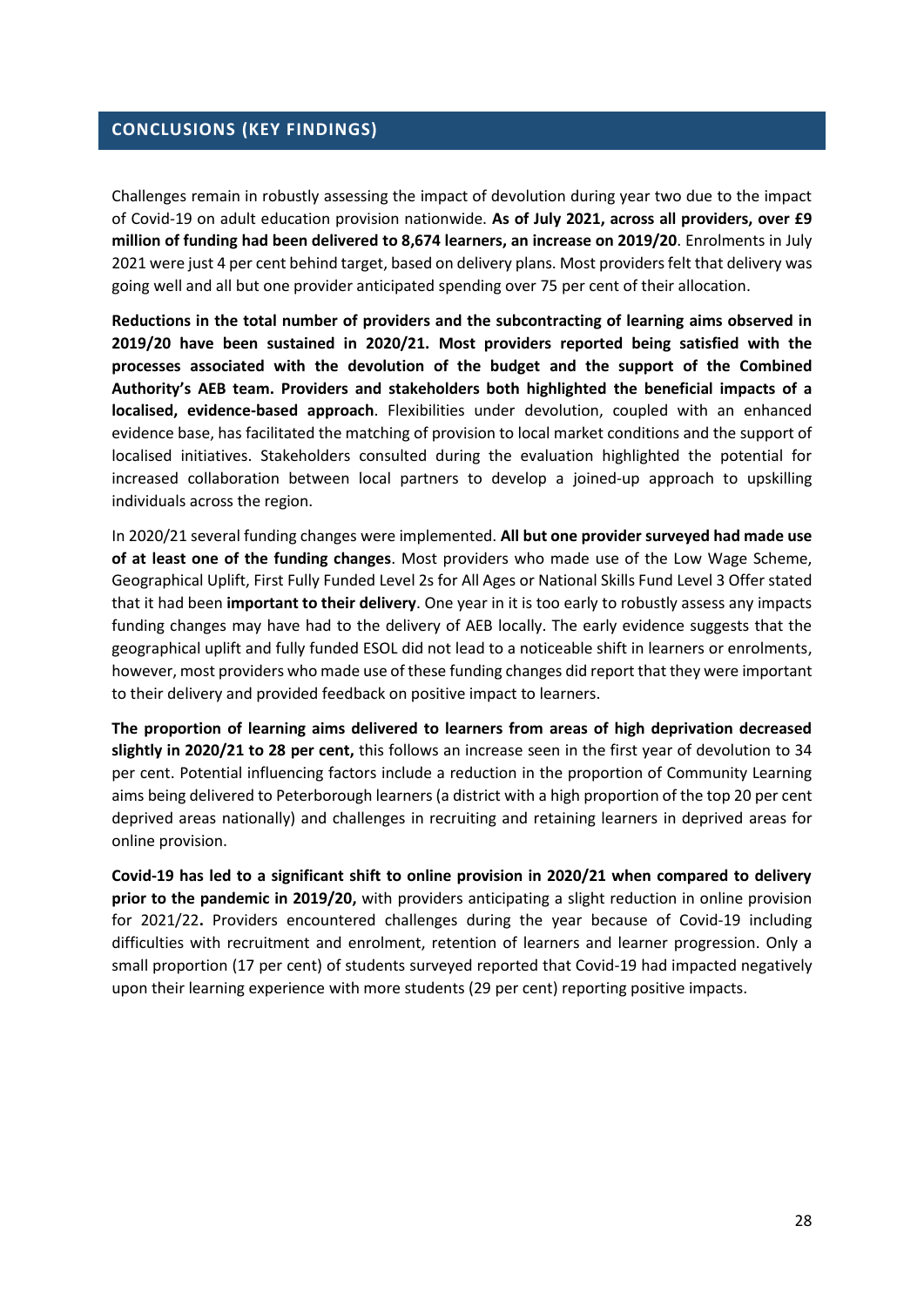#### **ANNEX A – DEVOLVED MEASURES 2020/21**

**Low Wage Scheme:** The Low Wage scheme was a national measure where providers could fully fund learners who were employed, or self-employed whose annual gross salary fell below a certain threshold and would normally be co-funded for courses, up to and including level 2. The low wage threshold for 2020/21 was higher in the CPCA than nationally at **£18,000** annual gross salary (compared to £17,374.50 nationally).

**Geographical Uplift:** The geographical uplift was a devolved measure where a 4 per cent adult skills funding uplift could be applied for learners in significant areas of relative deprivation across Cambridgeshire and Peterborough. For 2020/21 postcodes in the 20 per cent nationally most overall relatively deprived LSOAs and those which fell into the 40 per cent nationally most relatively deprived LSOAs for Adult Skills were applicable for the 4 per cent uplift for Adult Skills enrolments.

**Fully funded first full Level 2:** In CPCA in 2020/21 first full level 2 under the legal entitlement were fully funded irrespective of age, compared to nationally where they were only fully funded for 19–23 year-olds or those learners who are unemployed.

**Fully Funding ESOL:** In CPCA in 2020/21 all Adult Skills ESOL learners aged 19 or over were fully funded regardless of employment status. This differed from national policy where learners were fully funded only if they were unemployed, all other learners aged 19 or over were co-funded.

**One Year 18-19 Classroom Based Offer/High Value Courses:** High value courses was a national measure for 2020/21 and consisted of a one-year skills offer for 18- and 19-year-olds who were at higher risk of leaving education, employment or training because of Coronavirus. The one-year offer included level 2 and level 3 aims to support the needs of industrial strategy linked to higher wage returns.

**Sector-based Work Academies:** The Sector-based Work Academy Programme (SWAP) was a national measure designed to help Jobcentre Plus claimants build confidence to improve their job prospects and enhance their CV whilst also helping employers to fill local vacancies. SWAP lasted up to six weeks and compromised of pre-employment training, a work experience placement and a guaranteed job interview. Only the pre-employment element could be funded through AEB local flexibility.

**National Skills Fund Level 3 Offer:** The National Skills Fund Level 3 adult offer formed part of the Lifetime Skills Guarantee and was a national measure consisting of a targeted level 3 adult offer developed to support adults without an existing full level 3 qualification. The offer includes level 3 qualifications, on an approved DfE national list, which support the development of new skills for adult learners and improved the prospects of eligible adults in the labour market. The offer also included support funding and an applicable uplift based on guided learning hours. Individuals were fully funded if they did not have a pre-existing level 3 qualification and had not enrolled on level 3 qualifications approved for funding from 1 August 2021.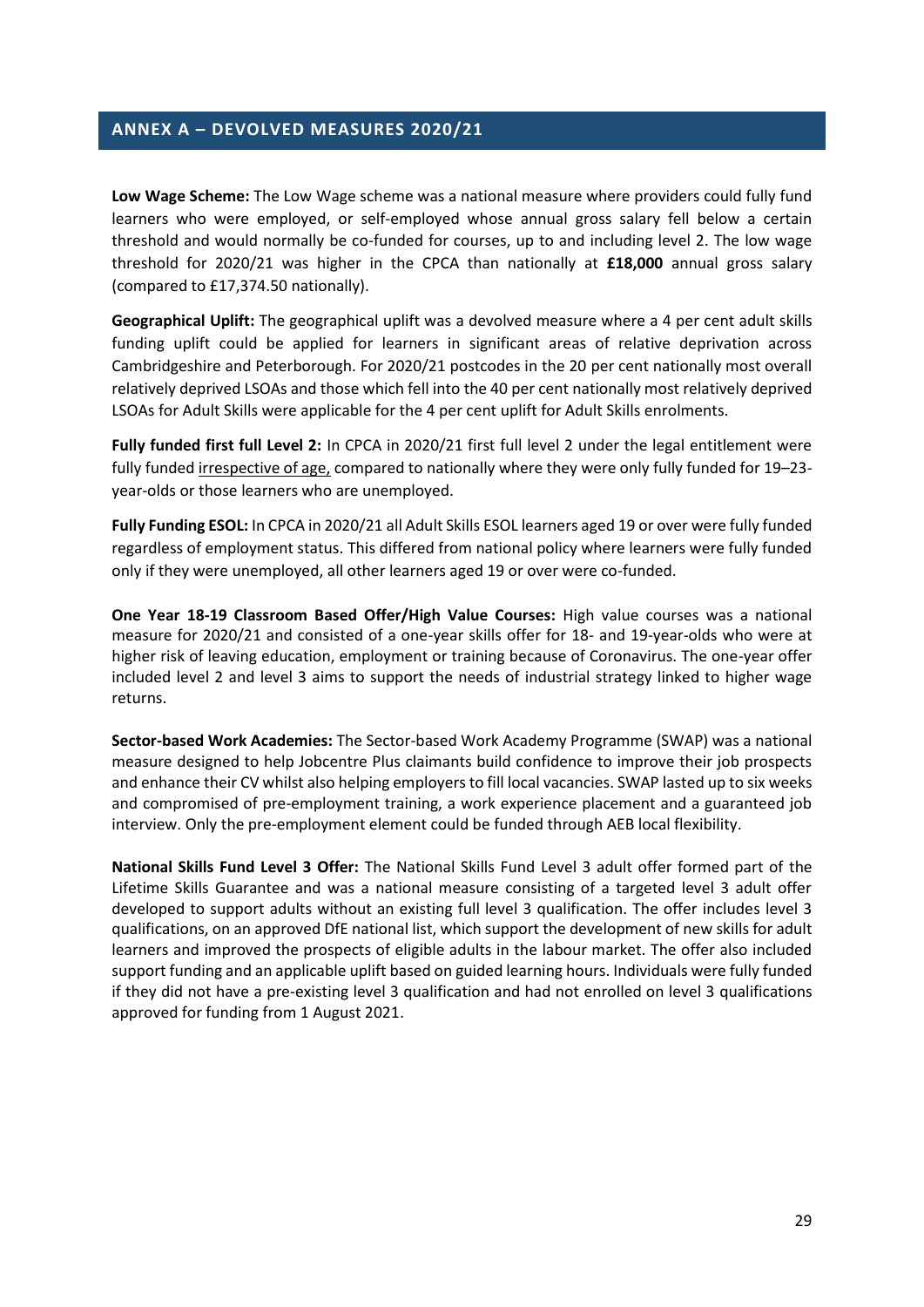#### **ANNEX B – INNOVATION FUND PROJECTS**

#### **Cambridge Regional College** are delivering two projects**:**

Successful Start Ups programme to support people at the initial stages of business idea conception. Participants will undergo an intensive two-week course which will help them to understand the commitment and challenges that come with starting a business, understanding the key steps of creating and developing a start-up as well as enhancing their digital skills.

Cambridge Regional College's second scheme will deliver an innovative programme of maths and English learning online using Century Technology. The programme will identify each learner's individual learning needs and develop a bespoke package to develop their skills.

**City College Peterborough** and **Inspire Education Group** have been working together to open an information, advice and signposting Covid-19-secure skills shop in Peterborough city centre to support residents and employers in retraining and upskilling opportunities.

The project aims to offer specialist support to help people and businesses navigate the huge range of learning and training on offer and signpost them to appropriate opportunities for their needs. Followon digital, employability and life skills support workshops will be offered to those individuals at risk of redundancy, longer-term unemployed or in work and looking to upskill or retrain.

Plans to open the shop were momentarily put-on hold in lockdown, but the project is being launched online on both college websites and promoted through social media.

**Inspire Education Group** have additional funding to deliver a new blended intensive English and Maths course to adults in the area who are needing to quickly update their skills to help gain employment.

**The Skills Network** are delivering a Digital Bootcamp, providing essential Digital and Functional Skills to unemployed young people in Cambridgeshire and Peterborough. On completion, the young people will progress into apprenticeships. They will recruit 30 unemployed learners, providing a bespoke learning experience that prepares learners for future work, but provides a guaranteed progression route.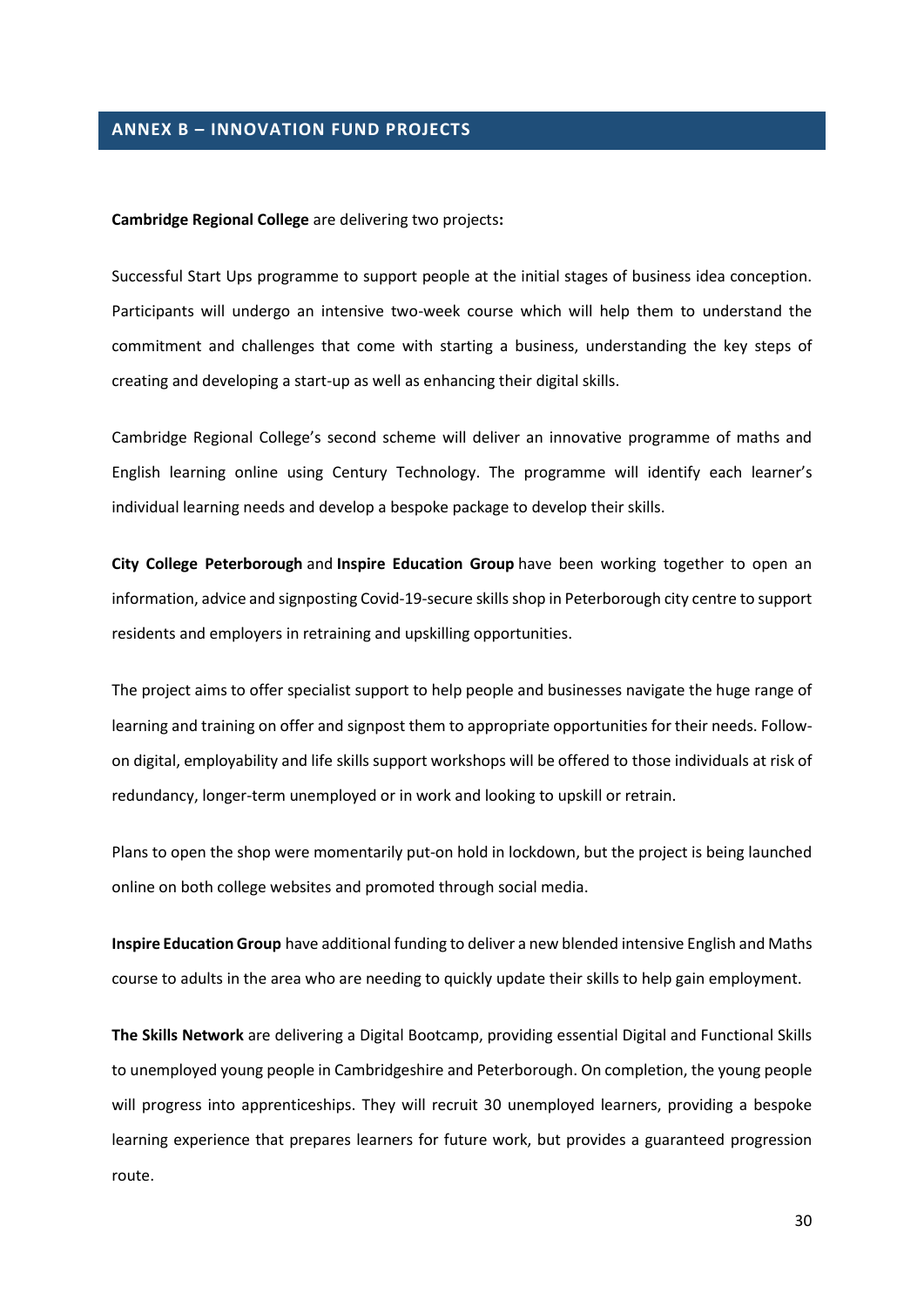**The Skills Network** have also been awarded funding to develop and update of some key learning modules to support digital and employability skills.

**The College of West Anglia**'s Enhancing Digital Literacy will deliver two bespoke courses to those who live in an area of high deprivation, one targeted at adults in Fenland with low level digital skills and one to those who are at a further disadvantaged by having English as a second language. This will enhance digital literacy to navigate the current technological environment we are facing, allowing them to progress onto further courses and to apply for new job opportunities that require new digital skills.

A second **College of West Anglia** scheme works with businesses to provide an education offer to employees.

**West Suffolk College** propose to create a Construction Training Hub at Alconbury Weald, working with Urban and Civic with specific focus on retraining people who have been displaced due to COVID-19 or who have been long-term unemployed. The hub will also offer upskilling opportunities to existing labour force to enable them to meet the technological changes, the digitalisation of construction and meeting the jobs of the future.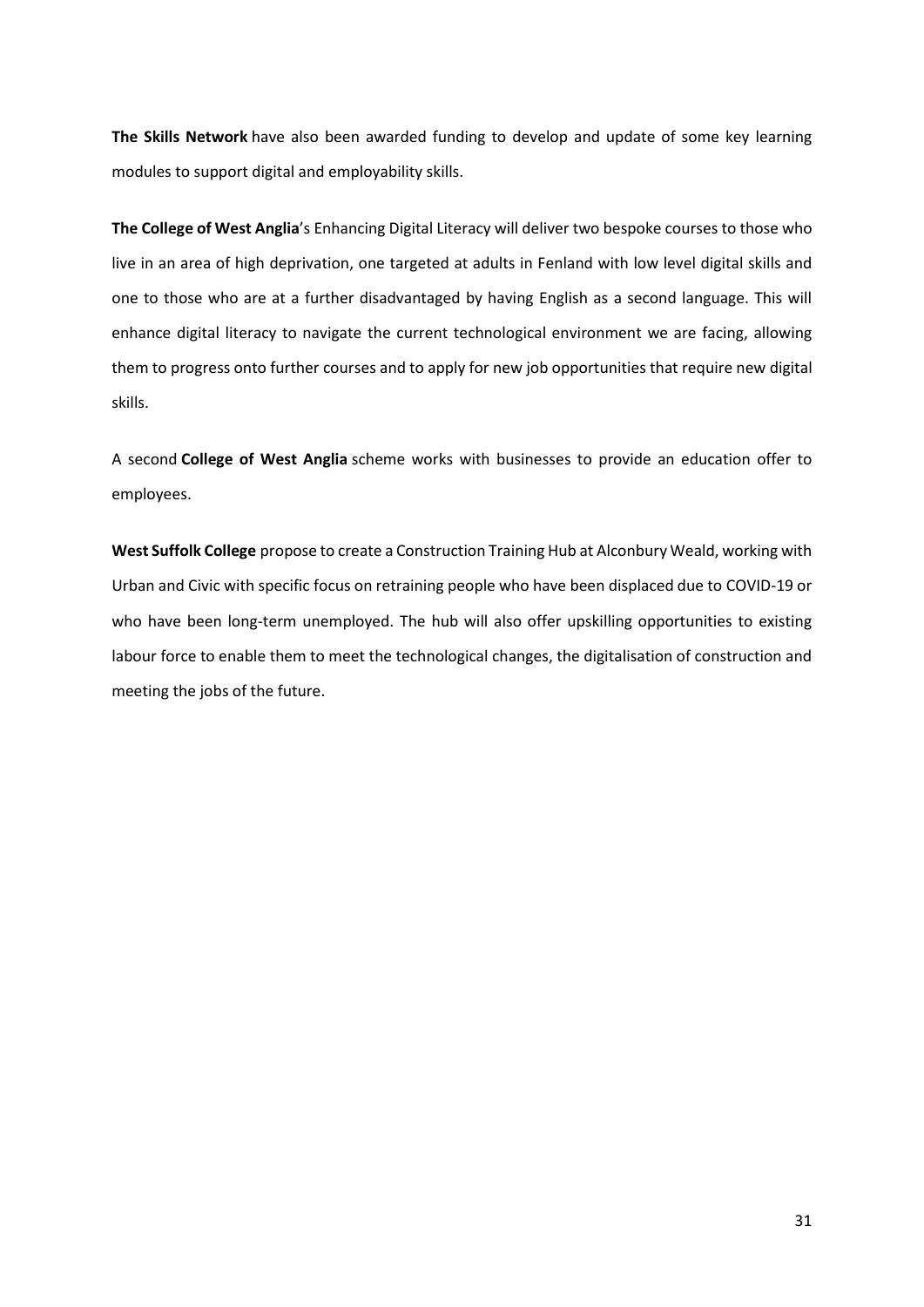#### **ANNEX C – AEB EVALUATION PROVIDER SURVEY: SUMMARY OF FINDINGS**

#### Question 1: Please select your institution from the list below

All 14 respondents answered question one, which asked which institution they belonged to.

- Five respondents were **ITP providers**
- Nine respondents were **Grant providers**

## Question 2: How did the amount of funding received for year two compare to what you would have hoped for?

All 14 respondents answered question two, which asked which them how the amount of funding received for year two compared to what they would have hoped for.



**Figure 1: How did the amount of funding received for year two compared to what was hoped for?** 

- Most respondents indicated that the amount of funding received for year two was '**the same as expected**' compared to what was hoped for **(11 respondents)**
- Three respondents indicated that the amount of funding received for year two was '**less than expected**' compared to what was hoped for

## Question 3: What proportion of your overall Adult Education budget does the CPCA AEB budget make up?

All 14 respondents answered question three, which asked what proportion of their overall Adult Education budget does the CPCA AEB budget make up.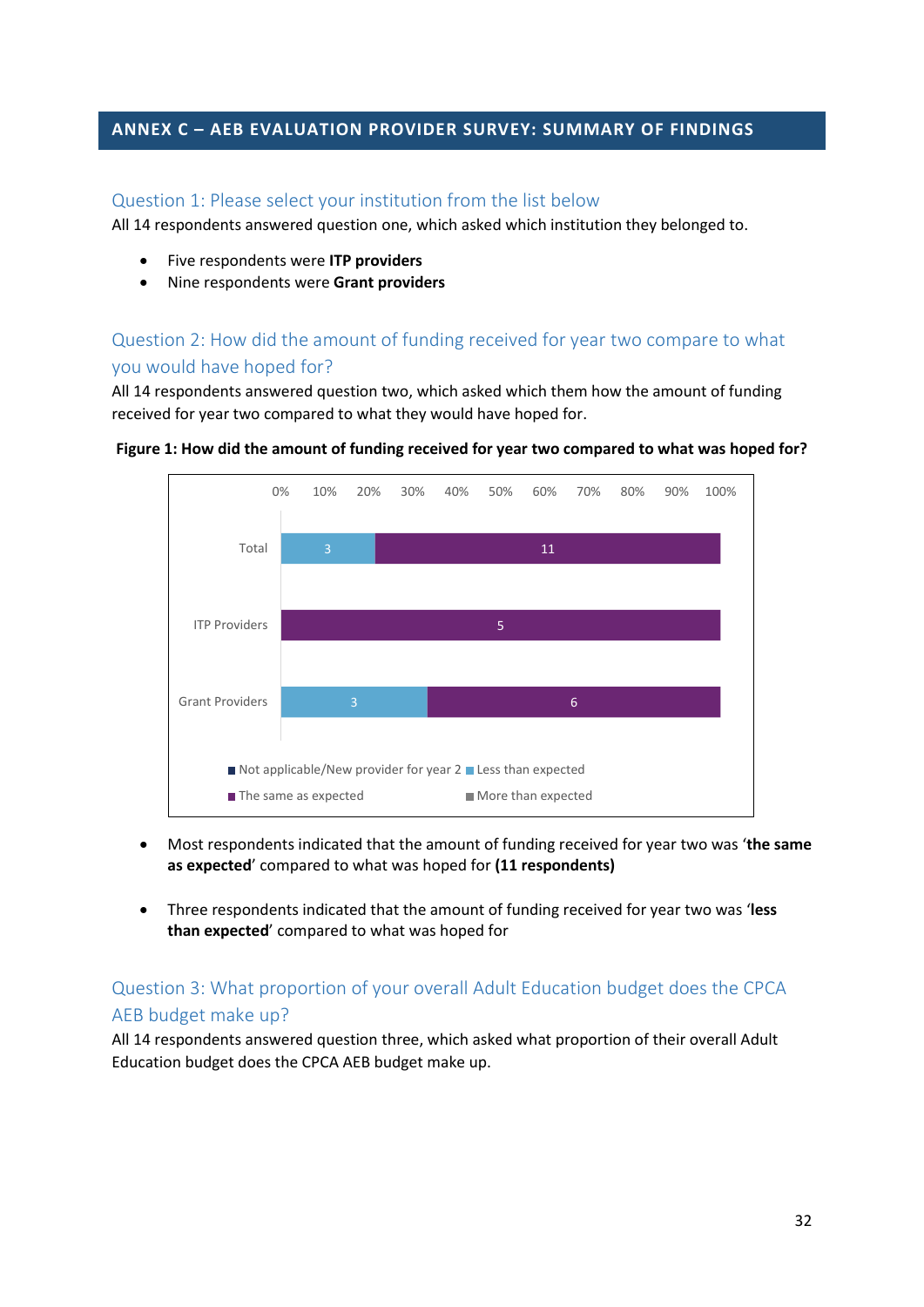## **Figure 2: The proportion of providers overall Adult Education budget the CPCA AEB budget makes up**



- Most respondents indicated that the CPCA AEB budget makes up '**under 25%**' of their overall adult education budget **(seven respondents)**
- Just under a third of respondents indicated that the CPCA AEB budget makes up '**51-75%**' of their overall adult education budget **(four respondents)**
- Two respondents (both Grant providers) indicated that the CPCA AEB budget makes up '**over 75%**' of their overall adult education budget
- One respondent (an ITP provider) indicated that the CPCA AEB budget makes up '**25-50%**' of their overall adult education budget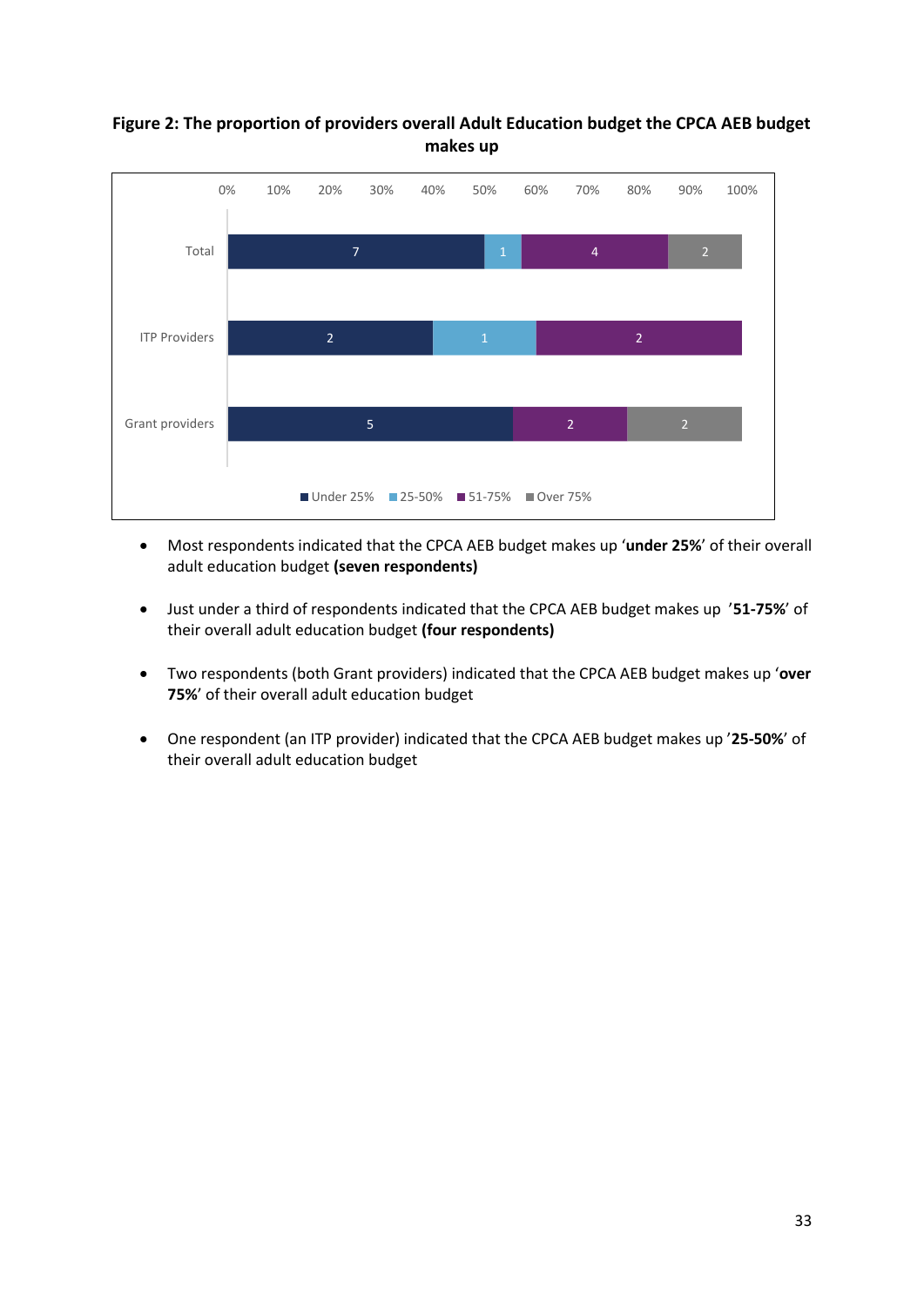## Question 4: Did you apply for the Innovation Fund?

All 14 respondents answered question four, which asked whether they applied for the Innovation Fund.



**Figure 3: Applying for the Innovation Fund** 

• Half of respondents applied for the Innovation Fund **(seven respondents)** and the other half **(seven respondents)** did not apply

## Question 5: What was the reason behind your application for funding from the

#### Innovation Fund?

Of the seven respondents who applied for the Innovation Fund, six provided comments outlining the reason behind their application, including:

- Supporting the engagement and retention of hard-to-reach groups
- The delivery of specific provision (including where it would not normally have been eligible for public funding), from the development of specific courses
- Creating new single spaces for residents and businesses to access learning, training, and social wellbeing activities
- Supporting specific groups such as those made redundant because of Covid-19.

#### Question 6: Were you successful in your application?

Of the seven respondents who applied for the Innovation Fund, six stated that they were successful and one respondent did not provide an answer.

## Question 7: Overall, how satisfied or dissatisfied were you with the process of applying for the Innovation Fund?

All seven providers who applied for the Innovation Fund answered question seven, which asked how satisfied or dissatisfied they were with the process of applying for the Innovation Fund.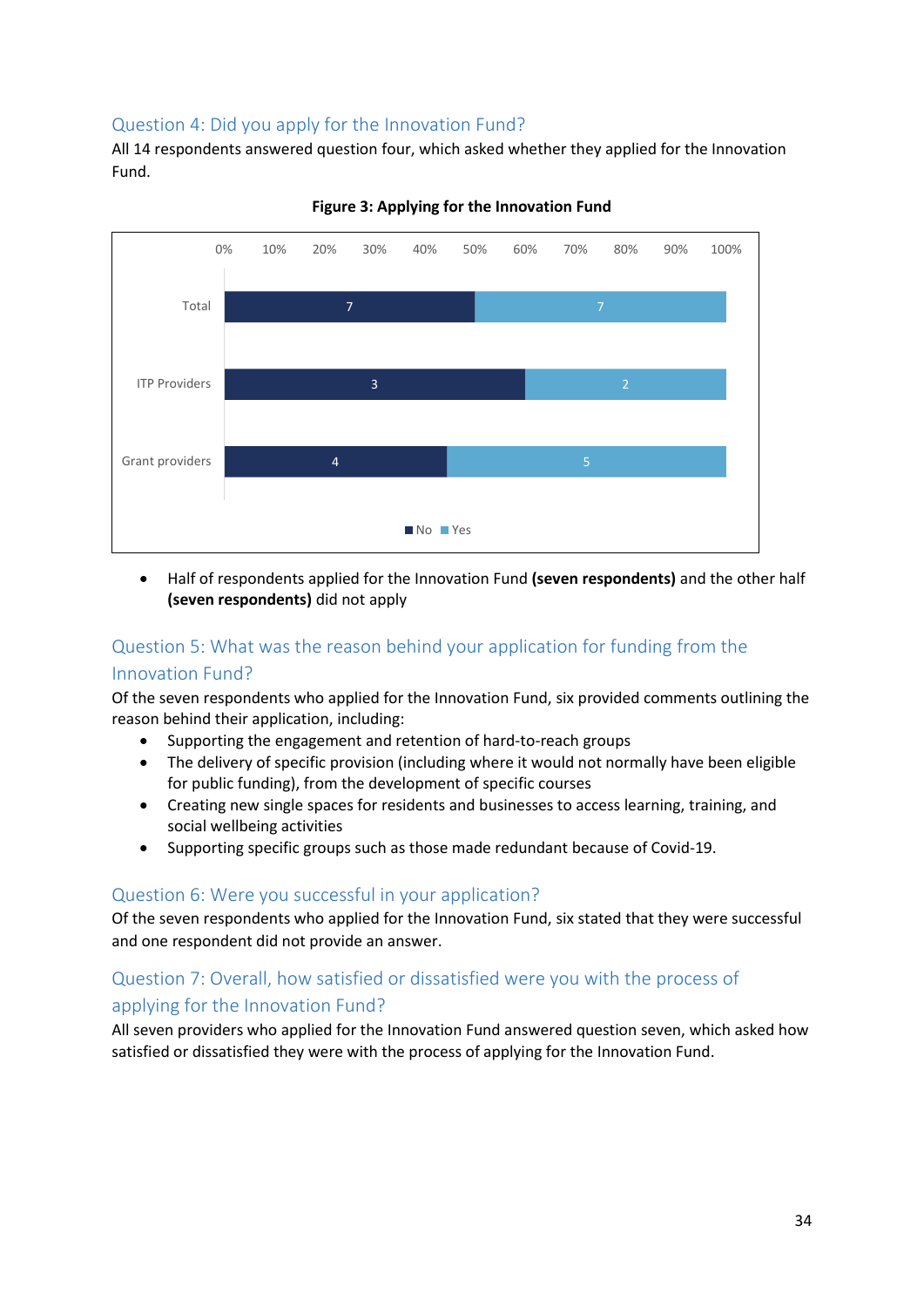**Figure 4: How satisfied or dissatisfied respondents were with the process of applying for the Innovation Fund**



- Most respondents indicated they were '**Very satisfied**' with the process of applying for the Innovation Fund **(five respondents)**.
- Two respondents indicated they were '**Somewhat satisfied´** with the process of applying for the Innovation Fund.

Question 8: Is there anything that you would like to highlight as an example of where the process of applying for additional funds has worked particularly well, or anything that you would like to see done differently in future bidding processes?

Six respondents answered question eight, providing comments about the process of applying for additional funds. Feedback included:

- positive comments about the process being simplified, well managed and with clear communication
- an issue with a lack of information at the point of bidding relating to management requirements and project evaluation
- the potential in future to have the option to continue funding for projects that do not complete in six months.

## Question 9: Which of the following funding changes or additions have you made use of this year?

All 14 respondents answered question nine, which asked about the funding changes or additions they had made use of.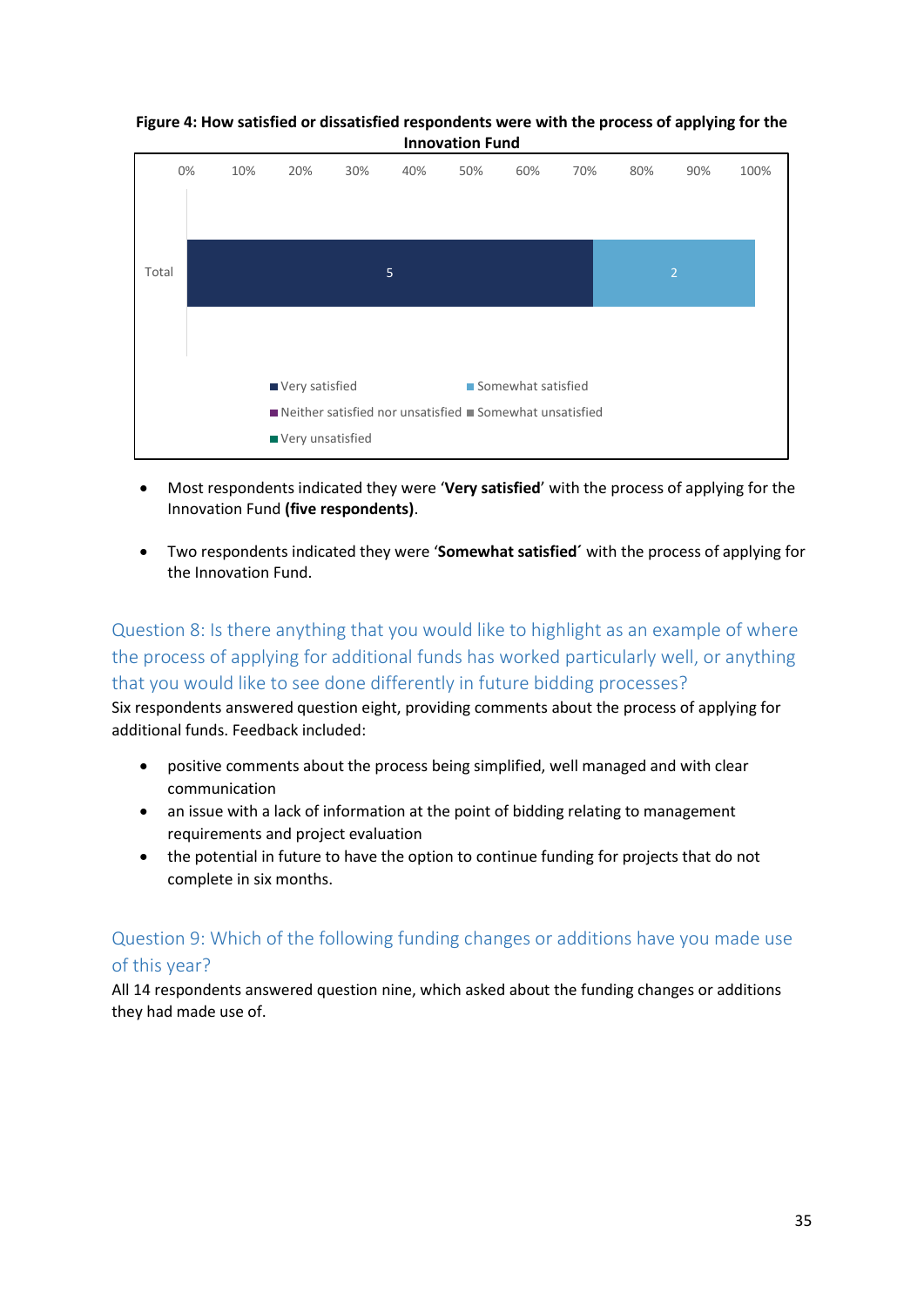

**Figure 5: Which of the funding changes or additions had made use of this year?**

- Most respondents indicated that they had made use of the Low Wage Pilot **(eleven respondents)**
- Most respondents indicated that they had made use of the Geographical Uplift **(ten respondents)**
- Most respondents indicated that they had made use of the National Skills Fund Level 3 Offer **(ten respondents)**
- Most respondents indicated that they had made use of the First Fully Funded Level 2s for All Ages **(nine respondents)**
- Just under half of respondents indicated that they had made use of Fully Funded All ESOL **(six respondents)**
- Five respondents indicated that they had made use of Sector Based Work Academies
- Three respondents indicated that they had made use of the One Year 18-19 Classroom Based Offer/High Value Courses
- One respondent (an ITP provider) indicated that they had not made use of any of the funding changes/additions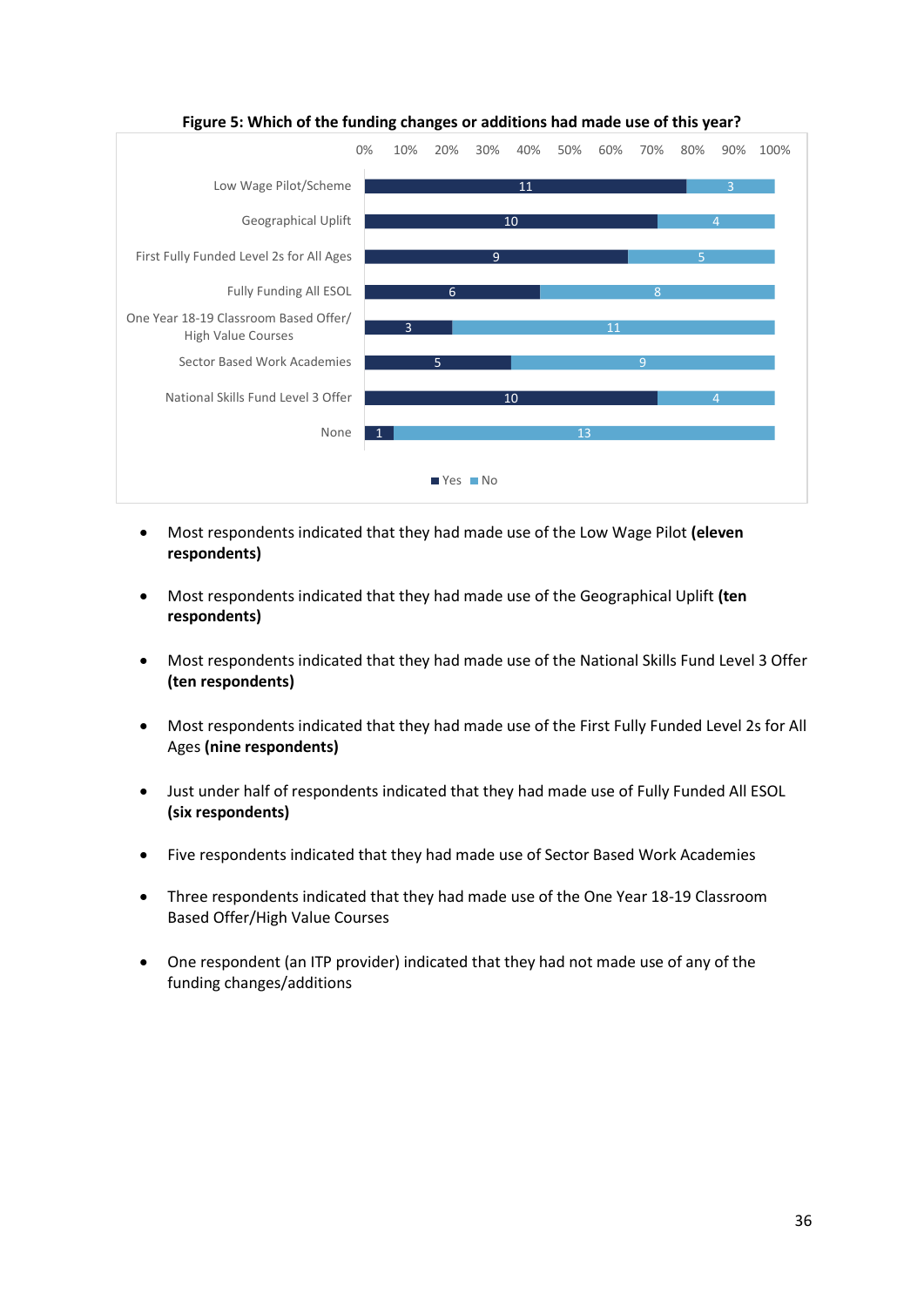## Question 10: How important have these changes been to your delivery?

All 13 respondents who had made use of at least one of the funding changes answered question ten, which asked how important the funding changes had been to their delivery. Not all respondents provided an answer for every funding change. Answers on importance for delivery were only analysed for respondents who had made use of the funding change.



#### **Figure 6: How important the funding changes or additions been for respondents who had made use of them?**

- Most respondents that had made use of the Low Wage Pilot stated it was either 'somewhat important' or 'very important' to their delivery **(nine out of eleven respondents)**
- Most respondents that had made use of the First Fully Funded Level 2s for All Ages stated that it was either 'somewhat important' or 'very important' to their delivery **(eight out of nine respondents)**
- Most respondents that had made use of the Geographical Uplift stated that it was either 'somewhat important' or 'very important' to their delivery **(seven out of ten respondents)**
- Most respondents that had made use of the National Skills Fund Level 3 Offer stated that it was either 'somewhat important' or 'very important' to their delivery **(eight out of ten respondents)**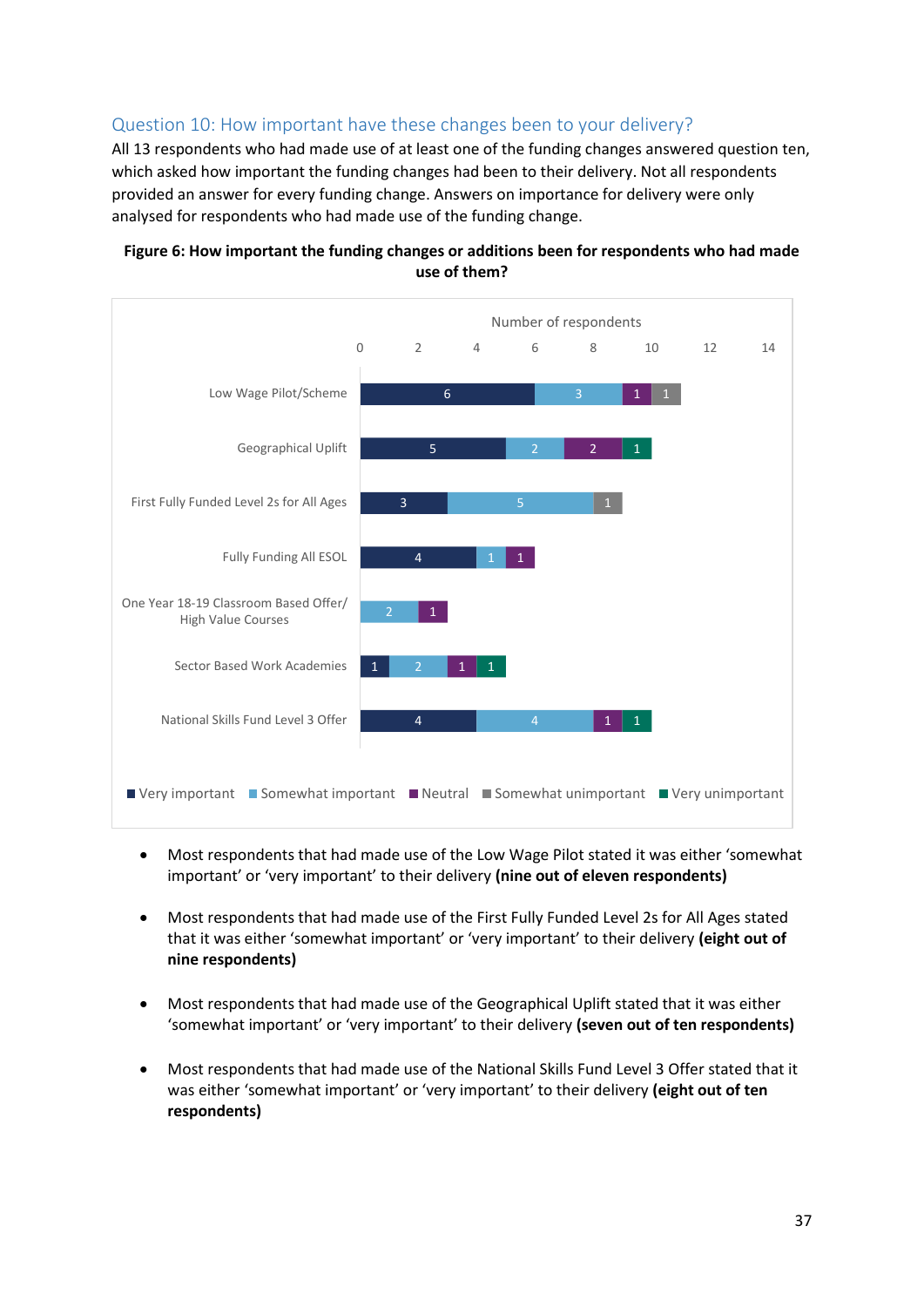- Most respondents that had made use of Fully Funded All ESOL stated that it was either 'somewhat important' or 'very important' to their delivery **(five out of six respondents)**
- **Three out of the five respondents** that they had made use of Sector Based Work Academies stated that it was either 'somewhat important' or 'very important' to their delivery
- **Two out of the three respondents** that they had made use of the One Year 18-19 Classroom Based Offer/High Value Courses stated that it had been 'somewhat important' or 'very important' to their delivery.

## Question 10.8: Please provide comments relating to any of the funding changes:

Six respondents provided comments relating to the funding changes. Comments included:

- The importance of the funding changes in upskilling and retraining, with wider impacts on the local economy and resident's life chances
- High value of uplifts where a high proportion of learners come from disadvantaged areas
- Positive impact of the National Skills Fund for sector specific qualifications for over 24s
- Challenges of Covid-19 limiting impact on approach this year but anticipated potential impact in the future, including supporting more learners through ESOL funding
- The challenge of last-minute funding changes when budgets and marketing collateral had already been prepared.

## Question 11: How satisfied are you with the level of administration (for example, forms relating to subcontracting, EAS, delivery plans etc)?

All 14 respondents answered question eleven, which asked how satisfied they were with the level of administration (for example, forms relating to subcontracting, EAS, delivery plans etc).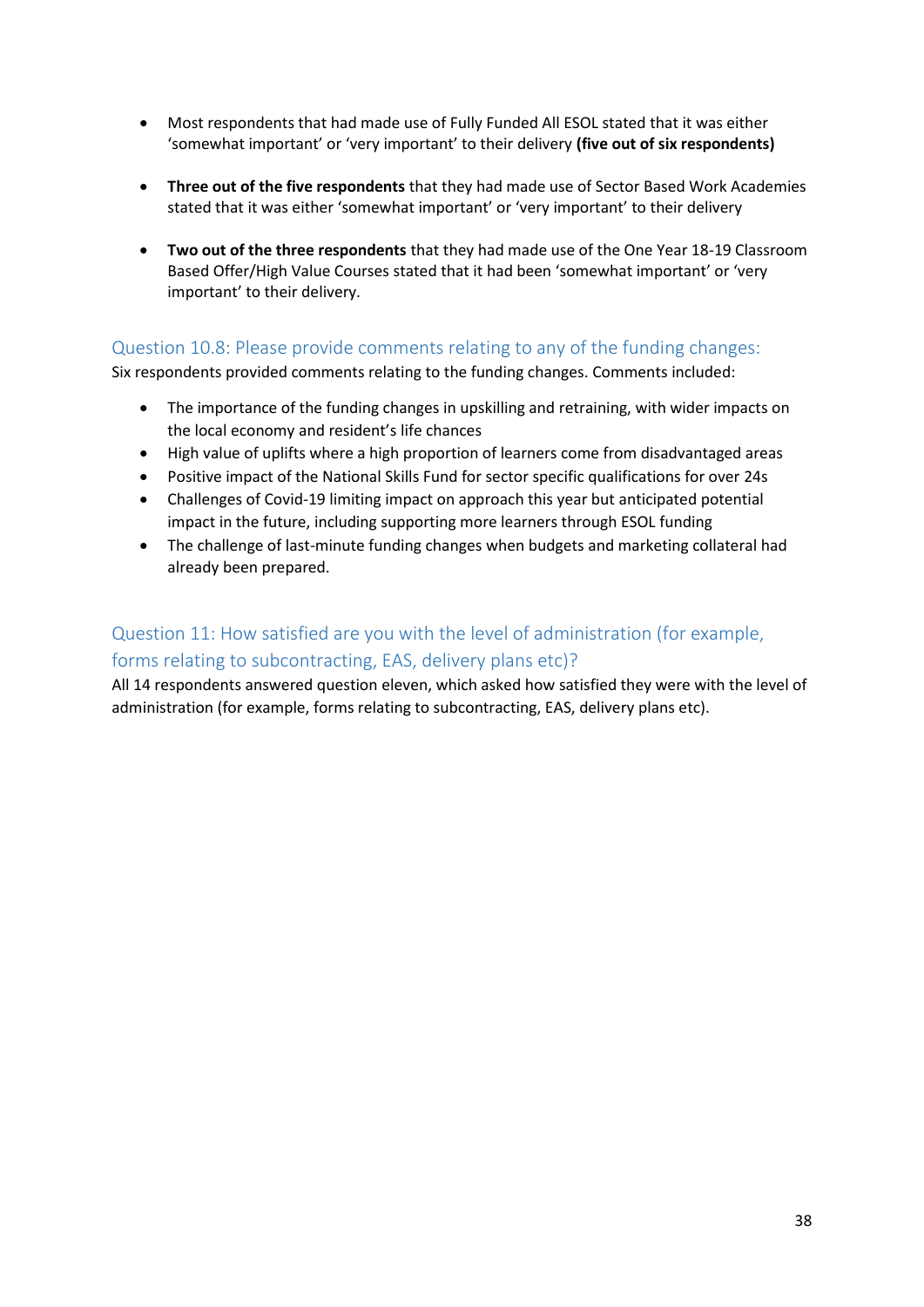#### **Figure 7: How satisfied providers are with the level of administration (for example, forms relating to subcontracting, EAS, delivery plans etc)**



- Half of all respondents indicated they were '**Somewhat satisfied**' with the level of administration **(seven respondents)**.
- Just over a quarter of respondents indicated they were '**Very satisfied**' with the level of administration **(four respondents).**
- Two respondents (both grant providers) indicated they were '**Very unsatisfied'** with the level of administration
- One respondent (a grant provider) indicated they were '**Neither satisfied nor unsatisfied**' with the level of administration

## Question 11.1: Are there any ways in which you feel these processes could be improved?

Six respondents answered question 11.1, providing feedback on how processes could be improved.

- Several respondents discussed issues with the delivery plans, including the high level of detailed information required and the need for greater flexibility
- A couple of respondents gave positive feedback about the process/support of the AEB team.
- Other points raised included:
	- o A need for more detail on the AEB allocation profile spreadsheet
	- o Potential for more decisive advice in response to queries
	- $\circ$  Improvements needed for template for delivery (formulas and guidance)
	- o The need to chase to obtain some details
	- o Funding cuts without methodology
	- o Level of bureaucracy/micro-management.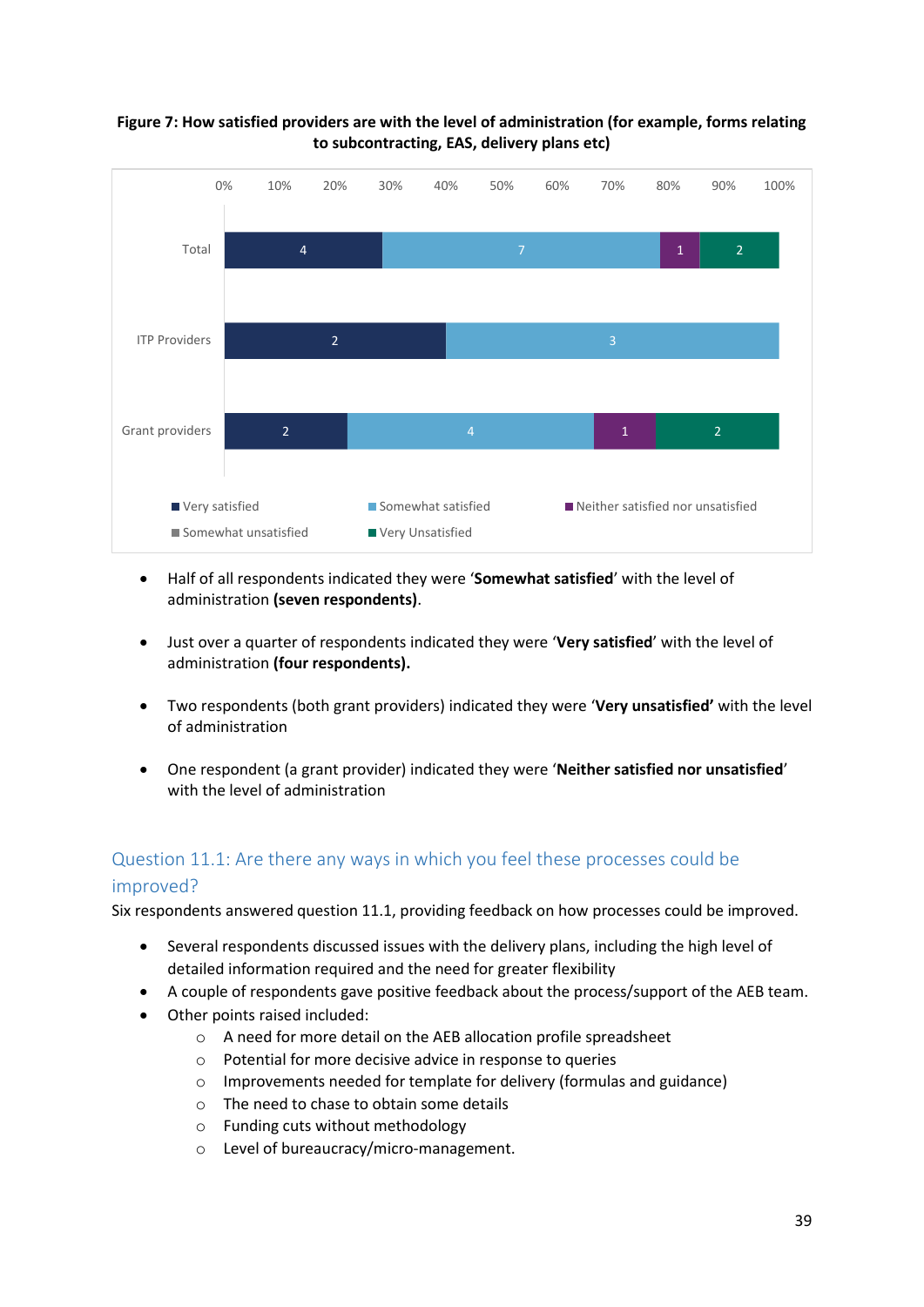## Question 12: How satisfied are you with the support available to you from the AEB team?

All 14 respondents answered question 12, which asked how satisfied they were with the support available from the AEB team.



**Figure 8: How satisfied providers are with the support available to you from the AEB team** 

- Most respondents indicated they were '**Very satisfied**' with the level of administration **(nine respondents)**
- Three respondents indicated they were '**Somewhat satisfied**' with the level of administration
- One respondent (a Grant provider) indicated they were '**Neither satisfied nor unsatisfied**' with the level of administration.
- One respondent (a Grant provider) indicated they were '**Somewhat unsatisfied**' with the level of administration.

## Question 12: Are there ways in which you feel this support could be improved or elements that you would like to see more of?

Six respondents answered question 12, providing feedback on the support available to them from the AEB team. Comments included:

- Positive feedback about the level of support/relationship with the Combined Authority's AEB team
- A point was raised about the data reviews being too data driven with limited focus on human stories
- An issue was raised with the number of requests for documents with an example around the request for the Self-Assessment Report for 2020/21 ahead of its publication.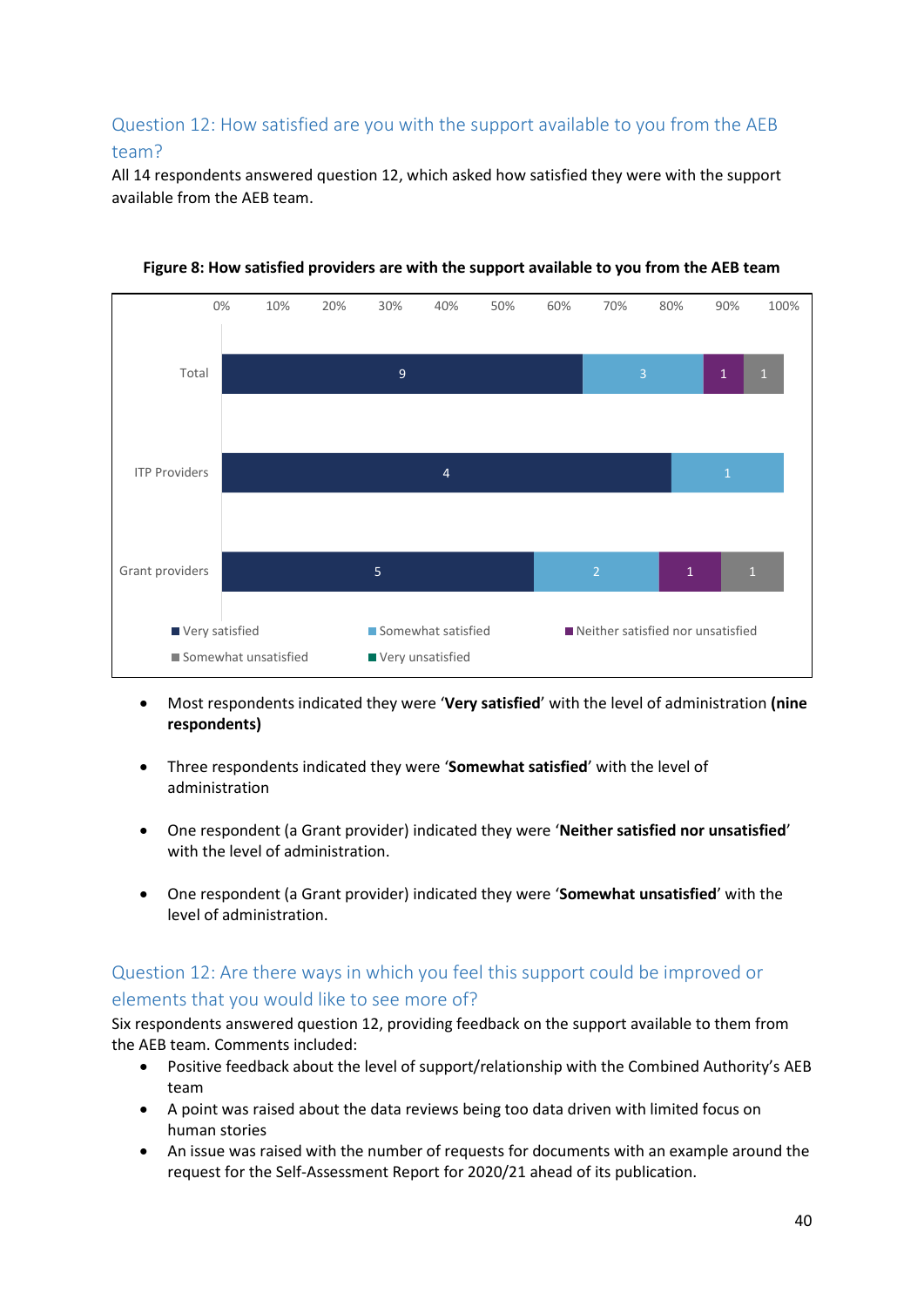• Limited marketing presence from CPCA.

Question 13: On a scale of 1-10, how helpful have you found the quarterly reviews? 1 (Not at all helpful) - (Extremely helpful) 10

All 14 respondents answered question 13, which asked how helpful they found the quarterly reviews.





- Most respondents answered on the **positive** side of the scale (six to ten), finding the quarterly reviews helpful (**12 respondents**), with over half of respondents selecting either '8', '9' or '10' on the scale (**eight respondents**)
	- o Two respondents answered on the **negative** side of the scale (four on the scale)

Question 14: How do you feel that your delivery has worked in the year-to-date? All 14 respondents answered question 14, which asked how helpful they felt their delivery has worked in the year-to-date.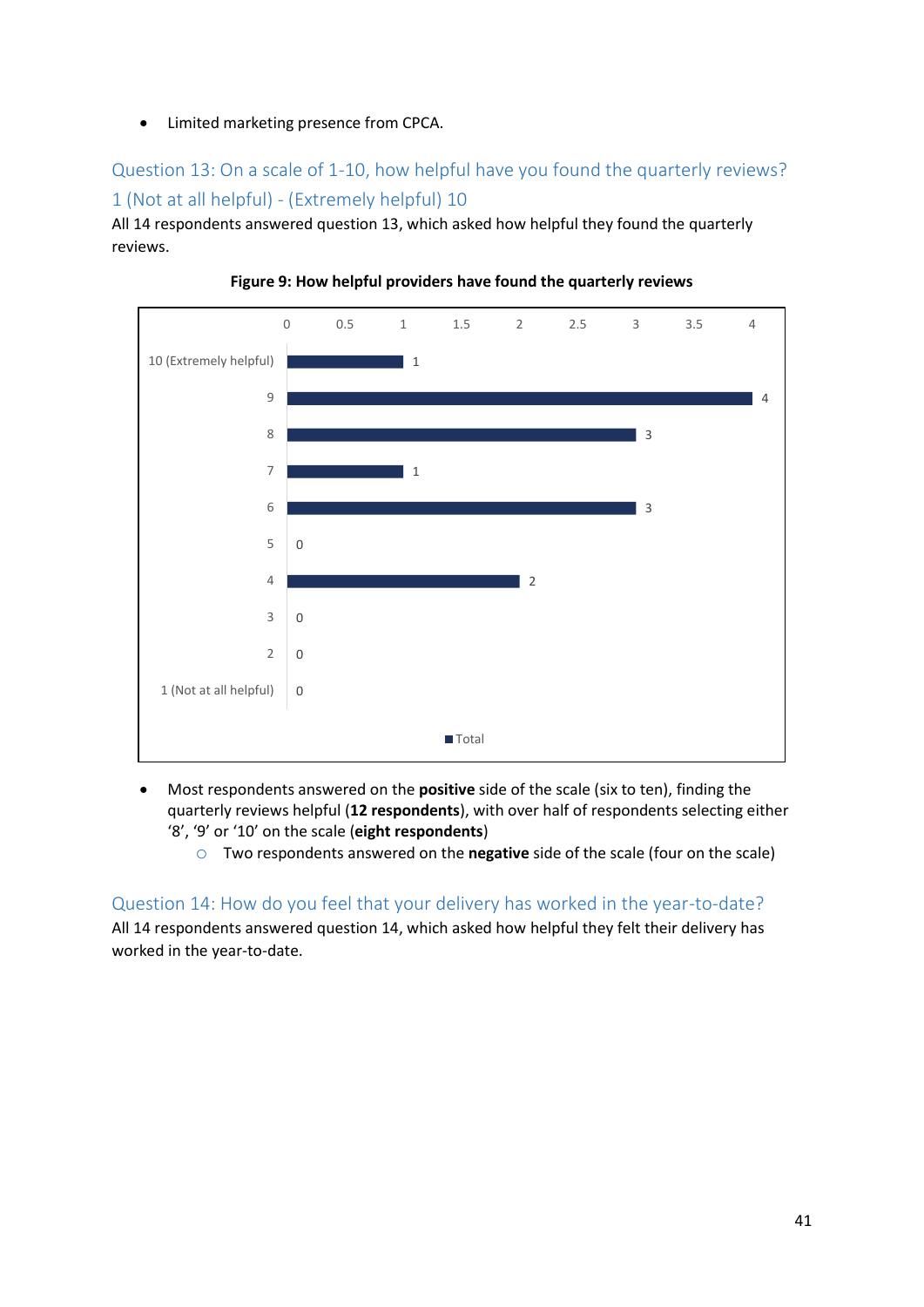

**Figure 10: How providers feel that their delivery has worked in the year-to-date** 

- Just under half of respondents indicated that delivery went '**Very well**' **(six respondents)**
- Four respondents (all Grant providers) indicated that delivery went '**Quite well**'
- Four respondents indicated that delivery went '**Moderately well**'
- No respondents indicated that their delivery was going **'Not very well'** or **'Not at all well'**

#### Question 14.1: Please explain why this is the case.

13 out of 14 respondents answered question 14.1 which asked them to provide a further explanation about how their delivery had worked in the year-to-date.

- Several respondents discussed challenges with recruitment experienced as a result of Covid-19. Specific challenges mentioned included: dips in recruitment as restrictions were relaxed which directed attention elsewhere, a reluctance from the Job Centre Plus to refer learners to face-to-face learning, adult's ability to be able to commit to education and difficulties with attracting the right clientele for purely online delivery.
- A few respondents highlighted that flexibility and innovation had been key to maintaining delivery. Specifically, providers mentioned the development of a strong online offer/blended online and face-to-face delivery model as being key. The flexibility of allowing learners to carry into 2021/22 was also raised as important.
- A few respondents discussed challenges with face-to-face provision impacting on delivery. The impact on employability offer/delivery in specific sector settings such as in hospitals was raised as well as the impact of stop start government guidance.
- Positive comments in relation to delivery included:
	- o Full funding of ESOL enabling the best programme offer for learners, many of whom would not have been eligible for funding previously due to being in employment but not necessarily having the English language skills to progress.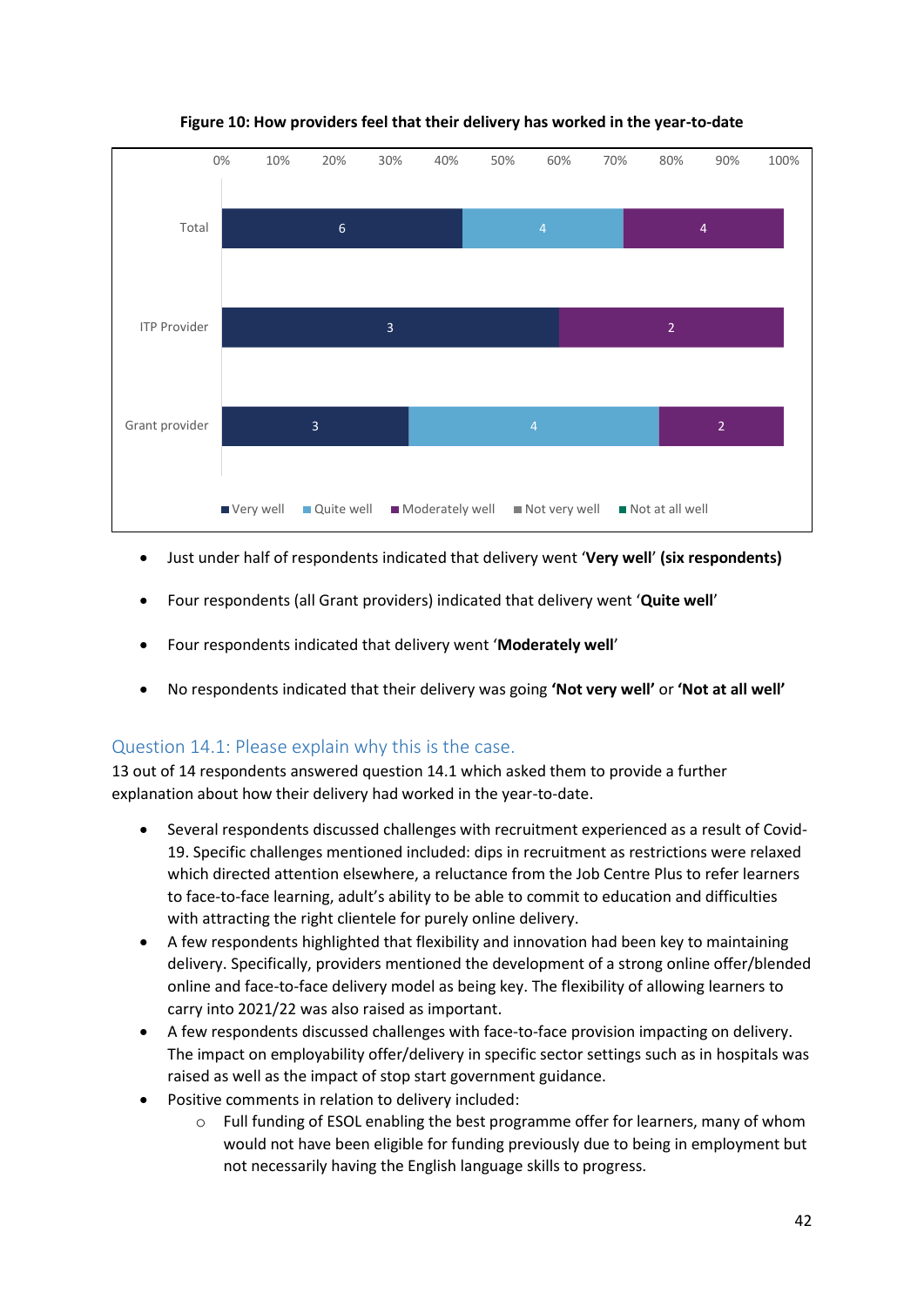- $\circ$  A positive take up of the full level 3 offer (linked to flexible offer through online platform)
- o Potential for innovation fund to support more challenging and harder to reach groups.

Question 15: What proportion of your AEB provision was delivered online for the following time periods?

All 14 respondents answered question 15, which asked about their proportion of AEB provision delivered online for four different time periods. Not all respondents provided an answer for every period.



#### **Figure 11: Proportion of online provision**

Question 16: How has Covid-19 impacted on your AEB provision (e.g. the level and type of demand, learner engagement, delivery methods etc)?

13 out of the 14 respondents answered question 16 which asked about the impact of Covid-19 on AEB provision.

- Several respondents discussed challenges with recruitment and enrolments. Specific feedback included:
	- o Difficulty in recruiting enough learners and having to run more courses to have sufficient learner numbers to match vacancies
	- o A high impact was discussed in relation to employability programmes/courses (challenges with partner employers) and in practical subjects, learning centres and JCP/PET provision
- Several respondents discussed the need to make changes to their delivery model, primarily shifting previously face-to-face provision to online delivery.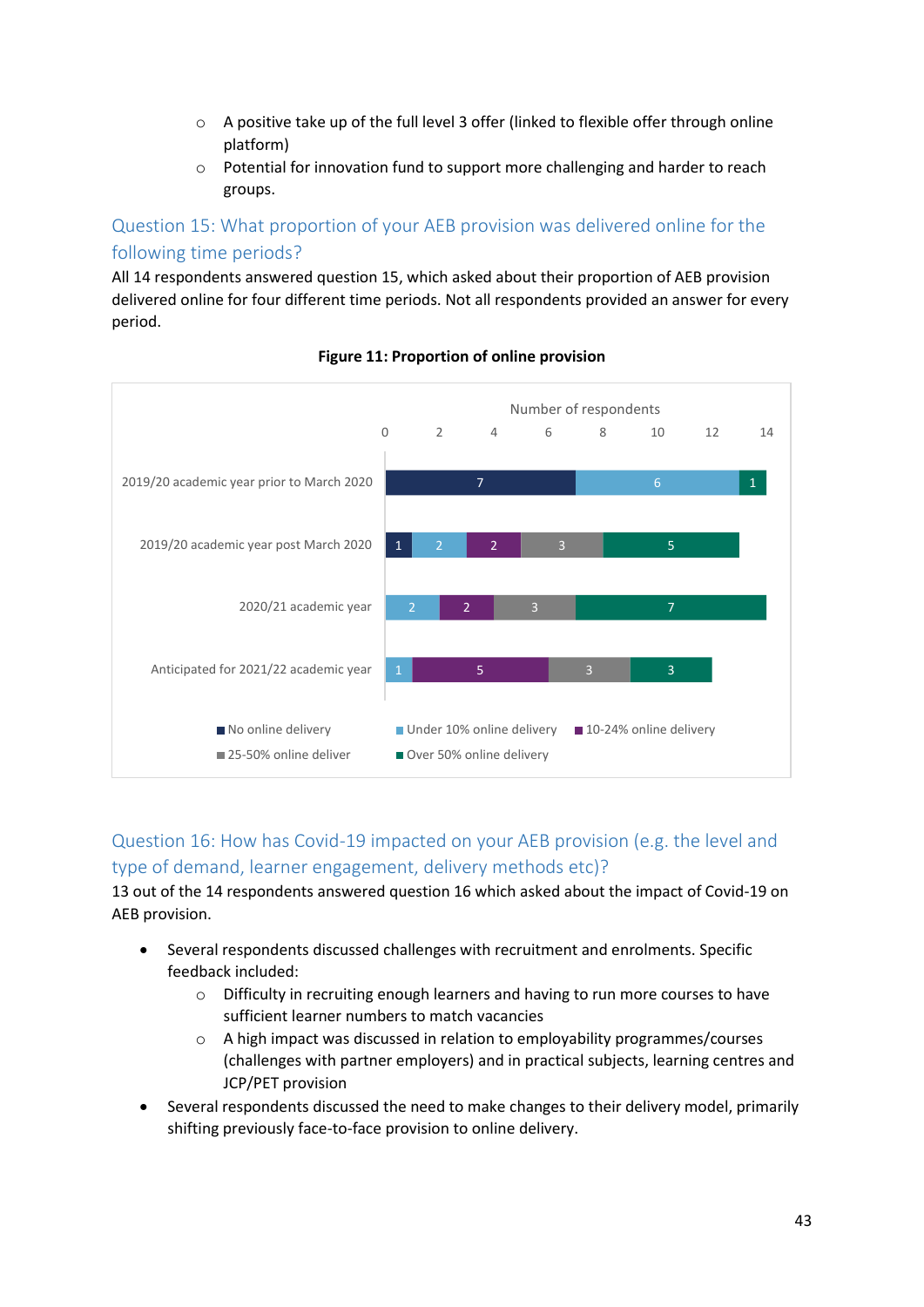- A few respondents discussed fluctuations in demand with an increase in demand noted for sector-specific courses. Variation in learner demand was also linked to changes in circumstances such as learners being on furlough/returning to work.
- A few respondents discussed challenges with retainment of learners and learner progression which was in part linked to limited face-to-face support for learners.

## Question 17: How much of your AEB allocation do you anticipate spending this year?

All 14 respondents answered question 17, which asked how much of their AEB allocation they anticipated spending this year.



#### **Figure 12: How much of their AEB allocation providers anticipated spending this year**

- Most respondents indicated that they expect to spend '**Over 75%´** of their AEB allocation **(13 respondents)**
- One respondent (a Grant provider) indicated that they expect to spend '**Under 50%**' of their AEB allocation.

## Question 18: Would you have liked to receive more or less funding for year three (2021/22)?

All 14 respondents answered question 18, which asked whether they would have liked to receive more or less funding for year three (2021/22).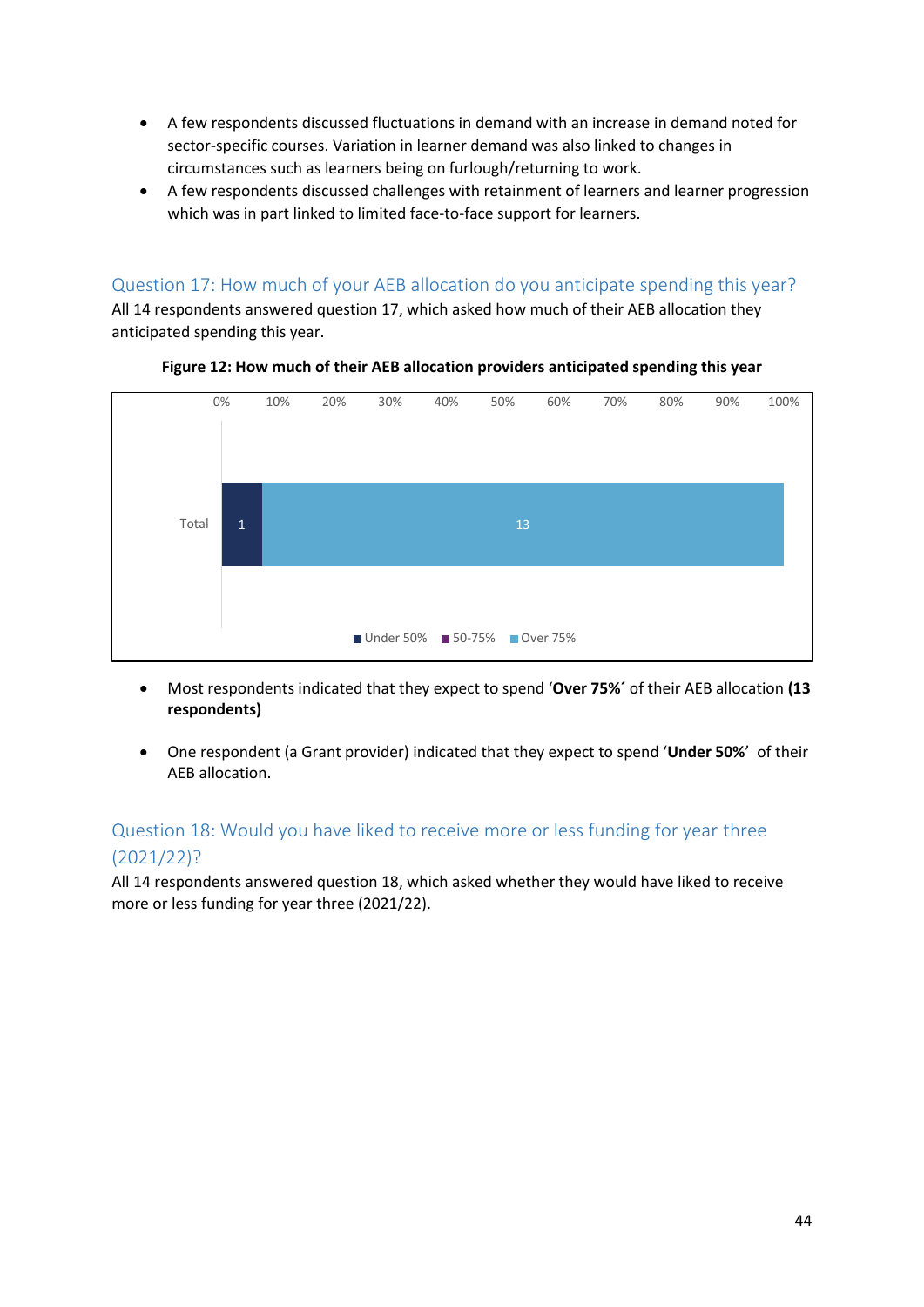

**Figure 13: Would providers have liked to receive more or less funding for year three (2021/22)** 

- Most respondents indicated that they would have liked '**more'** funding for year three (2021/22) **(ten respondents).**
- Four respondents indicated they would have liked '**the same**' funding for year three (2021/22).

#### Question 18.1: Please can you explain why this is the case

13 out of the 14 providers answered question 18.1 which asked them to explain why they would want to receive more/less funding for year 3.

- A few respondents who stated that they would like more funding discussed evidence of existing demand and anticipated increase in demand in the future. Reasons discussed included the increased online offer, anticipated reducing impact of Covid and increases in sector-based work academies/training centres.
- Respondents who stated that they would like to receive the same amount of funding discussed working towards meeting their allocations in 2021/22, potential future increases were discussed through applying for growth funding or a higher allocation in 2022/23 which would allow sufficient lead-in time.

## Question 19: If you would like to receive more funding for year three, what would you plan to do with the additional funding? Please tick all that apply

#### Question 19.1: Increase provision

All ten respondents who would like to receive more funding for year three answered question 19.1, which asked whether they would have liked to increase provision with the additional funding.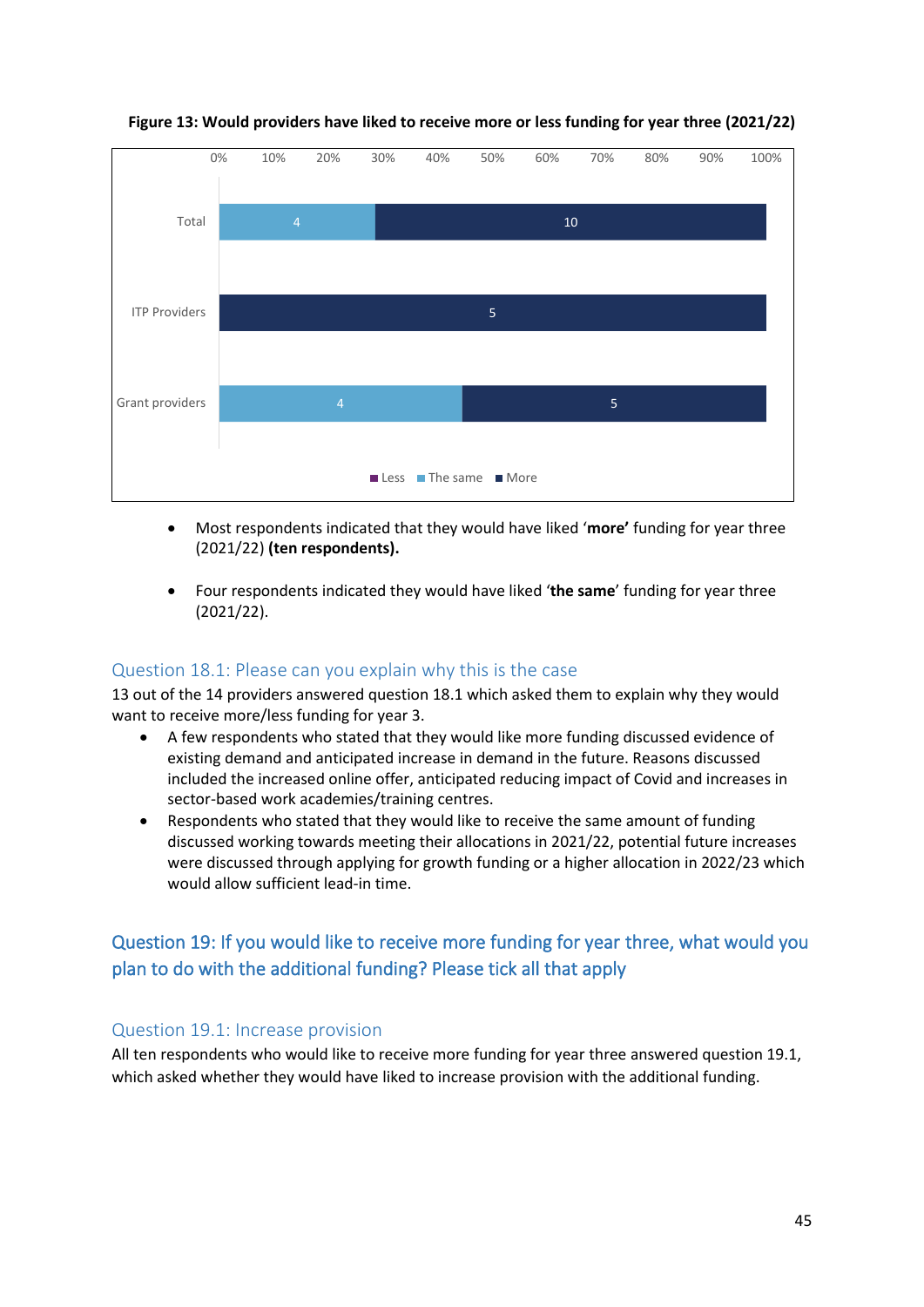

**Figure 14: Would providers increase provision with the additional funding?**

- Most respondents indicated that they would increase provision with the additional funding **(nine respondents).**
- One respondent indicated they would not increase provision with the additional funding.

#### Question 19.2: Provide additional provision

All ten respondents who would like to receive more funding for year three answered question 19.2, which asked whether they would have liked to provide additional provision with the increased funding.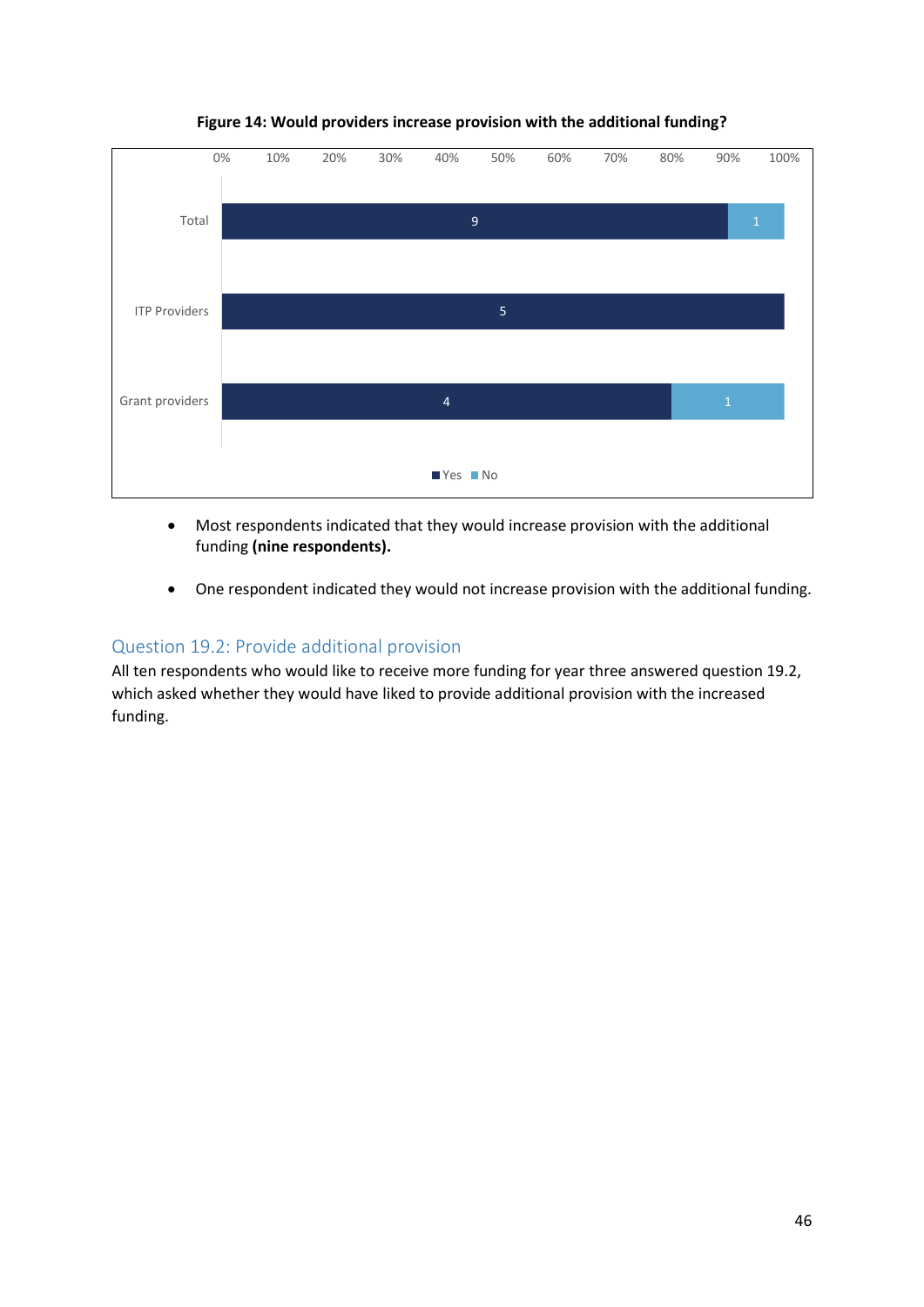

#### **Figure 15: Would providers deliver additional provision with the extra funding?**

- Half of respondents indicated that they would provide additional provision with the extra funding **(five respondents).**
- Half of respondents indicated that they would not provide additional provision with the extra funding **(five respondents).**

## Question 20: Have you seen any impacts of the devolution of the Adult Education Budget to date? Please tick all that apply

- Several respondents highlighted that devolution had given the flexibility to match provision to local market conditions/demand and support localised initiatives. One respondent stated that the true impact of this has been affected by the restrictions of the pandemic. One respondent specifically highlighted the National Skills Fund in meeting employer demand and supporting higher level skills delivery.
- A few respondents discussed negative impacts on ways of working which included: increased administration, prescriptive delivery plans and bureaucratic performance management processes. One respondent discussed how prescriptive delivery plans hinder flexibilities for what communities need with a knock-on impact on provision and learners. A suggested improvement was to have frameworks based on groups of people rather that numbers of specific level enrolments.
- A couple of respondents discussed the impact of the innovation fund in trying new approaches and delivering new provision. Specific examples included training for business start-ups, online maths and English skills delivery and improving access to careers advice for adults.
- Other feedback included:
	- o Benefits to learners access to additional funding pots, the low wage pilot, fully funded ESOL
	- o More collaborative working between providers facilitated by the CPCA
	- o Challenges of not being able to support learners in other devolved areas due to a lack of funding.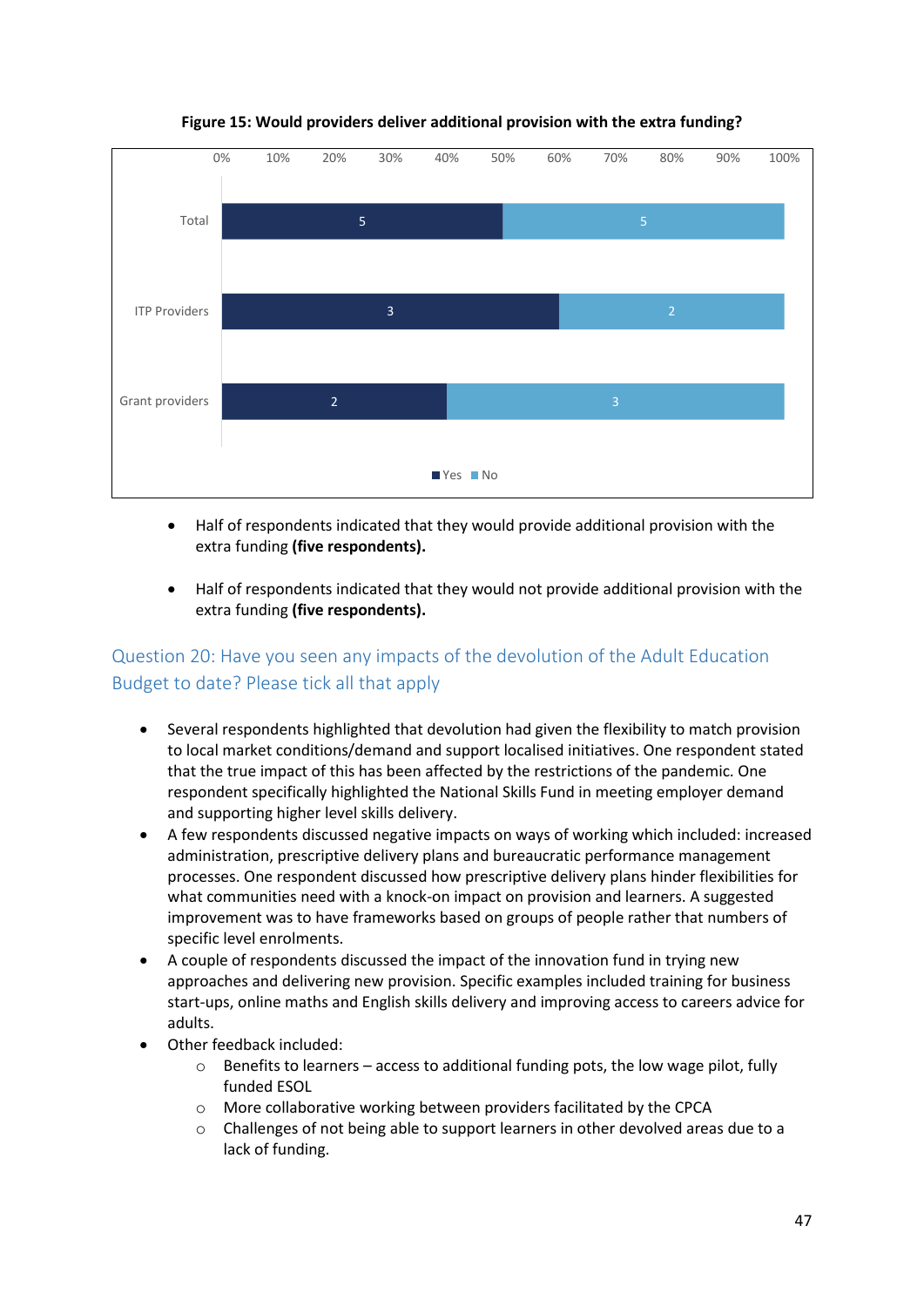Question 21: Do you have any additional comments (for example, recommendations for the CPCA for future commissioning or current gaps in provision for adult learning activities that you would like to see addressed)?

- A couple of respondents raised collaboration and ongoing regular communication around provision needs and future funding as key to success.
- Additional feedback included:
	- o A more considered business cycle to better support planning, budgeting, contracting, and marketing
	- o More effective relationship management and collaboration
	- o Less performance driven meetings and more flexibility to respond to community need
	- o Difficulties in implementing the adult level 3 offer because of the need to make group sizes viable
	- o Would like to see continued funding for some existing Innovation Fund projects
	- o Would like the funding variation for online mental health courses to be extended for another year
	- o Significant unmet demand for high quality ESOL in Peterborough.

## Question 22: Are you gathering feedback from individual students?

13 respondents answered question 22, which asked whether they gather feedback from individual students.



**Figure 16: Are providers gathering feedback from individual students?** 

- Most respondents indicated that they do gather feedback from individual students **(12 respondents)**.
- One respondent (a Grant provider) said they do not gather feedback from individual students.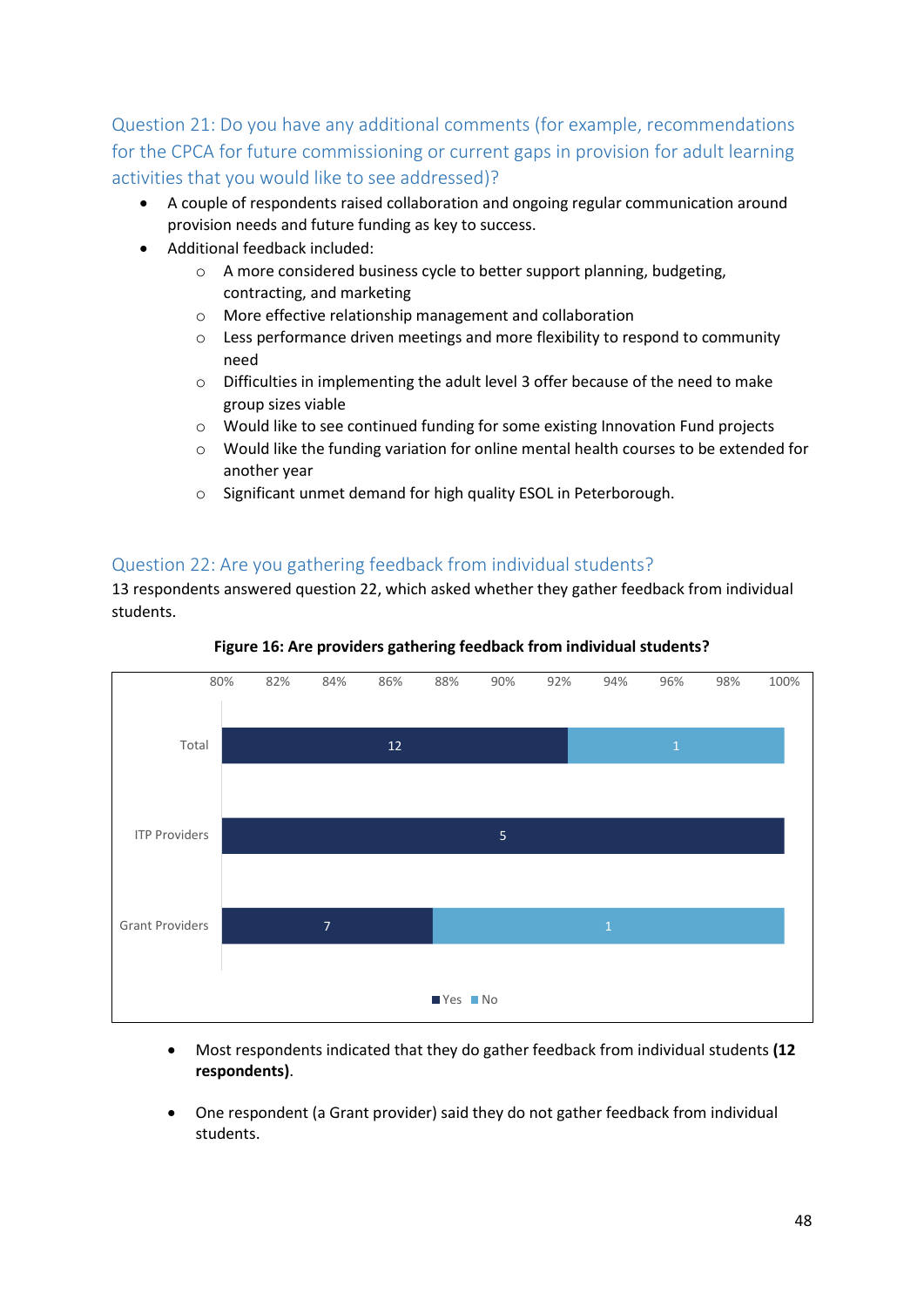## Question 22.1: If yes, please explain how you are gathering feedback (timescales, information recorded etc)

A wide variation in the type of feedback gathered. Types of feedback gathered included:

- End of course evaluations
- In year student surveys (intervals varied between providers)
- Student forums
- Learner interviews within observation process
- Mystery shoppers
- Monthly learner reviews (course progress)
- Direct student/tutor feedback
- Follow up progression calls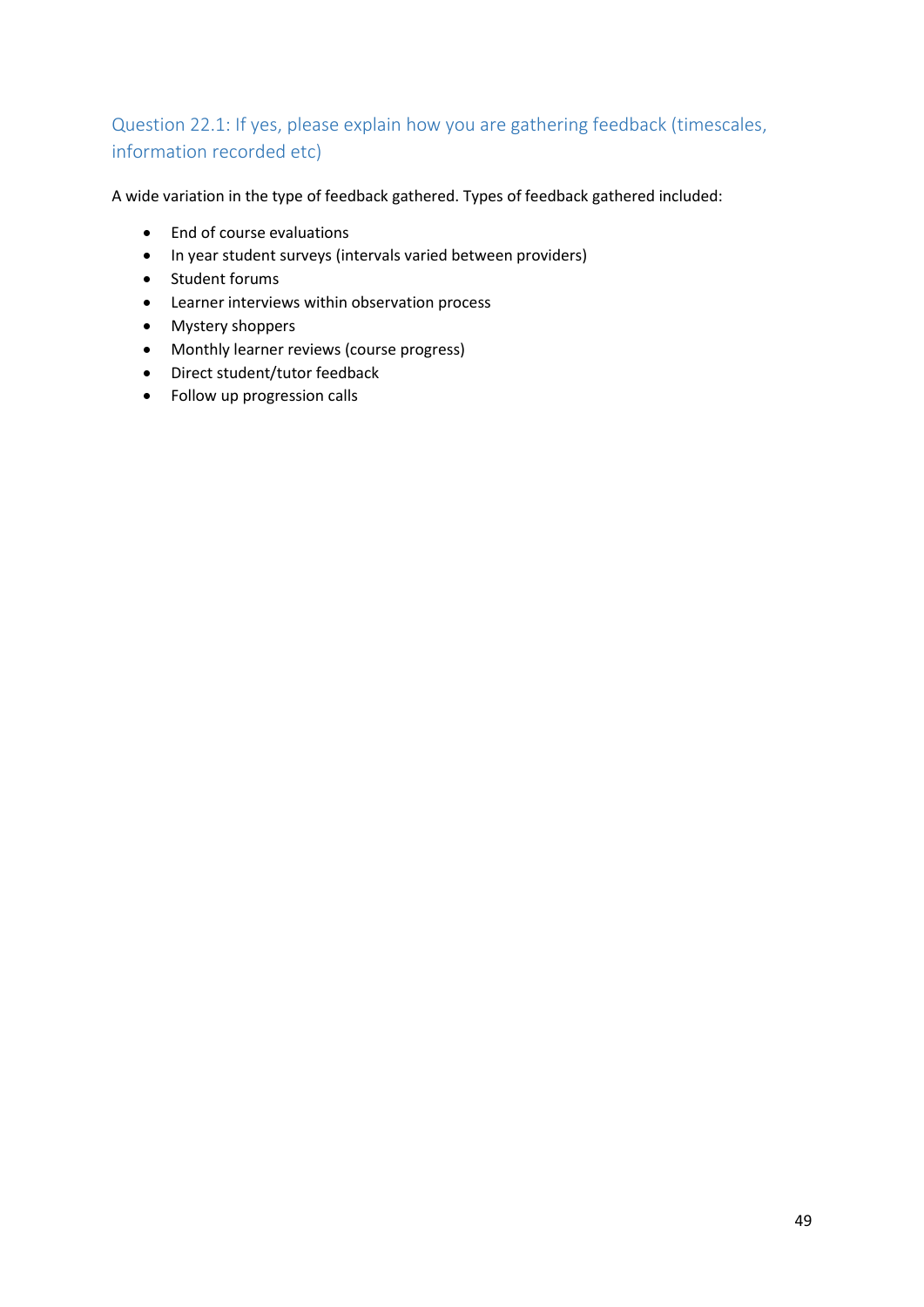#### **ANNEX D – AEB EVALUATION LEARNER SURVEY: SUMMARY OF FINDINGS**

Question 1: Prior to this survey, were you aware that funding for adult education had been transferred from a national to local level in Cambridgeshire and Peterborough? 111 out of 112 respondents answered question 1, which asked whether they were aware that funding for adult education had been transferred from a national to local level in Cambridgeshire and Peterborough.

#### **Figure 17: Awareness that funding for adult education had been transferred from a national to local level in Cambridgeshire and Peterborough**



- **Most respondents (73 per cent, 81)** answered **'No'**, indicating they were not aware that funding for adult education had been transferred from a national to local level in Cambridgeshire and Peterborough
- **27 per cent of respondents (30)** answered **'Yes'**, indicating they were aware that funding for adult education had been transferred from a national to local level in Cambridgeshire and Peterborough
- **One respondent did not answer this question**

## Question 2: Were you aware that your course was part-funded by the Cambridgeshire and Peterborough Combined Authority?

All 112 respondents answered question two, which asked whether they were aware that their course was part-funded by the Cambridgeshire and Peterborough Combined Authority.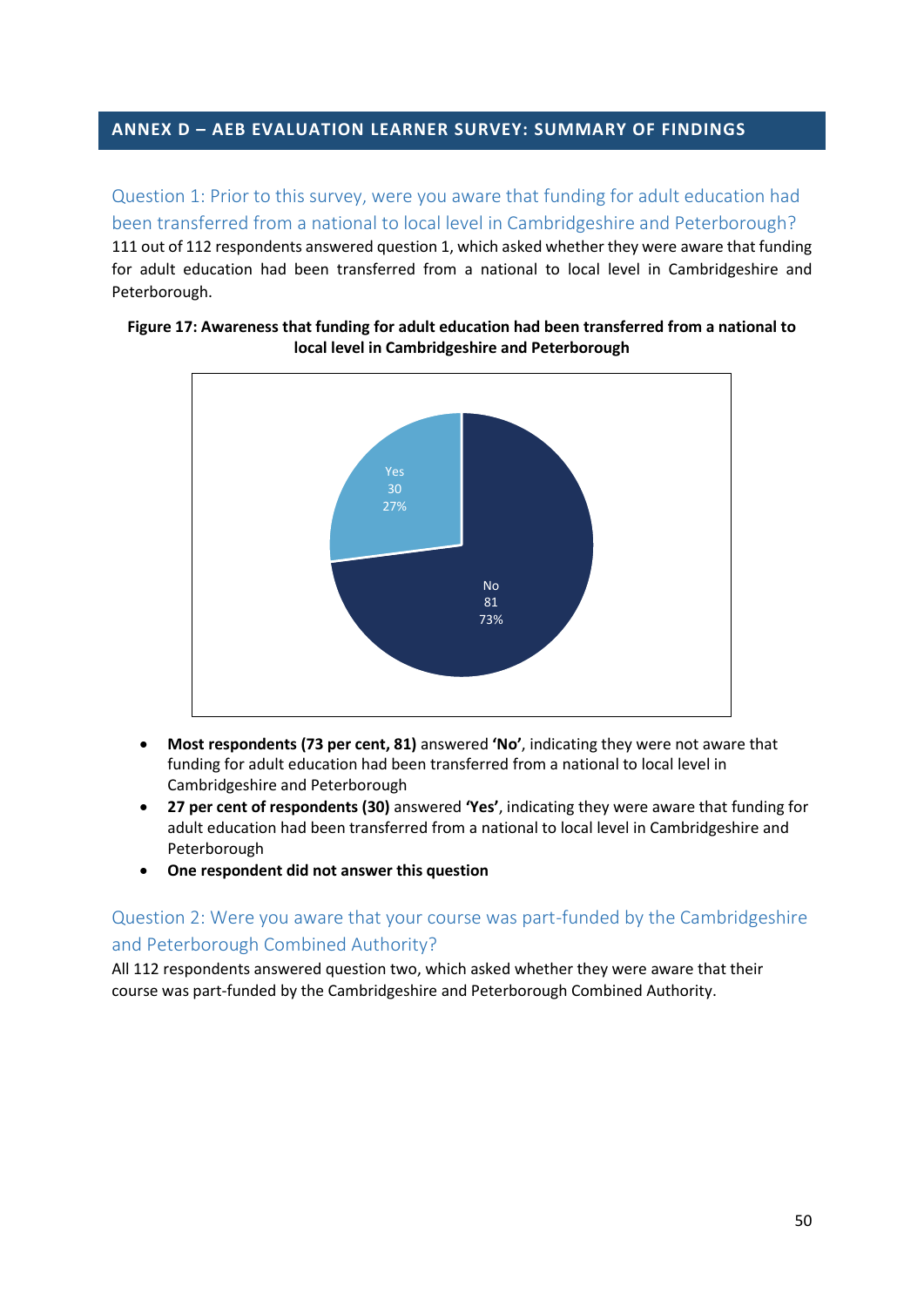#### **Figure 18: Awareness that course was part-funded by the Cambridgeshire and Peterborough Combined Authority**



- **Most respondents (60 per cent, 67)** answered **'No'**, indicating they were not aware that their course was part-funded by Cambridgeshire and Peterborough Combined Authority
- **40 per cent of respondents (45)** answered **'Yes'**, indicating they were aware that their course was part-funded by Cambridgeshire and Peterborough Combined Authority

#### Question 3: How did you first learn of the course which you went on to study?

All 112 respondents answered question three, which asked how they first learnt of the course they went on to study.





• **24 per cent of respondents (27)** indicated they first learnt of their course of study through a **'Job Centre'**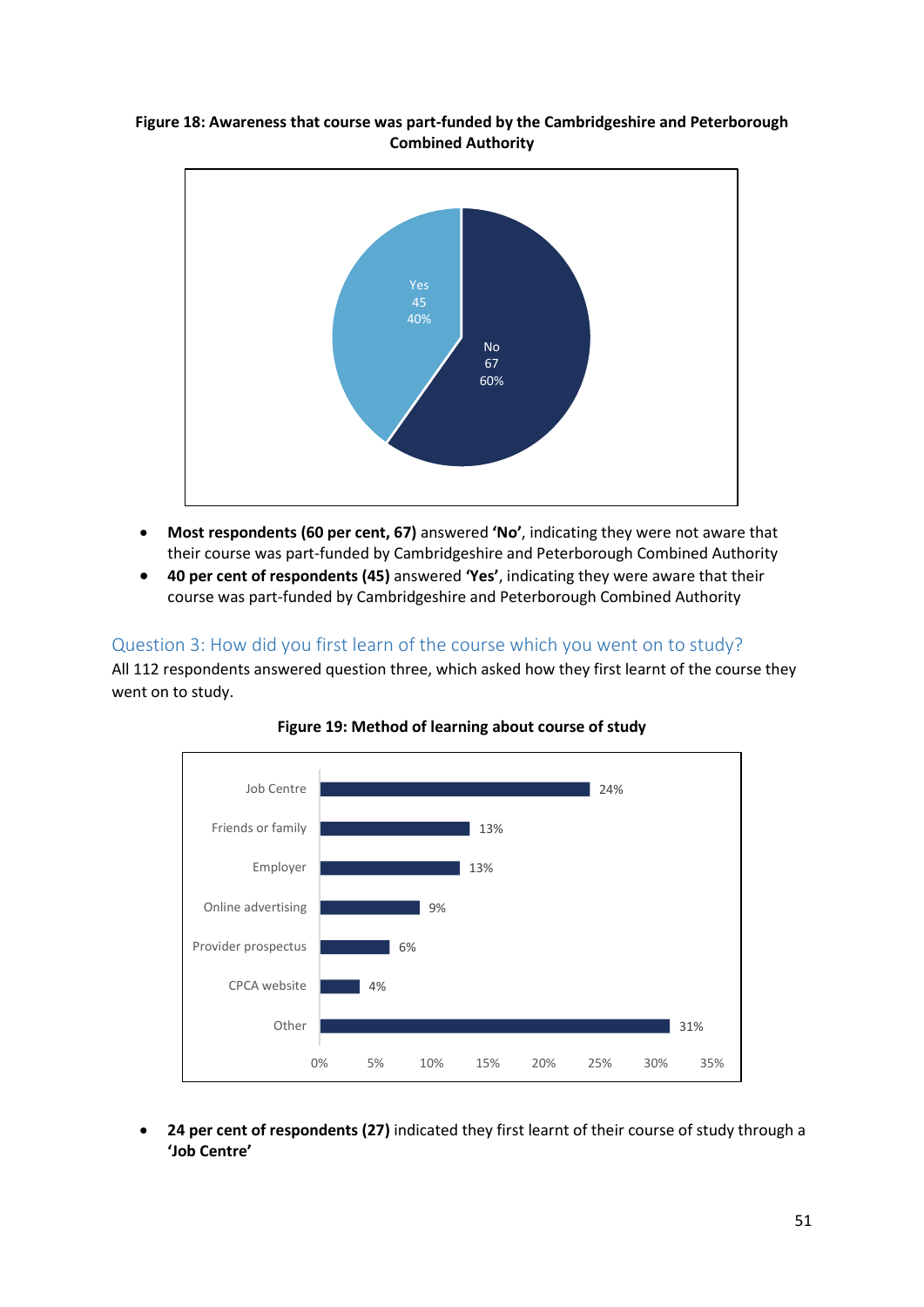- **13 per cent of respondents (15)** indicated they first learnt of their course of study through **'friends or family'**
- **13 per cent of respondents (14)** indicated they first learnt of their course of study through an **'employer'**
- **9 per cent of respondents (10)** indicated they first learnt of their course of study through **'online advertising'**
- **6 per cent of respondents (seven)** indicated they first learnt of their course of study through a **'Provider prospectus'**
- **4 per cent of respondents (four)** indicated they first learnt of their course of study through the **'CPCA website'**
- **31 per cent respondents (35)** indicated **'Other'**

For the 35 respondents who indicated **'Other'**:

- o **49 per cent of respondents (17)** indicated they first learnt of their course of study through school, citing emails, pamphlets, and letters specifically
- o **11 per cent of respondents (four)** indicated they first learnt of their course of study through research, citing internet searchers specifically
- o **11 per cent of respondents (four)** indicated they first learnt of their course of study through word of mouth, citing teachers and other points of contact
- o **6 per cent of respondents (two)** indicated they first learnt of their course of study through libraries.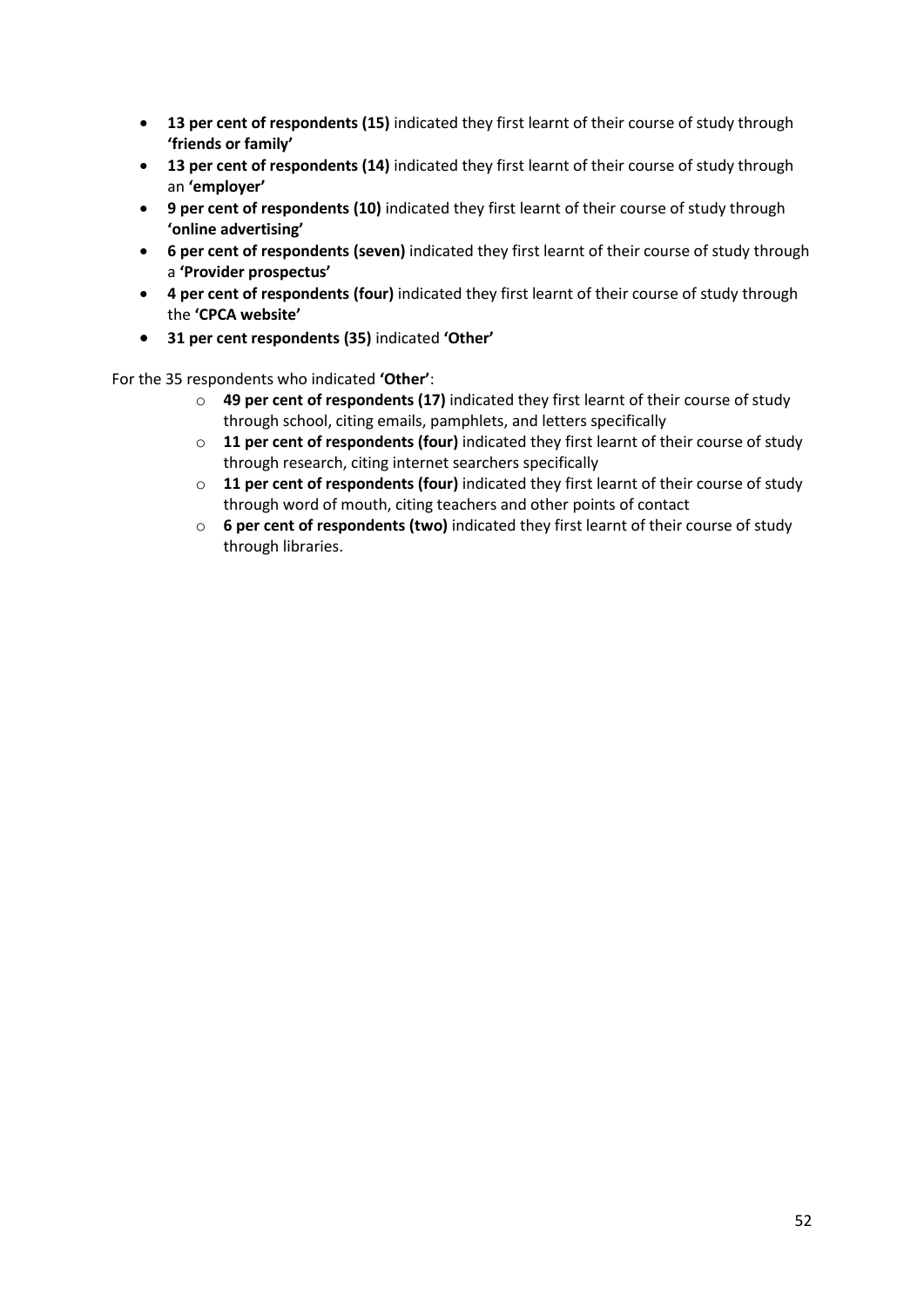## Question 4: What motivated you to apply to your course? (Please tick all that apply)

All 112 respondents answered question four, which asked what motivated them to apply to their course. Respondents could select multiple answers.



#### **Figure 20: Motivations for applying to course**

- **59 per cent of respondents (66)** indicated they were motivated to apply for their course **'for personal development/self-improvement'**
- **40 per cent of respondents (45)** indicated they were motivated to apply for their course **'to gain a new qualification'**
- **39 per cent of respondents (44)** indicated they were motivated to apply for their course **'to gain knowledge in a subject I'm interested in'**
- **35 per cent of respondents (39)** indicated they were motivated to apply for their course **'to build confidence'**
- **32 per cent of respondents (36)** indicated they were motivated to apply for their course **'to gain the skills needed to move into employment'**
- **26 per cent of respondents (29)** indicated they were motivated to apply for their course **'to develop a life skill'**
- **22 per cent of respondents (25)** indicated they were motivated to apply for their course **'to develop knowledge/skills to progress to a higher skilled or more advanced role (including promotion)'**
- **18 per cent of respondents (20)** indicated they were motivated to apply for their course for **'An activity whilst unemployed, unable to work or on furlough'**
- **17 per cent of respondents (19)** indicated they were motivated to apply for their course '**to improve health (mental or physical)'**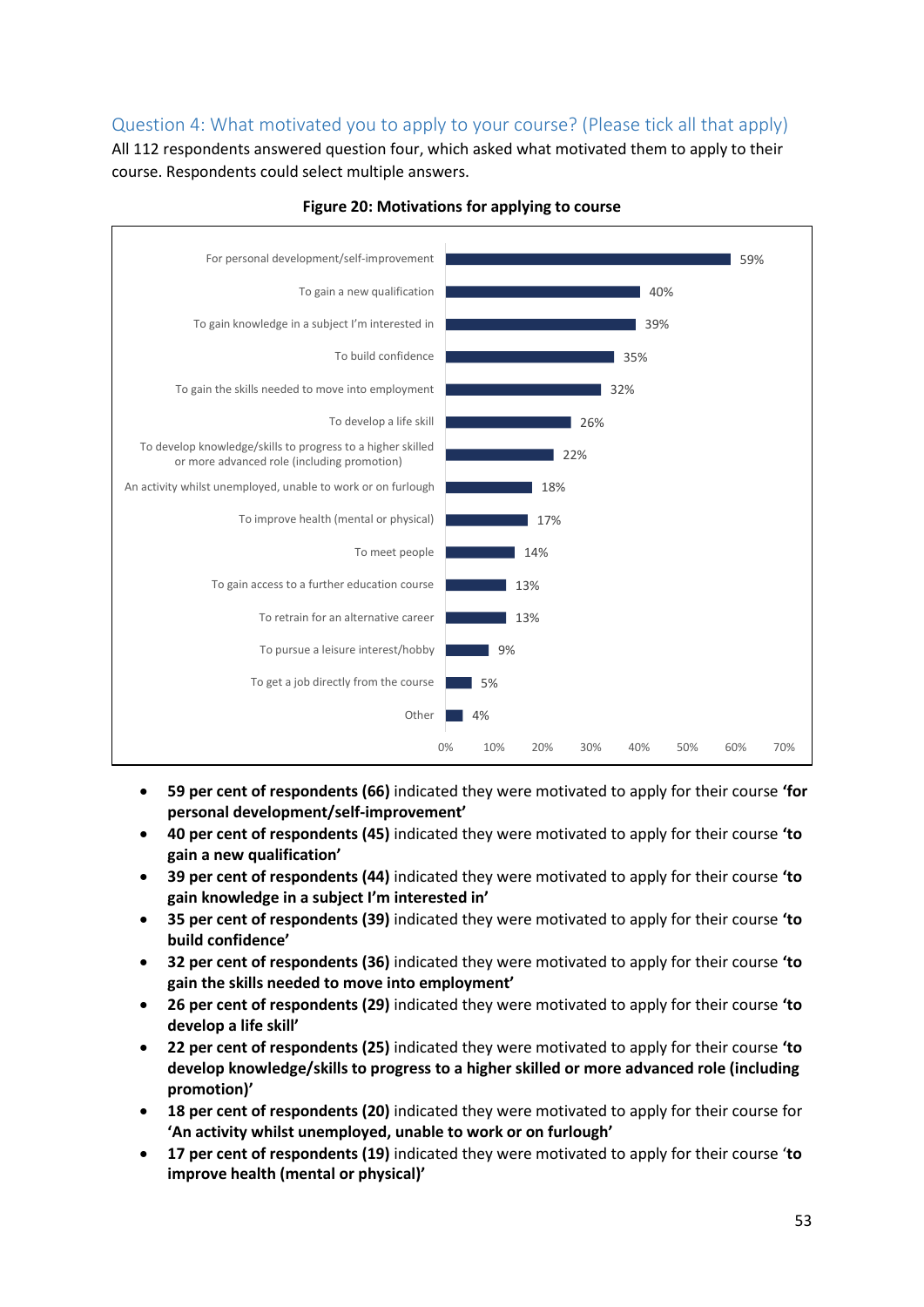- **14 per cent of respondents (16)** indicated they were motivated to apply for their course **'to meet people'**
- **13 per cent of respondents (14)** indicated they were motivated to apply for their course **'to gain access to a further education course'**
- **13 per cent of respondents (14)** indicated they were motivated to apply for their course **'to retrain for an alternative career'**
- **Nine per cent of respondents (ten)** indicated they were motivated to apply for their course **'to pursue a leisure interest/hobby'**
- **Five per cent of respondents (six)** indicated they were motivated to apply for their course **'to get a job directly from the course'**
- **Four per cent of respondents (four)** indicated they were motivated to apply for their course for **'Other reasons'**

The responses from the four respondents who were motivated to apply for their course for **'Other reasons'** are listed below:

- o Requirement for Job Centre
- o To understand the hiring process for civil servants
- o To update CV
- o To improve skills.

Question 5: On a scale of one to ten, how satisfied were you with the process of applying for your course? One (Not at all satisfied) Ten (Extremely satisfied)

All 112 respondents answered question five, which asked them to rate how satisfied they were with the process of applying for their course on a scale of one (Not at all satisfied) - ten (Extremely satisfied).



#### **Figure 21: Satisfaction with process of applying to course**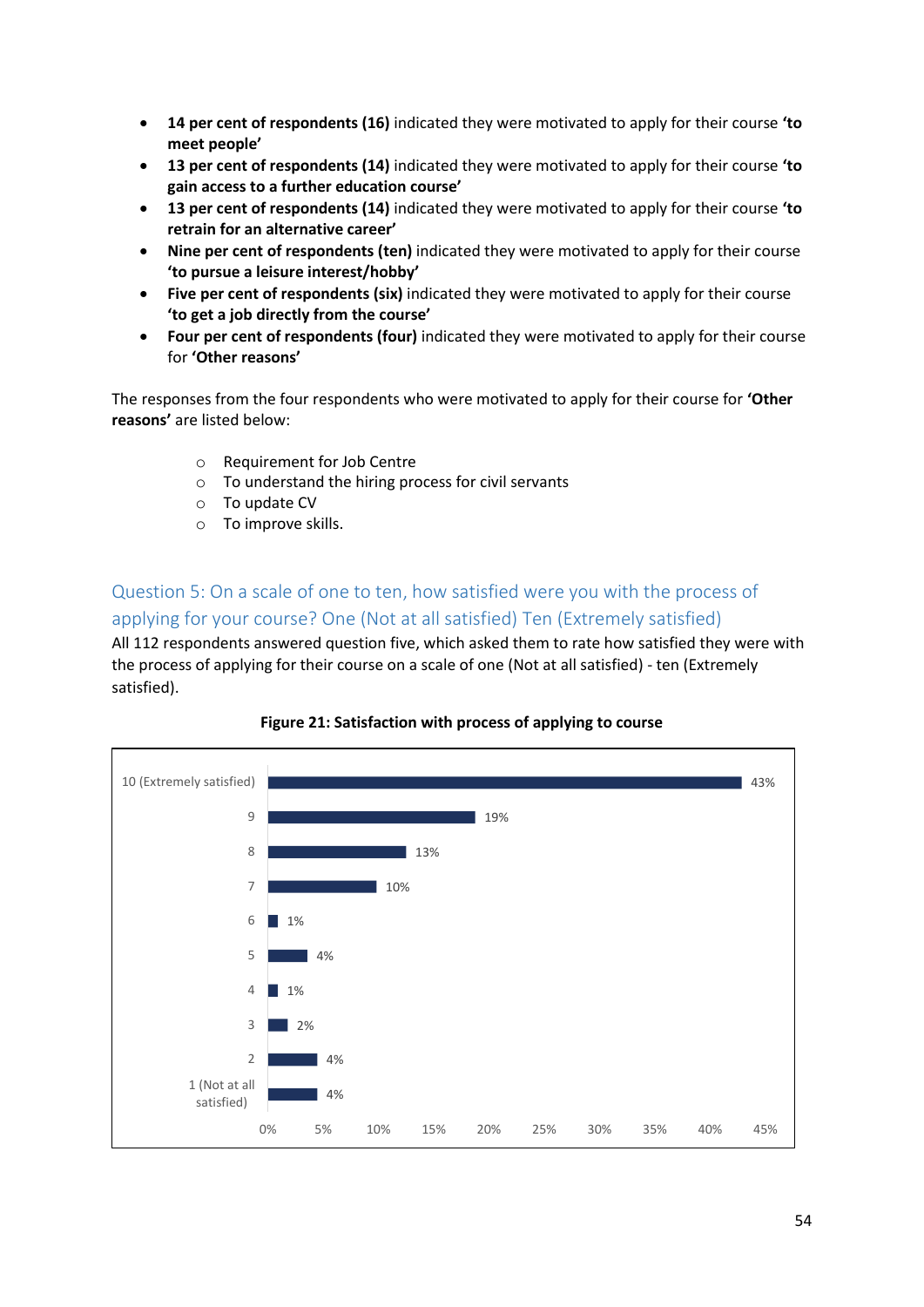- **43 per cent of respondents (48)** rated their satisfaction with applying to their course as a ten, indicating they were extremely satisfied
- **85 per cent of respondents (95)** rated their satisfaction with applying to their course positively (six - ten)
- **12 per cent of respondents (13)** rated their satisfaction with applying to their course negatively (one - four)
- **4 per cent of respondents (four)** rated their satisfaction with applying to their course neutrally (five).

## Question 5.2: If you have any comments about the process of applying for your course, please add them here

29 respondents left comments for question 5.2. The main themes are summarised below:

- **Eight respondents** commented on the process being complicated and taking a long time
- **Seven respondents** commented on the process being easy and straightforward
- **Four respondents** commented on how helpful and friendly provider staff were

Other feedback included:

- o High numbers of emails
- o Confusion on what course to start on with conflicting advice given.

## Question 6: What outcomes have you experienced because of your learning? (Please tick all that apply)

All 112 respondents answered question six, which asked what outcomes they have experienced because of their learning. Respondents could select multiple answers.

#### **Figure 22: Outcomes experienced as a result of learning**



- **65 per cent of respondents (73)** indicated they **'gained knowledge'**
- **45 per cent of respondents (50)** indicated they **'gained/expect to gain a new qualification'**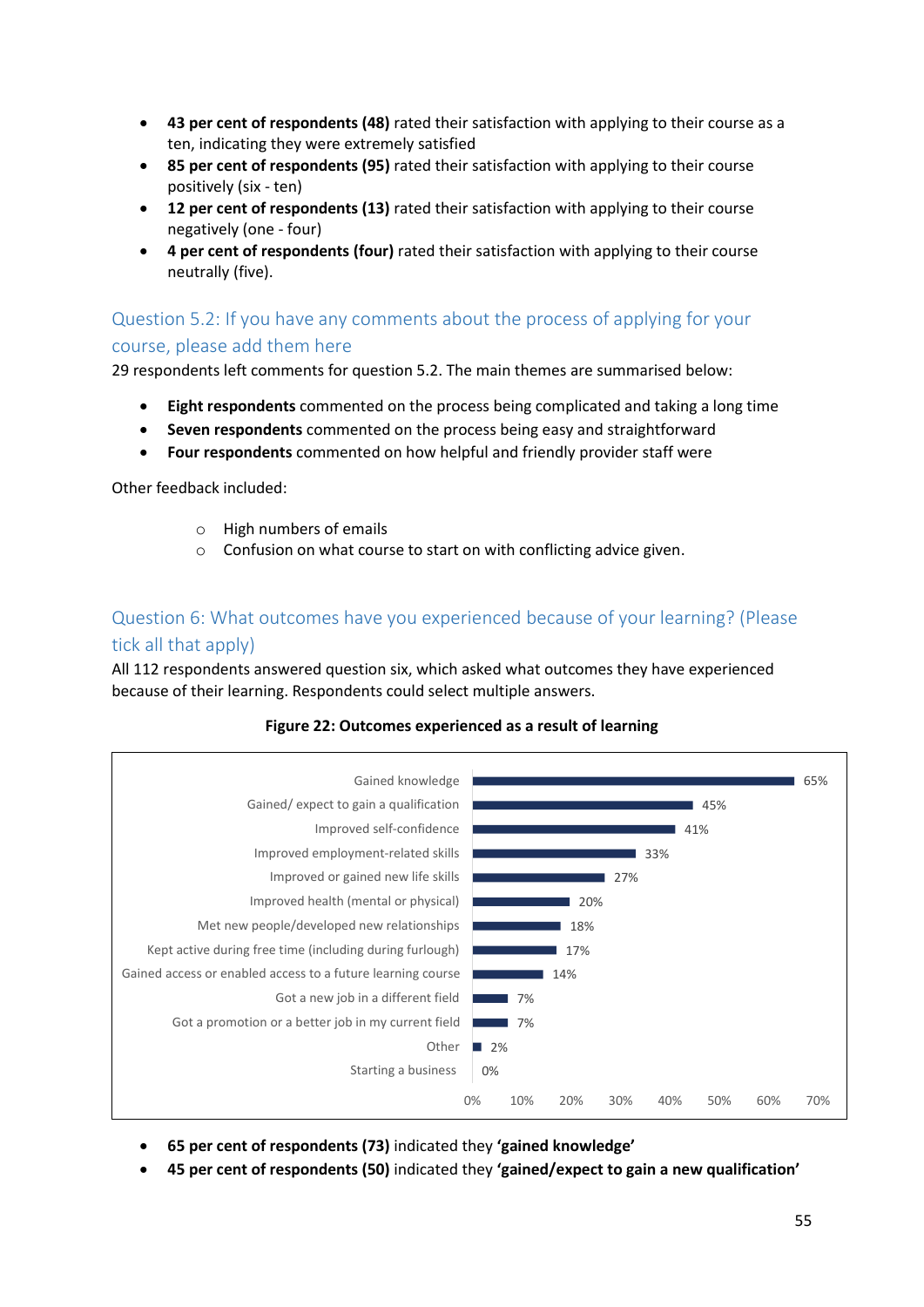- **41 per cent of respondents (46)** indicated they **'improved self-confidence'**
- **33 per cent of respondents (37)** indicated they **'improved employment-related skills'**
- **27 per cent of respondents (30)** indicated they **'improved or gained new life skills'**
- **20 per cent of respondents (22)** indicated they **'improved health (mental or physical)'**
- **18 per cent of respondents (20)** indicated they **'met new people/developed new relationships'**
- **17 per cent of respondents (19)** indicated they **'kept active during free time (including during furlough'**
- **14 per cent of respondents (16)** indicated they **'gained access or enabled access to a future learning course'**
- **Seven per cent of respondents (eight)** indicated they **'got a new job in a different field'**
- **Seven per cent of respondents (eight)** indicated they **'got a promotion or a better job in their current field'**
- **Two per cent of respondents (two)** indicated experienced **'other'** outcomes
- **No respondents** indicated they '**started a business'**

## Question 6.2: Please list any other outcomes you have experienced or provide any further details on the outcomes you have selected

16 respondents left comments under question 6.2, which asked them to list any other outcomes they have experienced or provide any further details on outcomes selected.

- Eight respondents commented on increasing knowledge/gaining skills. Respondents mentioned adding to skills needed for current employment, having a better knowledge base, and learning something new outside their work field
- Two respondents commented on gaining confidence, one respondent mentioned how a literacy course help them to gain confidence in using a computer and form filling.
- Other points included:
	- $\circ$  Getting through to the interview stage for the job their course prepared them for
	- o Increasing their interest in a specific field and encouraging them to introduce related initiatives with their employer
	- o Practicing communicating with people they do not know
	- o Starting a new job a few weeks after finishing the course
	- o No outcomes due to not finishing course
	- o No outcomes due to not receiving feedback from course supervisor/poor management.

#### Number of Outcomes Achieved

68 per cent of respondents (76) achieved at least two outcomes.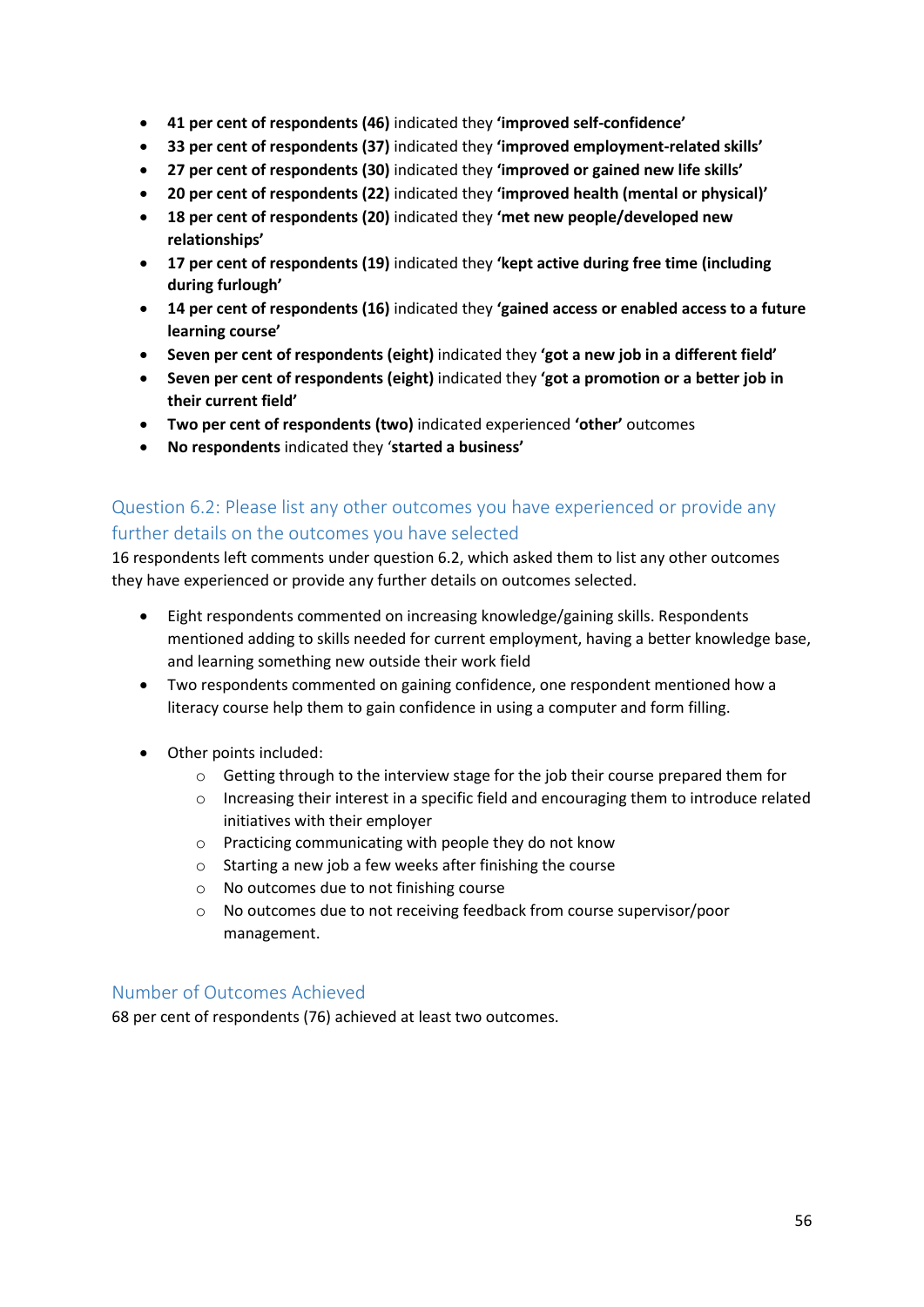

#### **Figure 23: Number of Outcomes Achieved**

- **16 per cent of respondents (18)** achieved **two** outcomes
- **16 per cent of respondents (18)** achieved **three** outcomes
- **13 per cent of respondents (15**) achieved **four** outcomes
- **Nine per cent of respondents (ten)** achieved **five** outcomes
- **Seven per cent of respondents (eight**) achieved **six** outcomes
- **Four per cent of respondents (five)** achieved **seven** outcomes
- **Two per cent of respondents (two**) achieved **eight** outcomes.

#### Motivations and Outcomes

When looking at what motivated respondents to apply for their course and what outcomes they experienced, there are strong correlations with certain motivations and outcomes.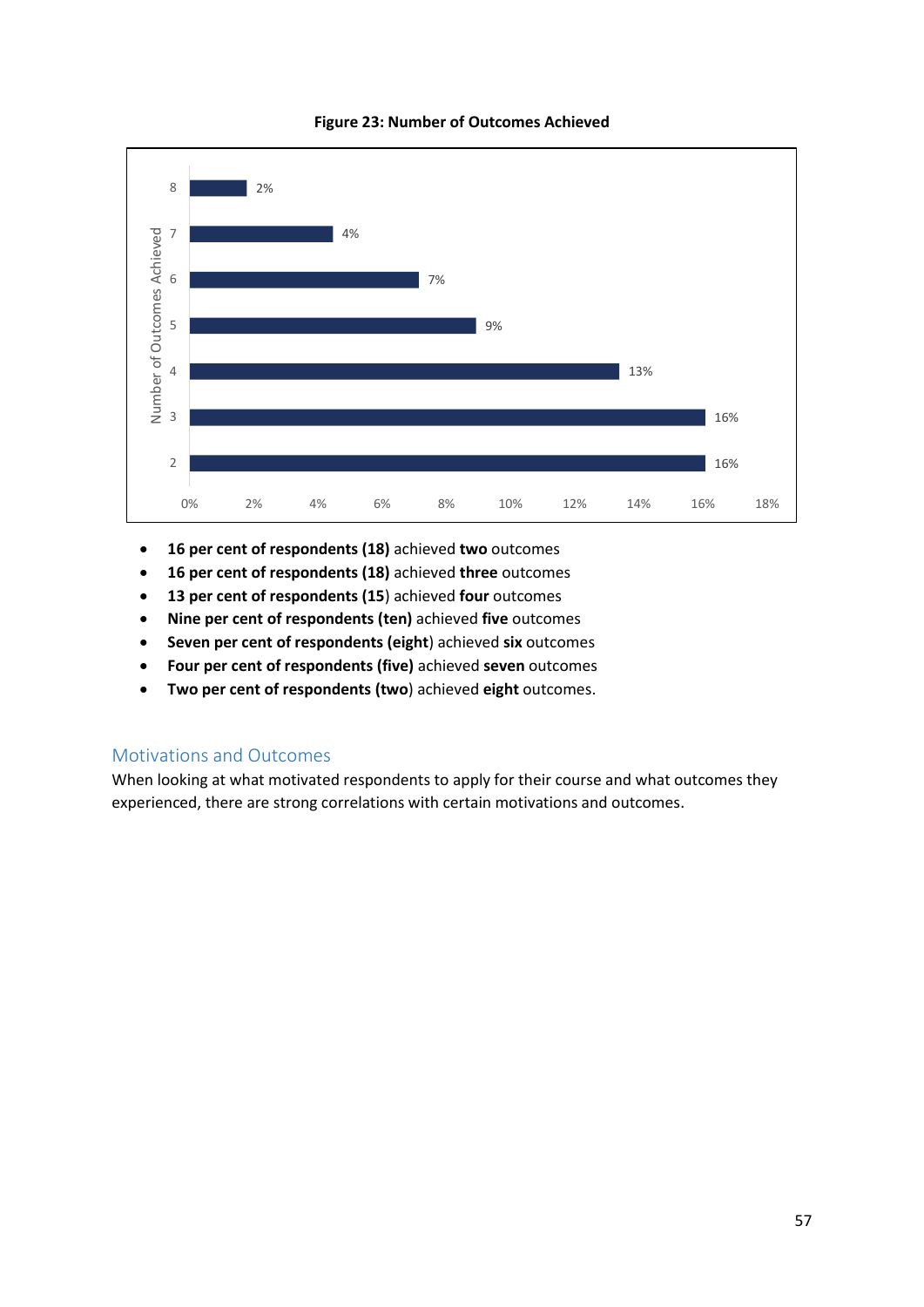

#### **Figure 8: Proportion of outcomes achieved linked to motivating factor**

- **86 per cent of respondents (38)** who applied for their course **'to gain knowledge in a subject I'm interested in'**, experienced **'gained knowledge'** as an outcome
- **79 per cent of respondents (15)** who applied for their course **'to improve health (mental or physical'**, experienced **'improved health (mental or physical)'** as an outcome
- **76 per cent of respondents (34)** who applied for their course **'to gain a new qualification'**, **'gained/expect to gain a qualification'** as an outcome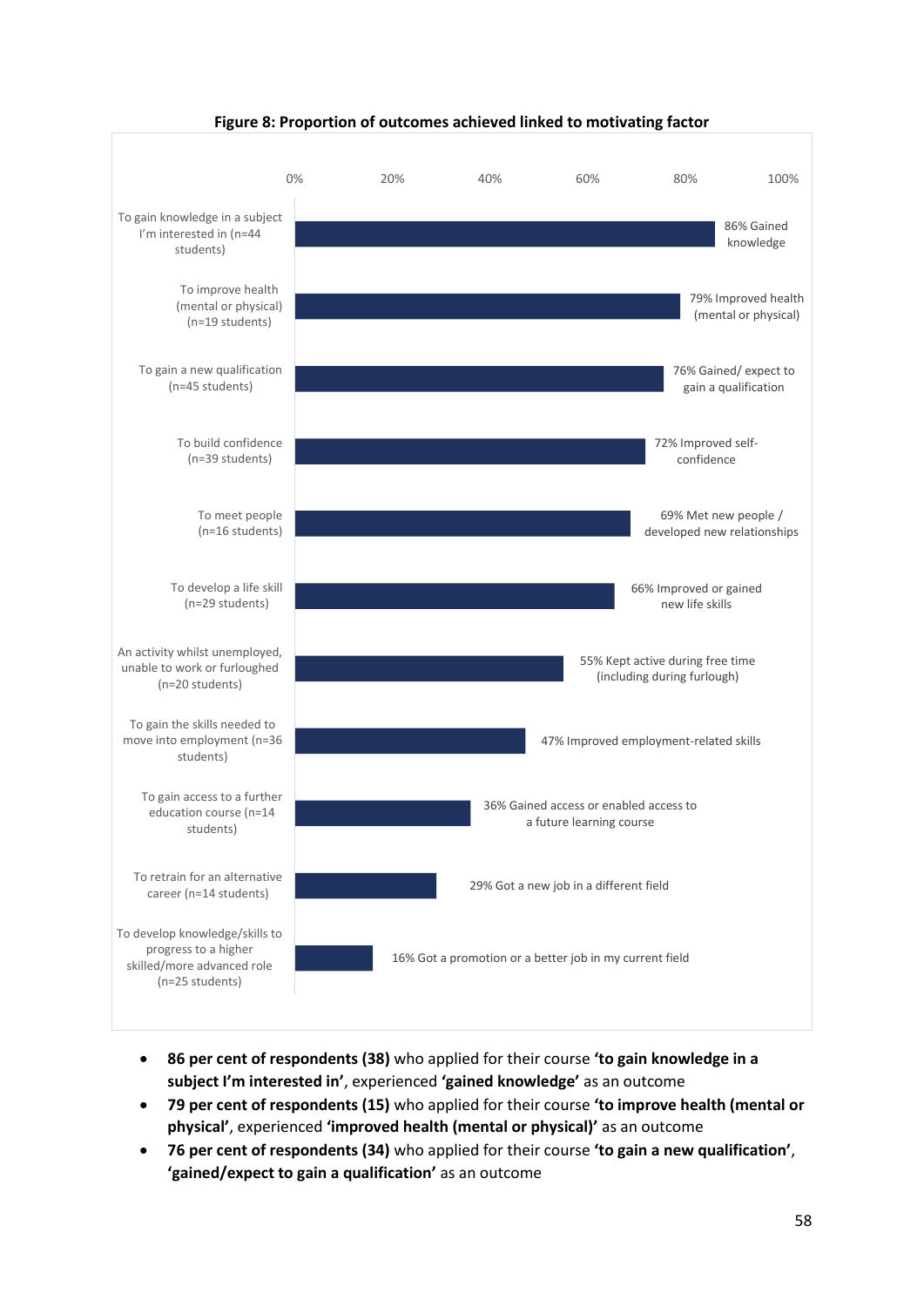- **72 per cent of respondents (28)** who applied for their course **'to build confidence'**, experienced **'improved self-confidence'** as an outcome
- **69 per cent of respondents (eleven)** who applied for their course **'to meet people'**, **'met new people/ developed new relationships'** as an outcome
- **66 per cent of respondents (19)** who applied for their course **'to develop a life skill'**, experienced **'improved or gained new life skills'** as an outcome.

## Question 7: Has Covid impacted on your learning experience?

All 112 respondents answered question seven, which asked whether Covid had impacted on their learning experience.



**Figure 24: Impact of Covid on learning experience** 

- **Most respondents (54 per cent, 61)** answered **'No'**, indicating that Covid has not impacted on their learning experience
- **29 per cent of respondents (32)** answered **'Yes – positively'**, indicating that Covid has positively impacted their learning experience
- **17 per cent of respondents (19**) answered **'Yes – negatively'**, indicating that Covid has negatively impacted their learning experience

Question 7.2: If yes, please describe how Covid has impacted on your learning (examples may include having the time/flexibility to start learning, changes to the timeframe of your course such as having to pause your learning or having a delayed finish date, changing from in-person to online learning, having less peer-based learning etc).

41 respondents who answered yes to question seven answered question 7.2, which asked them to describe how Covid has impacted on learning.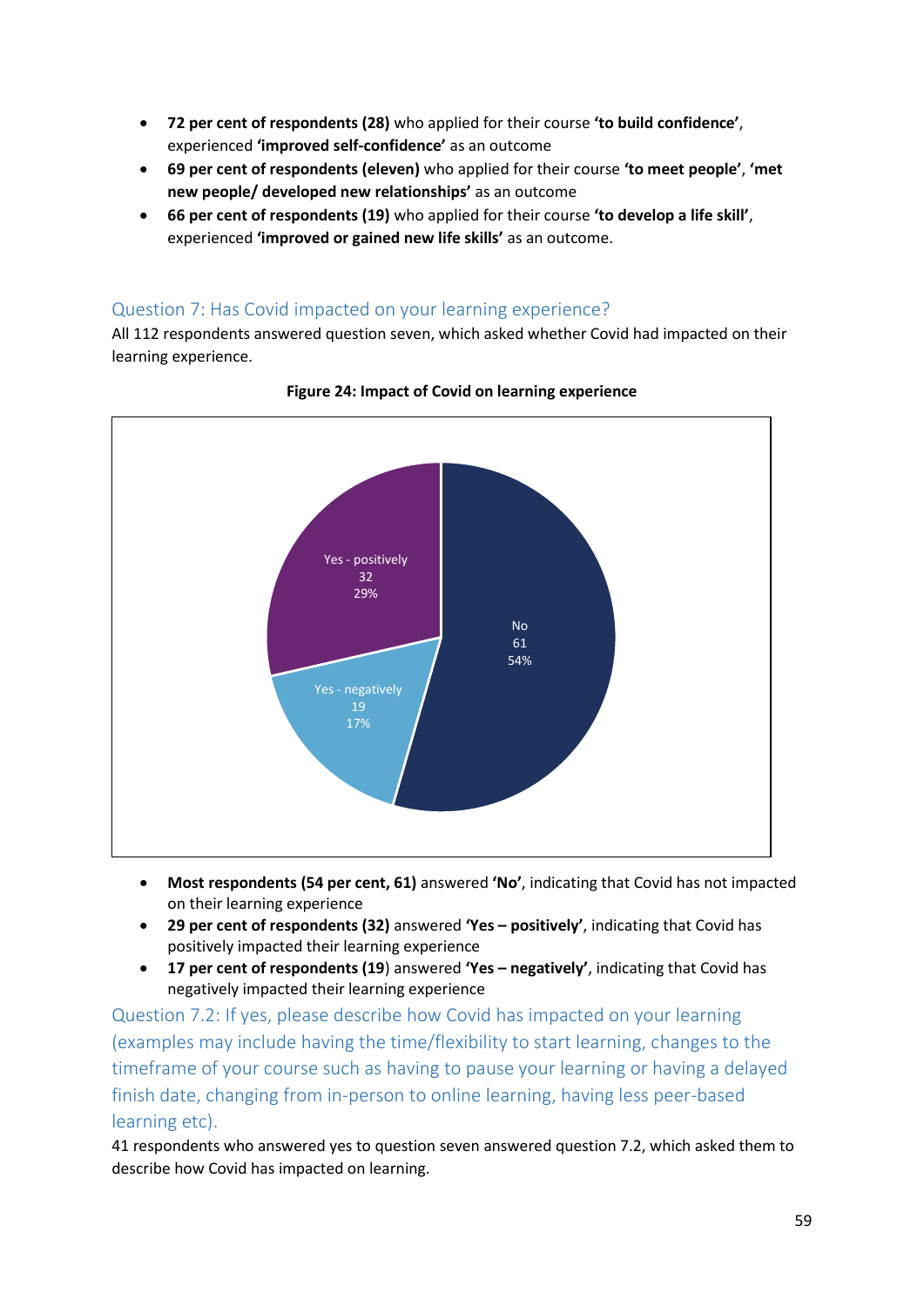- **Eleven respondents** commented on online learning being flexible and accessible. Specific points mentioned included being able to study around jobs and family life, enough time to study at their own pace and not having to commute. Respondents mentioned that online learning was easy to do from home and one respondent mentioned how online learning allowed them to keep on studying during the pandemic
- **Seven respondents** commented on having free time to study because of furlough, being made redundant or just generally having more time due to lockdowns
- **Seven respondents** commented on generally preferring face to face learning as opposed to online. One respondent mentioned preferring socialising in-person, and another mentioned the opportunity to ask more questions and discuss with classmates
- **Four respondents** commented on the transition from in-person to online learning. One respondent mentioned getting used to online courses and then back to in-person
- **Three respondents** commented on disruption to learning. One respondent mentioned being delayed in completing their course due to being ill with Covid whilst another respondent mentioned cancelled courses. Another respondent said they ended college early and found online courses annoying due to being on an electronics engineering course
- **Two respondents** commented on learning being a distraction to lockdown, having their course to focus on
- Other points included:
	- $\circ$  Lack of meeting people and not being physically active leading to poor mental health
	- o Not finishing all the course activities due to caring responsibilities
	- o Not meeting anyone in person
	- o Being distracted and demotivated
	- o One respondent mentioned that they would question signing up for their Introduction to Counselling course if it had been in person, mentioning the course worked very well online.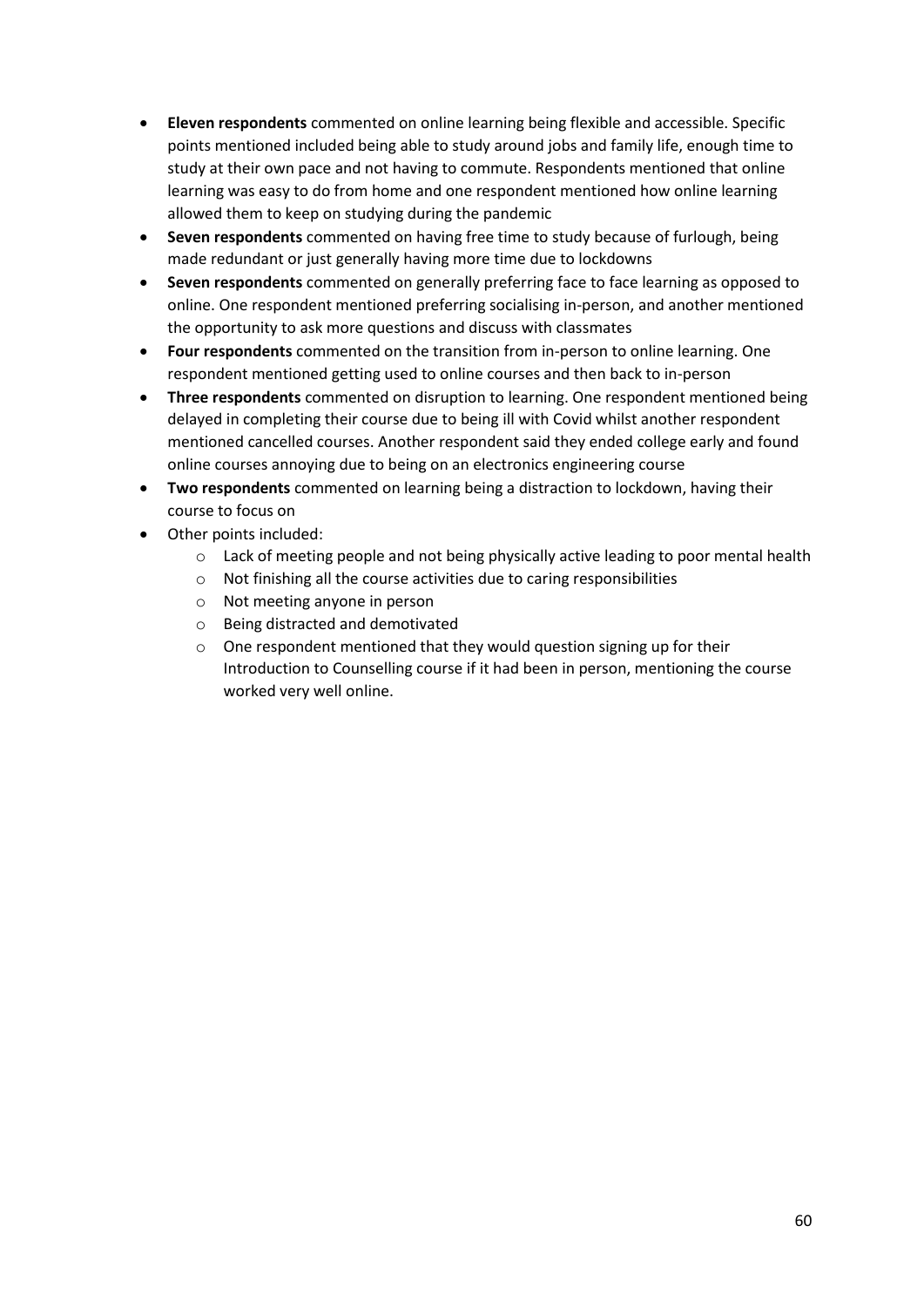## **ANNEX E – SUBCONTRACTORS**

| <b>AEB Provider</b>                  | <b>Subcontractor Provider</b>                |  |
|--------------------------------------|----------------------------------------------|--|
| <b>Cambridge Regional College</b>    | <b>Cambridge Community Arts</b>              |  |
|                                      | The Skills Network Limited                   |  |
|                                      | <b>Bottisham Village College</b>             |  |
|                                      | Cambridge English Language Society           |  |
|                                      | <b>Comberton Village College</b>             |  |
|                                      | <b>Ely College</b>                           |  |
|                                      | <b>Groundwork East</b>                       |  |
|                                      | Longhurst Group Limited                      |  |
| <b>Cambridgeshire County Council</b> | Romsey Mill Trust                            |  |
|                                      | Social Echo North Huntingdonshire Cic        |  |
|                                      | <b>SPS Training Solutions Limited</b>        |  |
|                                      | St Ives Academy                              |  |
|                                      | Switch Now Community Interest Company        |  |
|                                      | <b>Tempus Training Limited</b>               |  |
|                                      | <b>United Learning Trust</b>                 |  |
|                                      | <b>Workers' Educational Association</b>      |  |
| <b>College of West Anglia</b>        | The Skills Network Limited                   |  |
|                                      | Waste Management Assessment Services Limited |  |